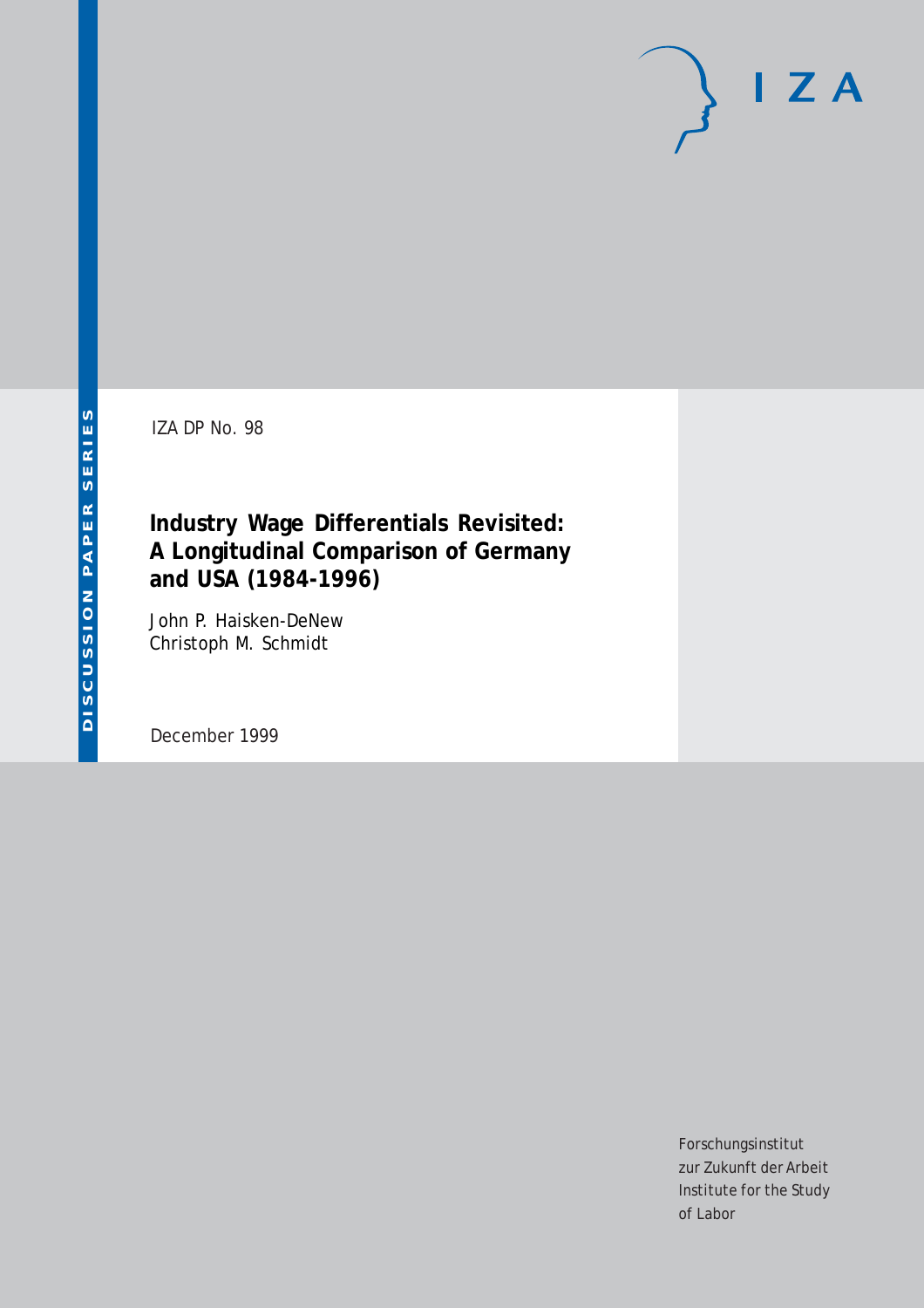# **Industry Wage Differentials Revisited:** A Longitudinal Comparison of **Germany and USA (1984-1996)**

## John P. Haisken-DeNew

German Institute for Economic Research (DIW-Berlin) and IZA, Bonn

## Christoph M. Schmidt

University of Heidelberg, CEPR, London and IZA, Bonn

### Discussion Paper No. 98 December 1999

IZA

P.O. Box 7240 D-53072 Bonn Germany

Tel.: +49-228-3894-0 Fax: +49-228-3894-210 Email: iza@iza.org

This Discussion Paper is issued within the framework of IZA's research areas The Future of Work and General Labor Economics. Any opinions expressed here are those of the author(s) and not those of the institute. Research disseminated by IZA may include views on policy, but the institute itself takes no institutional policy positions.

The Institute for the Study of Labor (IZA) in Bonn is a local and virtual international research center and a place of communication between science, politics and business. IZA is an independent, nonprofit limited liability company (Gesellschaft mit beschränkter Haftung) supported by the Deutsche Post AG. The center is associated with the University of Bonn and offers a stimulating research environment through its research networks, research support, and visitors and doctoral programs. IZA engages in (i) original and internationally competitive research in all fields of labor economics, (ii) development of policy concepts, and (iii) dissemination of research results and concepts to the interested public. The current research program deals with (1) mobility and flexibility of labor markets, (2) internationalization of labor markets and European integration, (3) the welfare state and labor markets, (4) labor markets in transition, (5) the future of work, (6) project evaluation and (7) general labor economics.

IZA Discussion Papers often represent preliminary work and are circulated to encourage discussion. Citation of such a paper should account for its provisional character.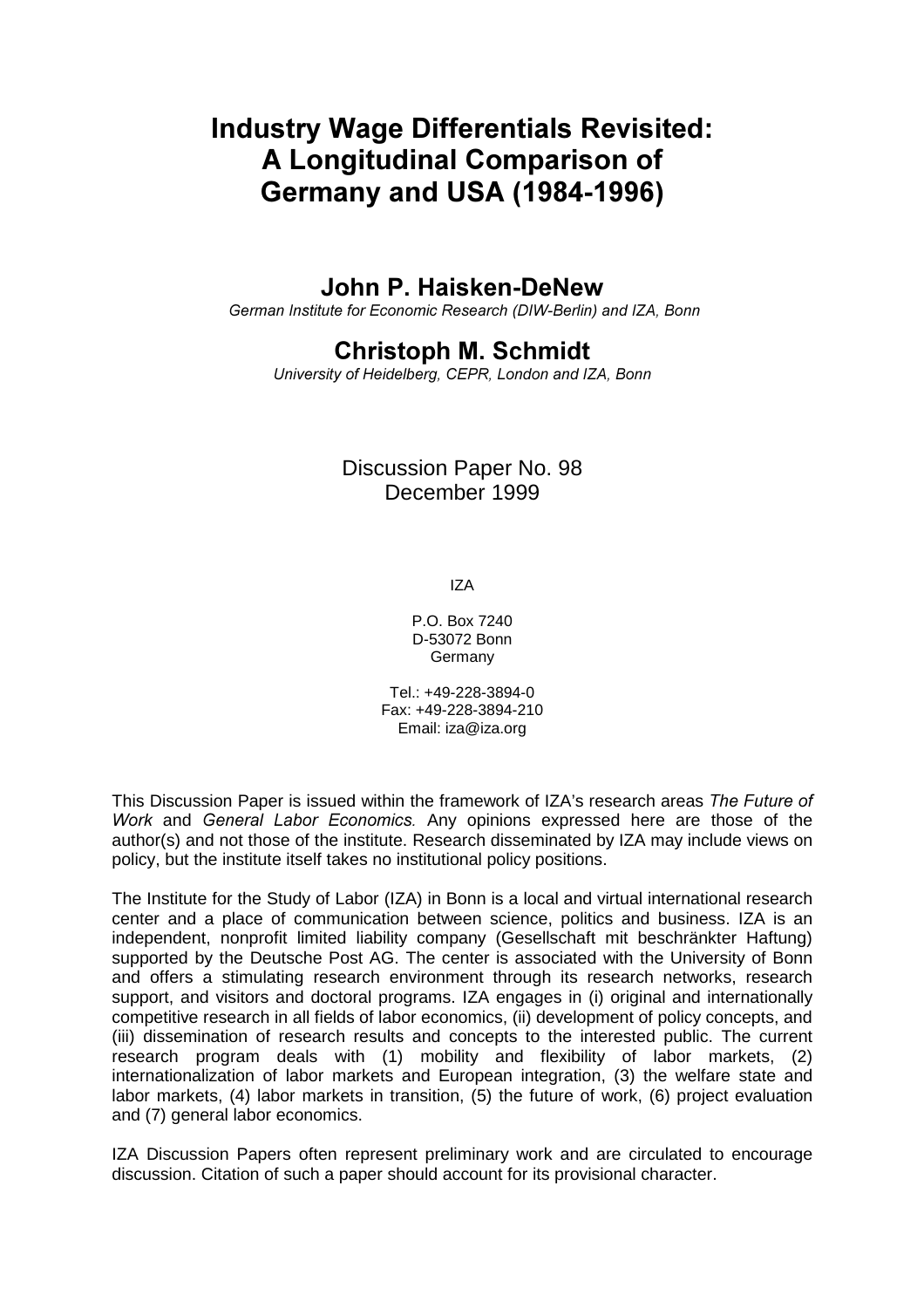IZA Discussion Paper No. 98 December 1999

## **ABSTRACT**

# **Industry Wage Differentials Revisited:** A Longitudinal Comparison of Germany and USA (1984-1996)<sup>\*</sup>

In this paper, the inter-industry wage structure in West Germany and USA is compared using the German Socio-Economic Panel (GSOEP), the German Mikrozensus (MZ), the American Panel Study of Income Dynamics (PSID) and the American Current Population Survey (CPS) from 1984 to 1996. Using a sample of prime age full-time employed males from the respective datasets, it is shown that the structure of wages has remained remarkably stable over this time period, and that the German structure resembles the American structure strongly. Cross-sectional and panel results are provided for both countries. Controlling for unobserved heterogeneity in the random effects panel estimations reduces the industry wage dispersion by about half. Thus, although the MZ and the CPS provide very large sample sizes, panel data sets (although typically smaller in sample size) are still very important in getting at the essence of the industry wage structure and the absolute level of industry wage dispersion. In calculating inter-industry wage differentials as deviations from a hypothetical employment-share weighted mean, we use the methodology as described in Haisken-DeNew and Schmidt (1997) of calculating exact differentials and their respective standard errors.

JEL Classification: C20, J31

Keywords: Inter-Industry Wage Differentials, West Germany, USA, dummy variables, restricted least squares, weighted standard deviation

John P. Haisken-DeNew The German Institute for Economic Research (DIW-Berlin) Königin-Luise-Str. 5 D-14195 Berlin Germany Tel.: 49-30-89789-461 Fax: 49-30-89789-109 Email: jhaiskendenew@diw-berlin.de

 $\overline{a}$ 

<sup>\*</sup> This paper celebrates Jascha Pieter Haisken-DeNew, born September 1, 1997 in Berlin, Germany. The authors wish to thank Tom Crossley, Ira Gang, Franque Grimard, Dan Hamermesh, Peter Kuhn, Thomas Lemieux, Dave Richardson, Chuck Romeo, Bernhard Schimpl-Neimanns, Michael Veall, Frank Vella, Lars Vilhuber and numerous other seminar participants at McGill U (Montreal), McMaster U (Hamilton), Rutgers U (NJ), Syracuse U and York U (Toronto) for their valuable suggestions and comments, while Haisken-DeNew was visiting Syracuse University from Oct 1, 1997 to Mar 31, 1998.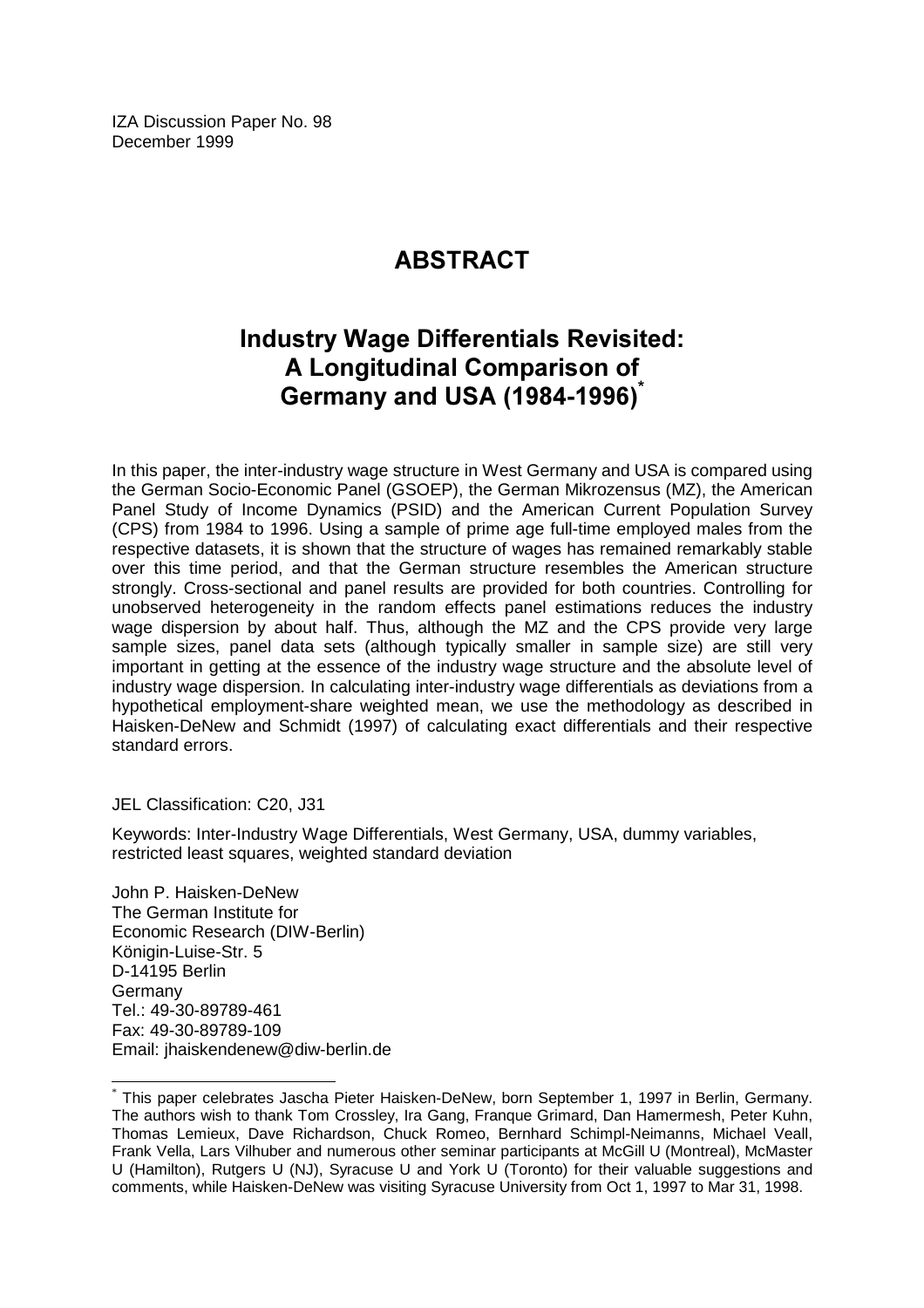#### **I. Background**

Rising inequality has been the major theme in all studies of the US-wage structure (e.g. Murphy and Welch, 1992). Whereas the changes in the wage structure were dominated by supply shifts in the 1970s, associated with the entry of the baby boom generation into the labor market and with the substantial increase in the education of the young US work force, the 1980s witnessed a widening inequality both across skill groups and within narrowly defined groups of workers. The interpretation of these changes dominating the labor literature is an explanation in terms of skill-biased technological change within industries. As an alternative industry-wide shift in labor demand might have favored workers in industries with higher skill content of employment. On the other side of the Atlantic, unemployment, rather than wage inequality, is the major problem of the day. Since unemployment seems to hit unskilled European workers more severely, these patterns suggest that similar underlying forces as in the US – increasing demand for new labor – combined with more rigid wage structures and complex networks of minimum wages, shape European labor markets. Yet, little is known on how the wage structures on both sides of the Atlantic compare in detail at any point in time and intertemporally. In particular, do we observe the inter-industrial wage structure to fluctuate substantially over time within economies and do we see convergence of inter-industry wage differentials across markets ?

There has been considerable attention recently in the inter-industry wage literature to international comparisons (for example, see Kahn 1997). In this paper, the inter-industry wage structure in West Germany and USA is compared using the German Socio-Economic Panel (GSOEP), the German Mikrozensus (MZ), the American Panel Study of Income Dynamics (PSID) and the American Current Population Survey (CPS) from 1984 to 1996. Using a sample of prime age full-time employed males from the two large sample cross-sectional datasets (MZ and CPS) and the two smaller panel datasets (GSOEP and PSID) we can obtain a clear picture of what has been going on in the last 13 years. The yearly samples of the panels are still large enough to compare longitudinally as well.

Specifically, has the very segmented and homogeneous West German labor market evolved over the last 13 years, and moved closer to the American structure ? Was the structure similar in both countries over the 13 year period ?

#### **II. Inter-Industry Wage Differentials**

Often in the past, those estimating earnings functions have included industry affiliation dummies as explanatory variables, in a sort of "fixed effect" manner. Dummies were included, just for "completeness", but not with the intention of being interpreted especially. Whether industry wage differentials exhibited persistence over time, or were merely responses to random demand shocks, seemed to be a secondary issue.

If "competitive" wage models were to prevail, then clearly any industry wage differentials persisting over time would have to negligible. If in a perfectly competitive labor market, employees are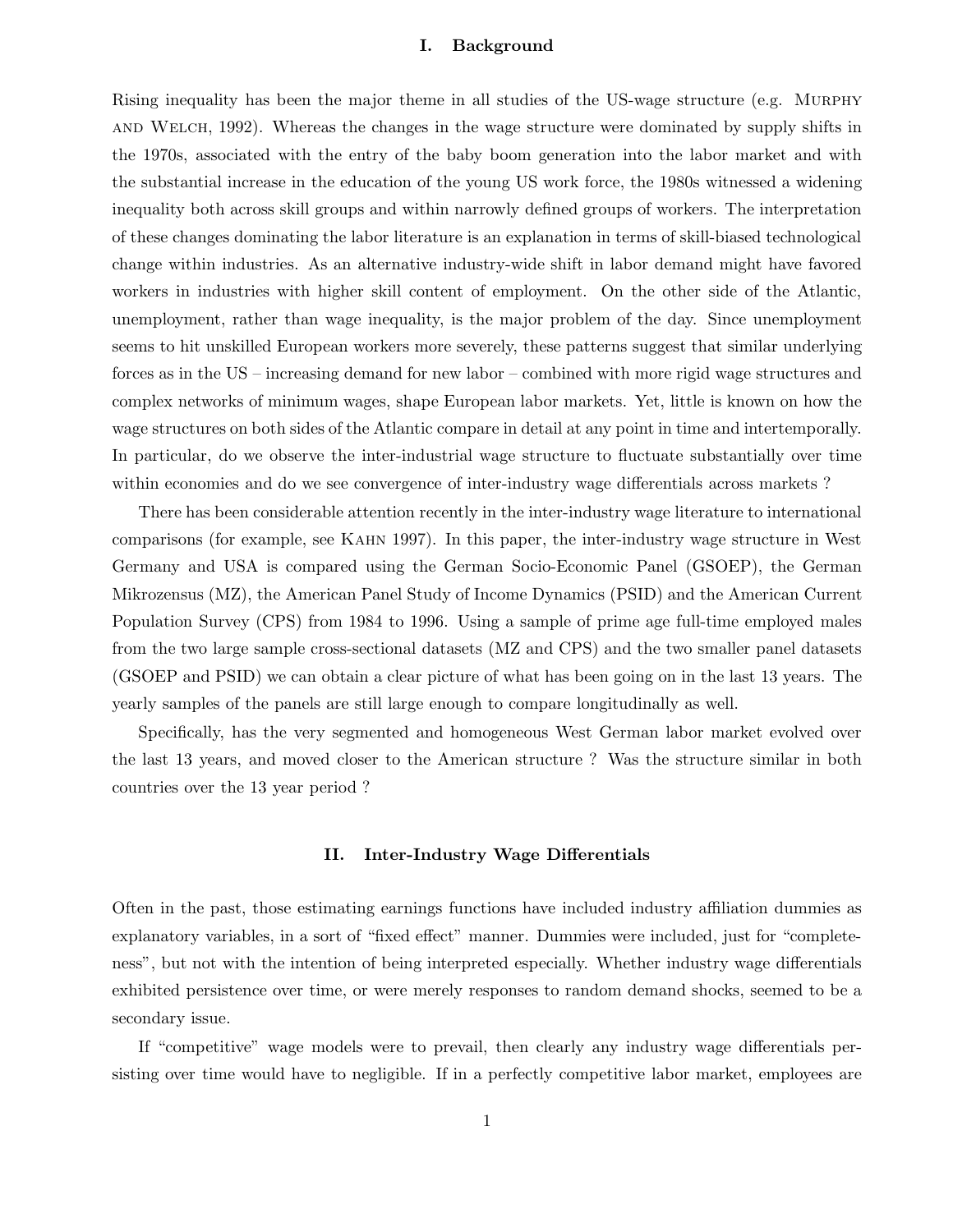compensated according to their opportunity cost, there can be, by definition, no room for additional wage premiums due to industry affiliation. Firms will pay enough to cover the opportunity cost to the employee, *but no more*, thus maximizing profits.

In response to apparent empirically observed persistent industry wage differentials, an entire literature of "efficiency" wage theories developed. Thus, firms could pay "higher-than-normal" wages for a variety of reasons, and still be at an optimal wage level. These differences would depend on *employer* characteristics as opposed to *employee* characteristics, as in the competitive model, with wage equaling marginal productivity.

KRUEGER AND SUMMERS (1988) have established themselves as the cornerstone of the interindustry wage differential literature. They outline various efficiency wage theories in explaining wage differentials for equally skilled workers, while emphasizing the role of industry affiliation in explaining these differentials. They outline four distinct "efficiency" wage arguments for paying "noncompetitive" wages. Employees are paid an additional amount over and above marginal productivity in order to avoid "turnover". The employees perceive this, and should they think of changing firms or industries, the additional amount, that they receive to stay in their current jobs, remains convincing enough that they stay. Turnover costs to the firm can be substantial. High "head-hunter" and interviewing fees, losses in production and efficiency are all turnover cost components which can be avoided if additional premiums are paid. Employees receiving wage premiums are also thought to increase their effort levels. In the competitive model, workers being paid their marginal productivity have little incentive to perform well. Losing a job would be costless, as the employee could always switch into another without loss. However, losing the job with a premium, increases the cost to the employee, thus providing the incentive for good employee performance.

Further, in firms where additional profits are shared with employees, employee feelings of loyalty are enhanced, it is argued. Such loyalty would then have an effect on productivity. When additional positions become available, there can also be substantial advantages for firms to pay wage premiums to attract a "better" employee. Hence, knowing that wage premiums are offered, the better job candidates would be attracted automatically, also raising productivity. Krueger and Summers (1988) note that heterogeneity between firms and industries is exhibited in the extent to which the firm's are able to pay (or not) these monitoring, turnover, and employee quality measuring costs.

GIBBONS AND KATZ (1992) find evidence for the role of unmeasured ability in explaining interindustry wage differentials. If it is assumed that observable indicators of human capital sort individuals into industries reflecting a corresponding wage premium, then similarly, unobserved aspects of human capital will do the same. If "matching" plays a factor, i.e. those workers learning of the positive market valuation of their skills and abilities tending to move into jobs offering better wages and better conditions (and vice versa), for *endogenous* industry switchers, they conclude that the self-selection bias will strongly affect wage differential calculation. For *exogenous* plant closings they compare wages of workers who found new employment in other higher paying industries, and those who found new employment in other firms in the same industry. Those finding employment in other higher-paying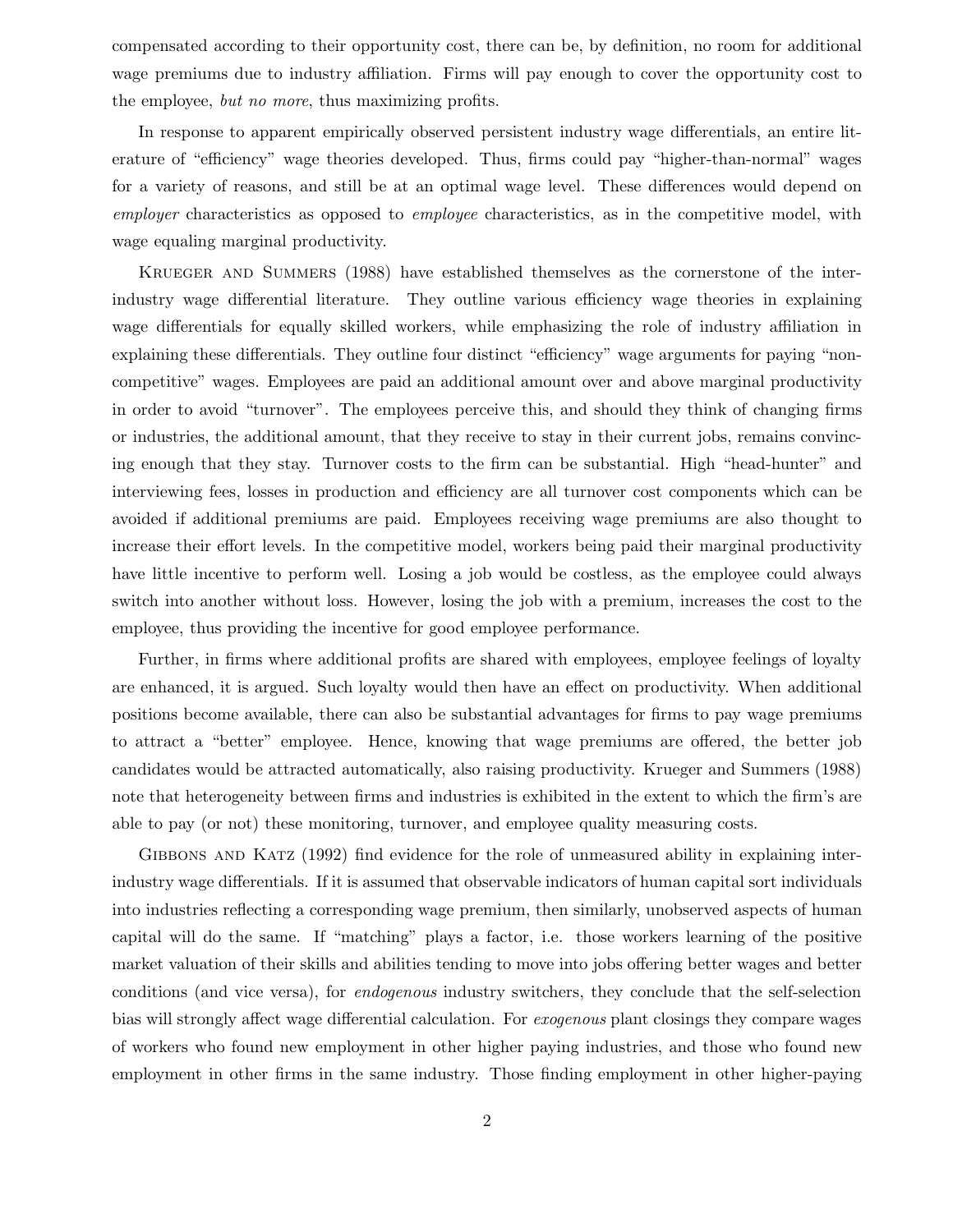industries experienced higher wages than those remaining within the industry, albeit in another firm, although industry-specific capital was *not* lost due to the exogenous industry switch.

DICKENS AND KATZ (1987) cite average years of education in an industry, firm profits, larger than average firm size, and high capital-to-labor ratios, as being positively related to wages. SCHMIDT AND ZIMMERMANN (1991) examine the following hypotheses for the German situation in their study of wage differentials. They suggest that larger firms tend to be more innovative, and have higher capital/labor ratios. Thus, such larger firms would require higher qualified labor with more specialized skills than smaller firms. With firm-specific skills, a lower turn-over rate is attractive for both employer and employee, while still allowing workers to move laterally to other divisions of the same firm.

It is postulated that larger firms have higher profits, and that unionized labor in those firms would also benefit from the higher profits. As collective bargaining is typically organized at or near the industry level, the individual effects of industry affiliation are also of interest.

With apparently much lower observed inter-industry wage differentials in Germany, as compared to the US, DENEW AND SCHMIDT (1994) stress the relative importance of human capital considerations in a highly segmented blue/white collar labor market. Thus inter-industry wage differentials might rather reflect the "composition" of white-to-blue collar jobs in the respective industries, as opposed to "efficiency wage" arguments. DENEW AND SCHMIDT (1994) also question the portability of the American result to the German situation that industry differentials persist over time. Analyzing the employment shares of the respective industries and their varying wage differentials over time, suggests that temporary labor demand shocks may explain much of the observed wage differentials. However, the dataset used, the German General Population Survey for the Social Sciences (*ALLBUS*) , suffers from 2 drawbacks (in hindsight): (a) yearly sample sizes are small and (b) only net monthly income is available. As demonstrated in HAISKEN-DENEW, SCHMIDT, WAGNER AND BIEWEN (1997) using GSOEP data, the difference in industry wage dispersion comparing different measures of wage/salary can be striking: using (last month's) net monthly wages compared to average hourly gross wages including all extras and benefits will produce roughly *half* the dispersion ! Thus any results using the *ALLBUS* tend to underestimate the dispersion and due to the small sample sizes, produce higher than warranted inter-temporal fluctuations. HAISKEN-DENEW (1996) examines the German wage structure using the GSOEP from 1984 to 1992 in a panel context. Here, a very stable and persistent wage structure is evident. Further there is strong evidence for the important role of unobserved heterogeneity found in the panel models.

KAHN (1997) explicitly examines the relationship between wage bargaining and industry wage levels using data from Germany, Norway, USA, Britain, Sweden and Austria and quantile regression. He finds that union wage effects are higher at the lower end of the wage distribution for the US.

GITTLEMAN AND WOLFF (1993) compare 14 OECD countries using macro data and are thus unable to control for standard human capital and job characteristic explanations. They claim that these controls will not alter the differential "rankings" of the industries<sup>1</sup>. There are however no standard errors reported in the point estimates used. Without controls, the dispersion of the differentials is huge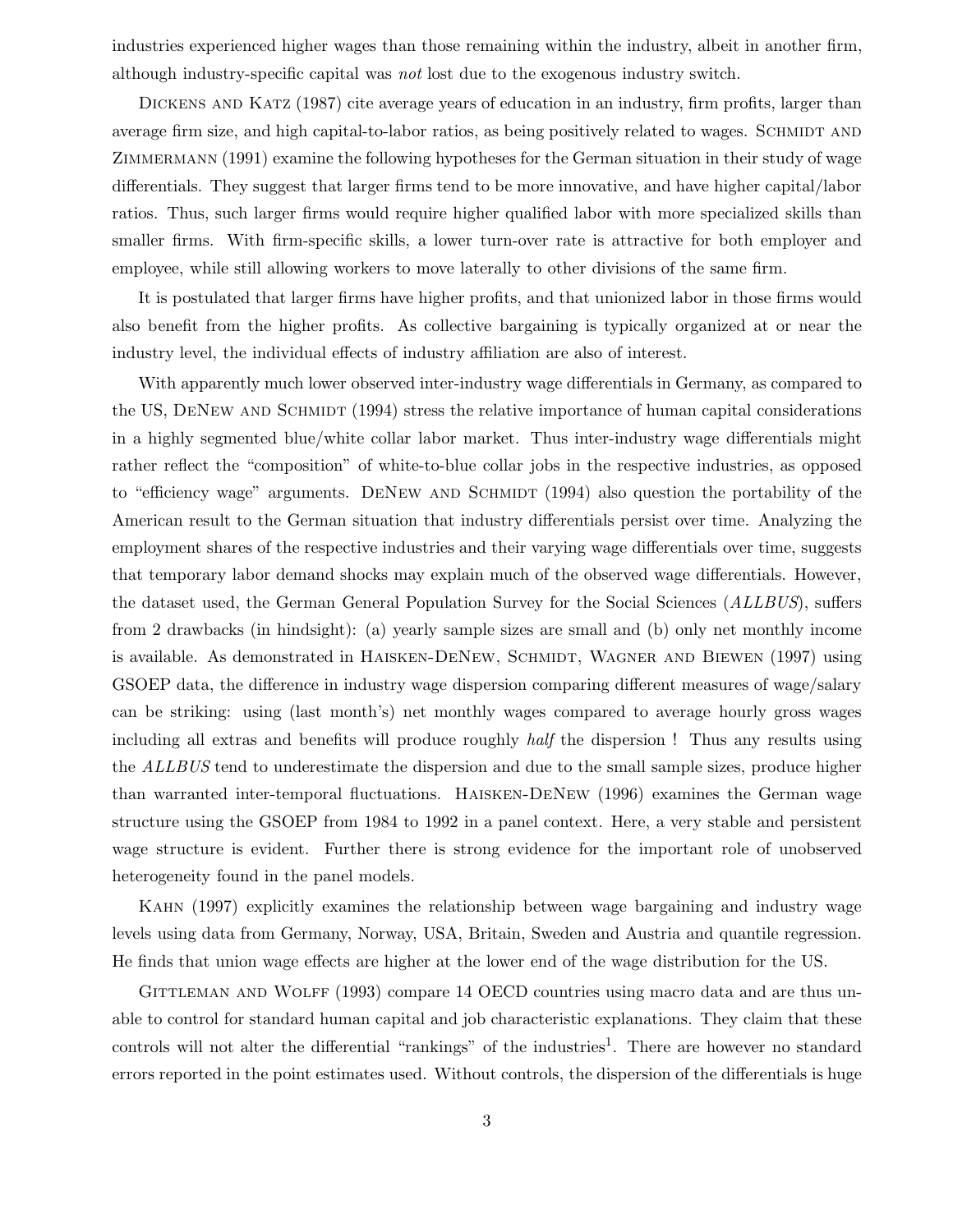compared to the literature using micro data. Further, all differentials are not weighted by industry share, making international comparison more difficult, as the industry shares between countries will vary.

#### **III. Restricted Least Squares**

HAISKEN-DENEW AND SCHMIDT (1997) summarize the previous restricted least squares literature and suggest a two-step equivalent as a technique for wage differential analysis<sup>2</sup>. A new method of taking the estimated coefficients and the variance-covariance matrix from a first step linear model analysis, and then tranforming them in some appropriate manner in a second step to arrive at the same RLS results is rather convenient. A random effects, fixed effects, pseudo panel etc. could be run, the results transformed, and then presented in a RLS framework.

To achieve this, one can think of the new  $\beta_i^*$ 's just being linear transformations of the original  $\beta_i$ 's. The standard error of a linear transformation of the  $\beta$ 's is documented, for example, in GREENE (1993). In our case, the variance-covariance matrix of the K−1 industry dummies is  $VC(\beta_i)_{[K-1\times K-1]},$ which is weighted by a combination of the average industry shares  $\overline{I}_i$ . For a single industry, say  $I_1$ , the transformation is:

$$
VC_{K-1}(\beta_i^*) = w * VC(\beta_i) * w'
$$
  
\n
$$
w = [1 - \bar{I}_1, -\bar{I}_2, -\bar{I}_3, \cdots -\bar{I}_{K-1}]
$$
\n(1)

and then in the more general  $[K \times K]$  case, the weighting matrix is defined to be:

$$
W = \begin{bmatrix} 1 - \bar{I}_1, & -\bar{I}_2, & -\bar{I}_3, & \cdots, & -\bar{I}_K \\ -\bar{I}_1, & 1 - \bar{I}_2, & -\bar{I}_3, & \cdots, & -\bar{I}_K \\ -\bar{I}_1, & -\bar{I}_2, & 1 - \bar{I}_3, & \cdots, & -\bar{I}_K \\ \vdots & \vdots & \vdots & \ddots & \vdots \\ -\bar{I}_1, & -\bar{I}_2, & -\bar{I}_3, & \cdots, & 1 - \bar{I}_K \end{bmatrix}.
$$
 (2)

Thus in this notation, the [K-1×1]  $\beta_i$ 's can be transformed into the now [K×1] vector  $\beta_i^*$ 's:

$$
\beta_i^* = W * \begin{bmatrix} \beta_1 \\ \beta_2 \\ \vdots \\ \beta_{k-1} \\ 0 \end{bmatrix}
$$
 (3)

and similarly the  $VC(\beta_i^*)$  can be derived from the variance-covariance matrix  $VC(\beta_i)$  coming out of the regression as follows:

$$
VC(\beta_i^*) = W * VC * W'
$$
\n<sup>(4)</sup>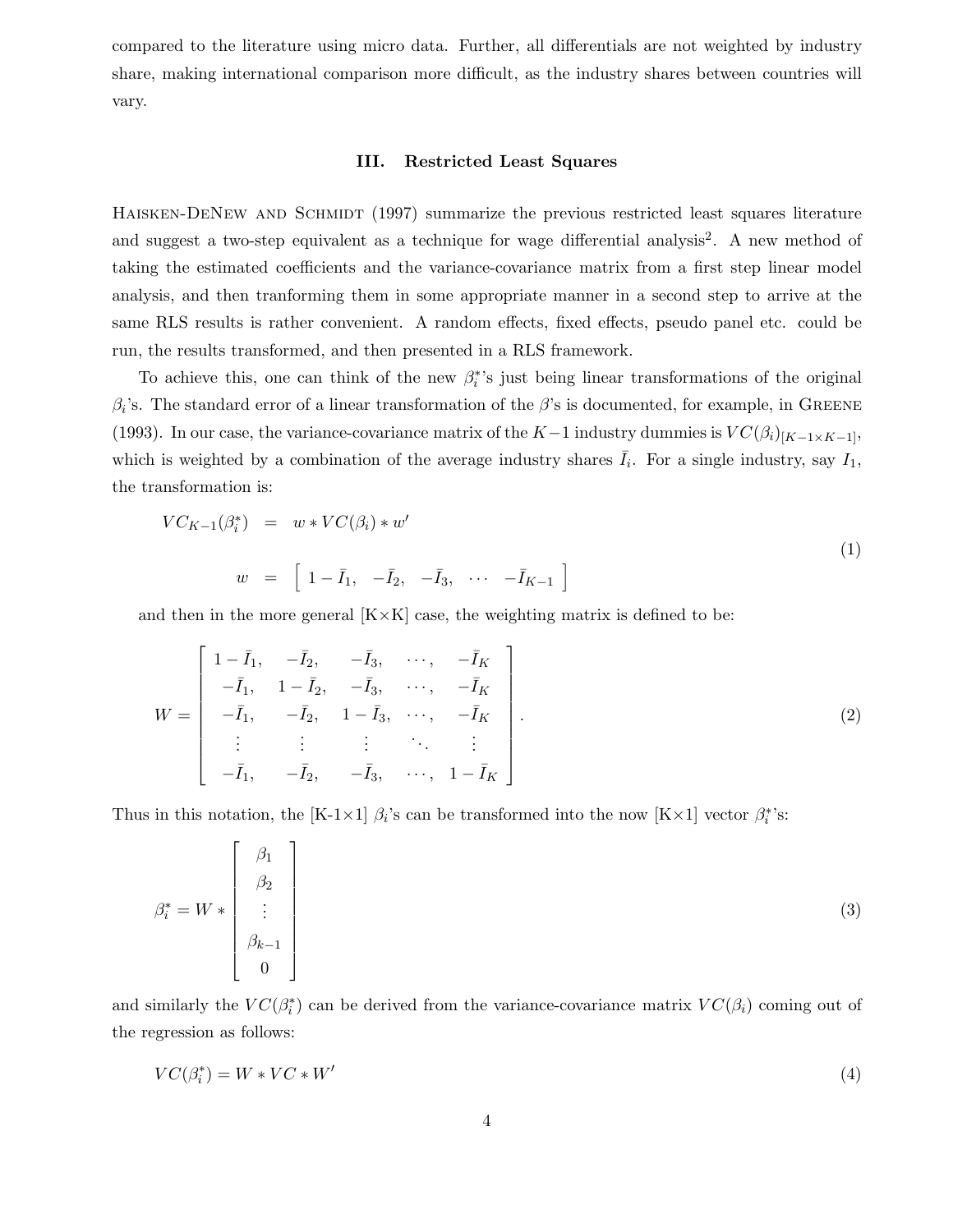where

$$
VC = \left[ \begin{array}{cc} VC(\beta_i) & 0 \\ 0 & 0 \end{array} \right].
$$
 (5)

For an implementation using the LIMDEP statistical package, see Haisken-DeNew (1996).

With the transformation, both the β∗'s and the standard errors are *independent of the base industry choice*, which is in end effect what is desired. Along with the other coefficients' standard errors, the base industry's standard error is calculated using the *linear combination* of the standard errors of the  $\beta$ 's actually used in its construction.

HAISKEN-DENEW AND SCHMIDT (1997) suggest an improved *weighted* overall standard deviation of the differentials. Using the special matrix operator  $vecd(a)$ , referring to a diagonal matrix with the column vector "a" *injected into the diagonal* and operator  $diag(A)$  referring to the column vector *taken from* the diagonal elements of a square matrix A:

$$
\sigma_{\beta^*} = \sqrt{\bar{I}'_i \cdot vecd(\beta^*) \cdot \beta^* - \bar{I}'_i \cdot diag(VC(\beta^*))}
$$
\n(6)

#### **IV. The Data**

#### *A. Choosing a Common Sample for International Comparison*

To appropriately compare several datasets from different countries it is sometimes difficult to define a common sample due to particularities of the national labor markets and institutions. Here the emphasis will be on calculating inter-industry wage differentials for prime-age  $(25-60)$  full-time working males. By picking the age groups 25-60 one hopes to avoid "education in progress" on the hand and problems due to those looking to go into retirement on the other. In Germany, there is a mandatory military or "community" service which depending on the cohort, could have lasted anywhere from 10 to 24 months. University students finish their undergraduate degrees often by 25, but many standard "on time" students require longer. (University tuition in Germany is essentially free.) On the other hand, many apprenticeship oriented students are on the job market after the 10th grade. Germany has also been rather generous in the last decade with respect to early retirement with those in their early 60's, as a way of pushing earlier cohorts into the job market.

German females empirically tend to behave typically very different from American females, and often stay at home to raise children, withdrawing from the labor market (at least for the medium run). The German system provides relatively generous subsidies to child rearing: DM 600/month (for the first 6 months, and thereafter means-tested) for "child rearing support" *Erziehungsgeld*, child allowance (*Kindergeld*) with DM 200/child (1-2 kids), DM 300 (3rd kid) and DM 350 for the 4th and over kid). KRUEGER AND SUMMERS (1988) present CPS results for males and females combined, without examining a labor market participation function for females. This inflates the overall measure of wage dispersion artificially, and thus only males will be examined here, working in dependent employment,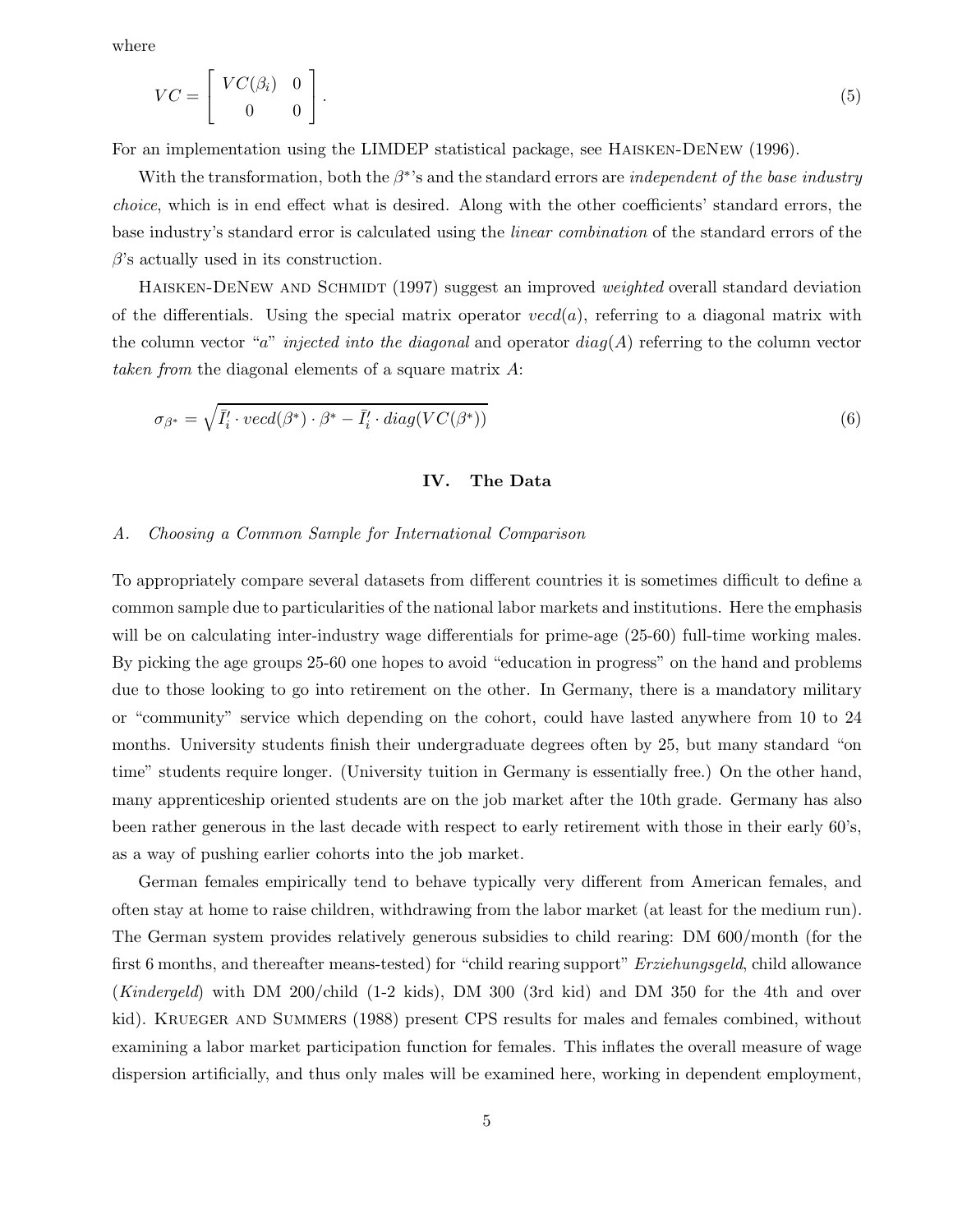i.e. blue collar or white collar workers. To comply with most studies in the literature, those working in the public sector and in agriculture were dropped from the analysis. Further, for USA only whites are used in the regressions and for Germany only German nationals were used. All wage variables are hourly wages.

#### *B. The German Socio-Economic Panel (GSOEP)*

The GSOEP is panel dataset from 1984 to the present consisting of some 13,500 individuals and roughly 7,000 households living in West Germany (the "old" states) and East Germany (the "new states"). Foreigners and recent migrants are also included in the sample. Individuals from 1984 to 1996 have been closely followed. The German version of the GSOEP data is used here, although the same analysis can be made with the international "public use" version, albeit with approximately 5% fewer observations. See HAISKEN-DENEW AND FRICK (1997) for extensive documentation on the GSOEP and WAGNER, BURKHAUSER AND BEHRINGER (1991) for more details on the "public use" version.

For this analysis, West German males aged 25 to 60, having worked up to 80 hours per week were selected. The GSOEP uses a quasi 2-digit industry classification scheme modeled after the macrolevel official statistics from the German Statistical Office. Due to cell-size considerations and keeping in mind the wage-bargaining mechanisms in Germany, those industries that "collectively bargain together" are more or less also grouped together in the analysis as shown in Table 1. For more discussion on appropriate grouping, see DENEW AND SCHMIDT (1994) and HAISKEN-DENEW (1996).

The sample used from the GSOEP data was all west German males full-time employed living in west Germany.<sup>3</sup> The GSOEP asks very detailed income information of *all adult respondents directly*, including gross and net monthly income (uncensored), and various other components. For more detailed information see the GSOEP-PSID Equivalent documentation in BURKHAUSER, BUTRICA and Daly (1997). The GSOEP differentiates also between actual and contractual hours worked per week. In this analysis, the maximum of the two is used. This avoids undercounting the nominal 40 hour manager/salaried jobs on the top end, and on the bottom end, where a full time employed person actually only worked say 10 hours that interview week due to sickness, but would normally work 40. The yearly samples for the 13 year period range from 700 to more than 1000. In total for the panel analysis more than 11000 person-year obervations are available, based on more than 2300 persons. As the data span more than a decade, all wage information has been deflated by the OECD main economic indicators consumer price index (base year 1990), relevant in the panel or pooled analysis. Control variables include: 3 geographical, 3 age, marital status, 5 job, and job status dummies, with education entering as a continuous variable. For the pooled and panel analyses, year dummies are also included<sup>4</sup>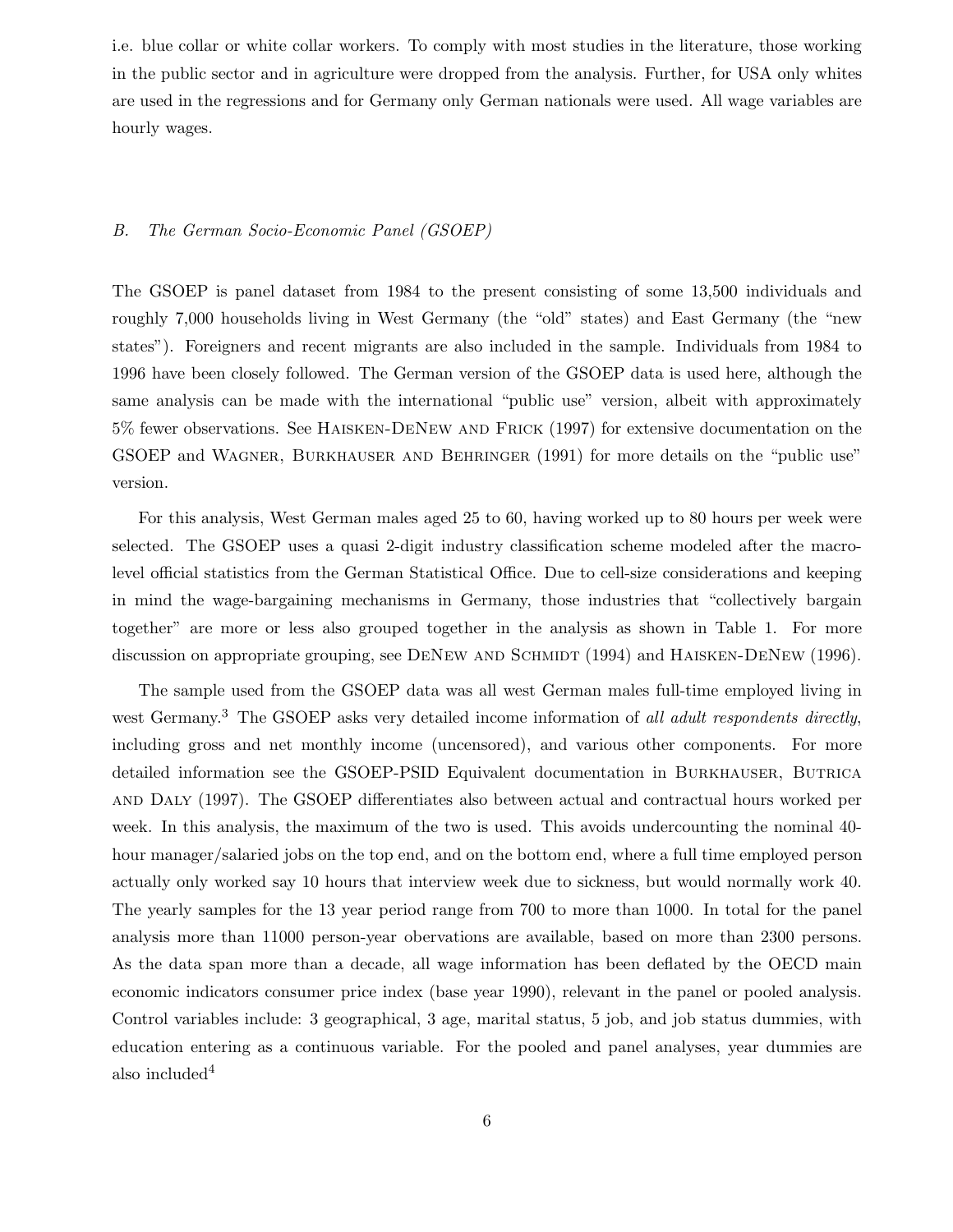The *Mikrozensus* (MZ) is a 1% representative sample of the German population and is the counterpart to the internationally well known American CPS. As it is run by the German Federal Statistical Office (and also the respective state Statistical Offices), respondents are required by law to answer most questions put to them concerning labor market participation and demographic background. The Statistical office however has recoded all household and person identifiers from year to year to restrict any unauthorized re-indentication. Unfortunately, this also by defintion disallows any panel analysis. See ALBA ET AL (1994) for more information on the *Mikrozensus*.

Recently an anonymized 70% sample of the 1995 MZ has been made available for the mere media costs from the Statistical Office as a pilot project, with the thought of making other years available in a similar manner.<sup>5</sup> The MZ analysis presented in this paper is not only based on the "scientific-use file"  $70\%$  sample of the MZ95 but also uses the MZ89, MZ91, MZ93 waves<sup>6</sup>. Earlier waves of the available anonymized MZ do not have sufficiently detailed information in a number of variables to be able to include them. All MZ samples used here were defined to be German males living in West Germany, either blue or white collar workers, having valid income, industry education and employment status information, and aged 25 to 60 working full-time. To comply with most studies in the literature, those working in the public sector and in agriculture were dropped from the analysis. The final yearly sample sizes for the (70% scientific use) MZ datasets were between approximately 51,000 and 56,000.

The MZ95, as do all other MZ datasets, has only a grouped income variable for the individual and this is only "net income", including *all other non-labor* sources. The first issue of a grouped dependent variable is in fact not nearly as problematic as it appears. As there are relatively many categories (18) and the categories themselves are relatively narrow, there is not much information loss. Thus, all income categories have been recoded to their specific category mean, and all resulting regression are simple OLS/RLS. This may seem like a strong assumption, but in fact it is not. Using the GSOEP data with actual continuous wage information, similar wage categories were simulated. Using the LIMDEP "grouped data" estimator<sup>7</sup>, a standard wage equation was run, and its results were compared to the usual OLS case, and the OLS case with the wage variable recoded for the mean categorical values. All three models delivered strikingly similar coefficients and standard errors (with differences typically being several decimal places over). Thus, we have chosen to "approximate" and use the "pseudo-continuous" wage variable recoded for the categorical means in all of our regression analyses. Control variables include: 3 geographical, 3 age, marital status, 10 job, job status and 6 educational dummies.

#### *D. The American Panel Study of Income Dynamics (PSID)*

The PSID can be thought of the grandad of current panel studies available: the German SOEP, the British HPS, the Dutch SOEP to name a few. Started in 1968 the PSID originally contained 5000 households. The PSID today is available from the University of Michigan<sup>8</sup> with complete datasets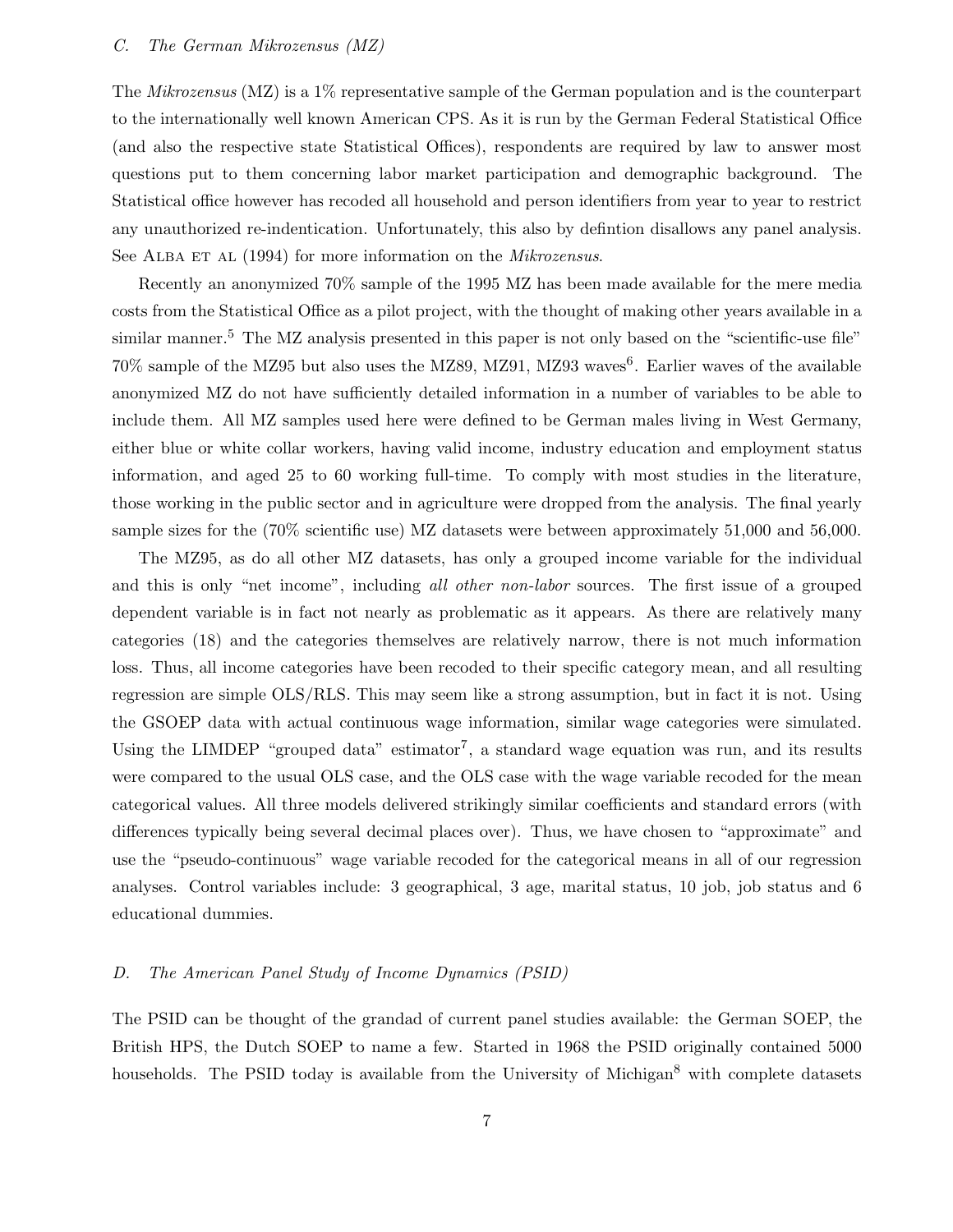up to 1992. More recent datasets are available provisionally, however most important labor market variables relevant for this analysis are currently missing. The PSID consists of proxy interviews for all individuals in the household except for the household head who is the respondent. Most labor market related questions are directed to the head (almost always male) or his spouse. Thus working age sons and daughters living at home under their parents roof are not asked any detailed labor market questions<sup>9</sup>. Therefore the data used<sup>10</sup> are effectively from the respective household heads. See HILL  $(1992)$  for a more detailed introduction to the PSID and for the GSOEP-PSID Equivalent file see Burkhauser, Butrica and Daly (1997).

The income information in the PSID is collected for hourly wage workers and salary workers, however the amounts are directly translated into an hourly figure, top-coded at \$99.98. (Only 4 observations from 9844 are top-coded. Each yearly sample is more than 1000.) The sample is selected as follows: all males working at least 25 hours per week but not more than 80 are included. As there is no "full time" or "part-time" variable in the PSID, only private, non-government workers (dependent employed) who are currently working or temporarily not (due to illness or holidays etc) are taken. As the data span almost a decade, all wage information has been deflated by the OECD main economic indicators consumer price index (base year 1990), relevant in the panel or pooled analysis. Control variables include: union status<sup>11</sup>, marital status, 4 job, 3 educational, 3 age, and 3 geographical dummies. For the pooled and panel analyses, year dummies are also included.

#### *E. The American Current Population Survey (CPS)*

The CPS is a series of repeated cross-sections collected by the US Bureau of Labor each month consisting of approximately 60,000 households. An adult (the reference person) in each household provides proxy interviews for all adult household members. Feenberg (1997)describes the sample "rotation" idea: "Each household entering the CPS is administered 4 monthly interviews, then ignored for 8 months, then interviewed again for 4 more months. If the occupants of a dwelling unit move, they are not followed, rather the new occupants of the unit are interviewed. Since 1979 only households in months 4 and 8 have been asked their usual weekly earnings/usual weekly hours." The monthly 1984-1993 STATA data files from the NBER CPS "*Labor Extracts, 2nd Edition*" CDROM are used. All monthly files are merged together into yearly files<sup>12</sup>.

Males aged 25 to 60, working full and part time, having worked up to 80 hours per week were selected. The 3-digit CIC (Census Industrial Classification) schemes are used in their estimations, grouped into the 1.5-digit categories. Their control factors are: 4 age, 8 occupation, 3 region, central city, union, ever married, and veteran. The yearly samples sizes range from approximately 34,000 to 50,000 over the 13 year period.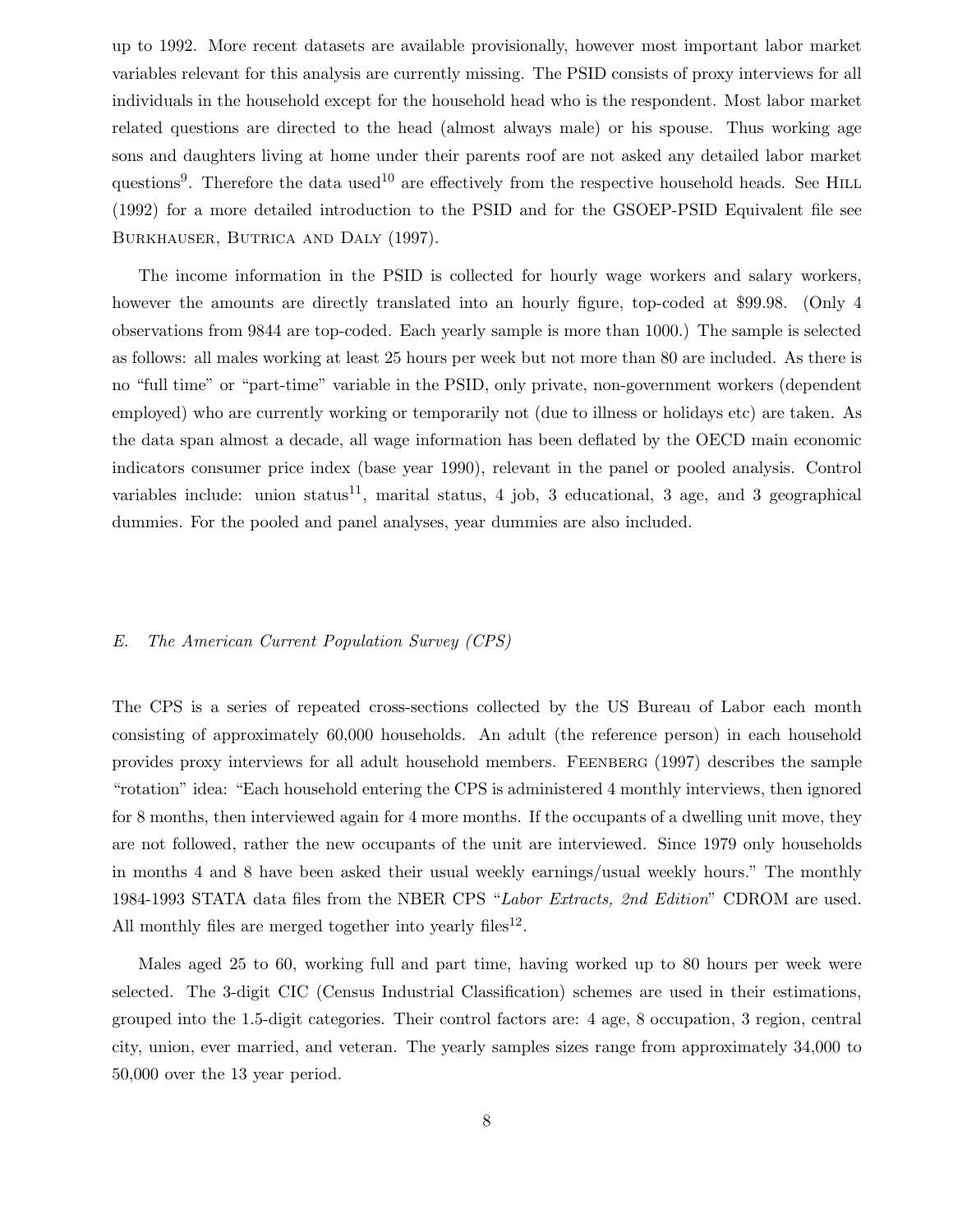#### **V. Choosing a Common Industry Classification**

ZANCHI (1992) outlines the American and German institutional differences in industry structure, necessary for empirical comparison. Specifically, the role of unionization is emphasized, and the varying levels of bargaining. The U.S. labor market, she writes, is best described as an extremely decentralized economy, with for example in 1984, union density being only some 18% for non-agricultural blue and white collar employees. Germany however, during this same time period, in comparison to other western economies, exhibited a moderate degree of unionization at 42% of all industrial workers.

American wage bargaining occurs primarily at the firm or factory level, each firm for itself. There is typically no central bargaining body. This is in stark contrast to the German structure, where collective wage agreements are made at a collective regional and industry level, involving national trade unions and employer associations. The most important labor organization in the U.S. is the American Federation of Labor (AFL-CIO). However, it does not engage itself in *any* collective bargaining. As ZANCHI (1992) points out, furthermore it has *never* signed a labor contract. Again, the German experience is much different.

The massive union confederation *Deutscher Gewerkschaftsbund* (DGB), comprising of 80% of all unionized employees as SCHMIDT AND ZIMMERMANN (1991) point out, on the other hand, is subdivided into 17 branches corresponding to the various member industries. Wage bargaining in the metal industry sets the direction for all wage bargaining in other industries. The typical one-year contracts made by the powerful *Industriegewerkschaft Metall* (IG Metall) can truely influence wage bargaining *throughout* the economy.

Striking *Metall* workers in Bavaria in March 1995 managed to achieve a 4% raise, even before it had developed into a drawn-out full blown strike, when throughout most of the talks, the employer association had been basically offering something close to a zero-round. This success quickly spilled over into the *Chemie* worker demands, in their negotiations. Weeks later *Metall* workers in the province of *Nordrhein-Westfalen* also adopted these demands, with the employer association expected to accept. Similarly, within days the same demands rippled into the *Handel, Banken und Versicherung* industry with similar expectations of success.

In the U.S., the rippling effect of one unions' bargaining into another industry, or firm is very low in contrast, with contracts being of a much longer duration, often 3 years. The German wage bargaining experience has been typically "cooperative", with unions and employer associations more or less settling with compromise solutions. American bargaining can be much more extreme, with all-or-nothing bargaining positions.

To best capture the individual industry wage bargaining and union power, an industrial classification scheme must incorporate these elements. DENEW AND SCHMIDT (1994) propose an industrial classification geared toward that of Federal Statistics Office *Statistisches Bundesamt*. As the role of unions in wage setting in Germany is so much more important, this is seen as a crucial step in adequately tackling the question of wage differentials. The 10 main 1-digit industrial classifications are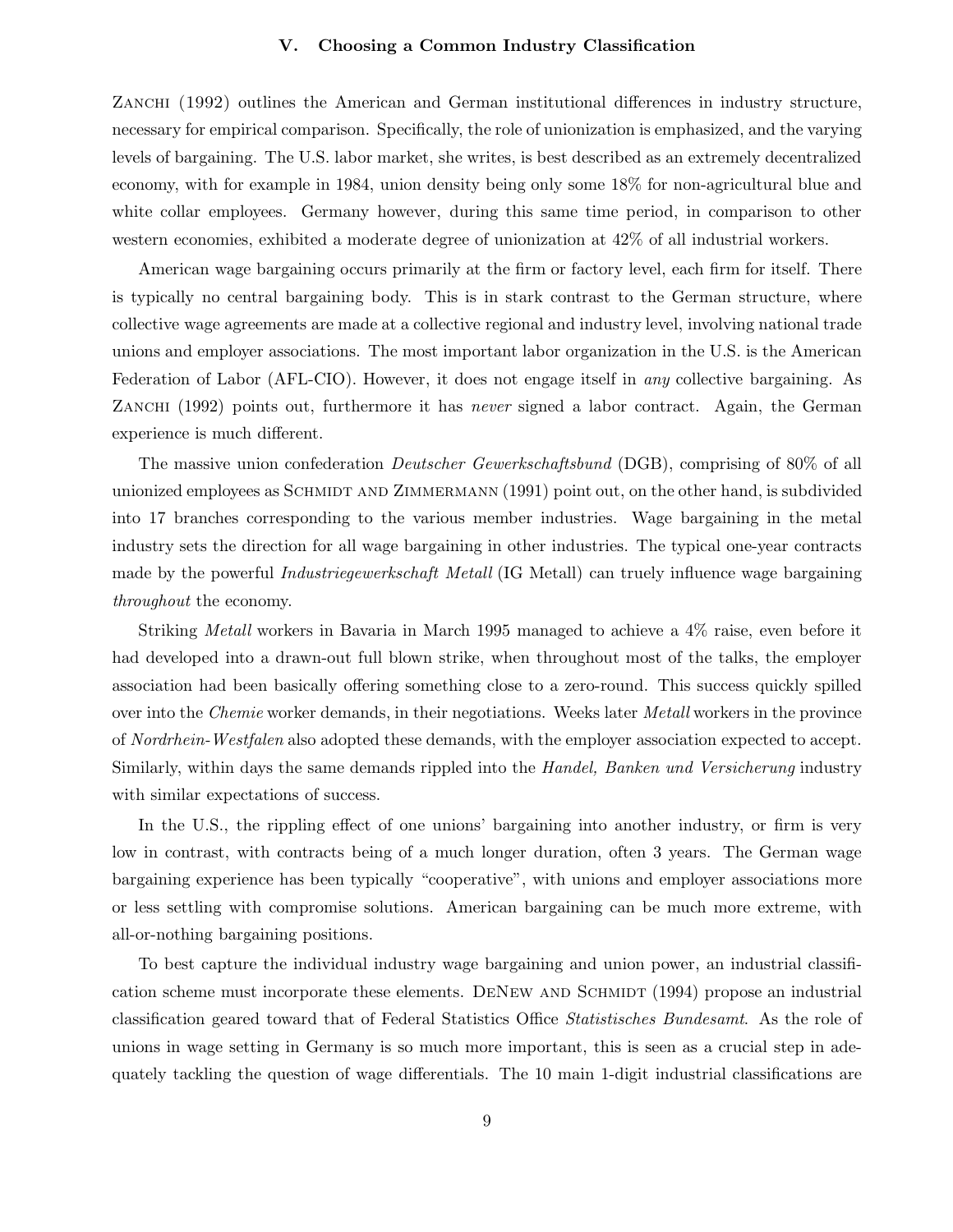used, with the exception of the manufacturing industry, entering at the 2-digit level. As manufacturing's employment share in the economy is roughly half, and clearly the largest, it is then subdivided into its seven 2-digit components, making a total of 16 (including I-Agriculture and X-Public Service).

| Index | Industry         | <b>GSOEP</b> | MZ95                               | CPS-CIC                   |
|-------|------------------|--------------|------------------------------------|---------------------------|
| П     | Energy/Mining    | 3,4          | 101-112, 231-233, 401-410          | 40,460-499                |
| III.1 | Chemicals        | 5            | 241-247                            | 41-50,190-209             |
| III.2 | <b>Plastics</b>  | 6            | 251-252                            | 180-189,210-219           |
| III.3 | Stone/Ceramics   | 7            | 120-145 261-268                    | 250-269                   |
| III.4 | Metal            | $8 - 10$     | 271-372                            | 270-399                   |
| III.5 | Wood/Printing    | 11           | 201-223                            | 160-179, 230-249          |
| III.6 | Textiles/Clothes | 12           | 171-193                            | 132-159,220-229           |
| III.7 | Food             | 13           | 151-160                            | 100-131                   |
| IV    | Construction     | 14,15        | 451-455                            | 60                        |
| V     | Trade            | $16 - 18$    | 501-527                            | 473-699                   |
| VI    | Transportation   | $19-21$      | 601-642                            | 400-459                   |
| VII   | Banking          | 22,23        | 651-672                            | 700-720                   |
| VIII  | Other Services   | 24-30        | 551-555, 701-748, 801-853, 920-930 | 721-760, 762-872, 882-899 |
| IX    | Non Profit       | 31,32        | 910-913, 950, 990                  | 761,873-881               |

Table 1: Industry Classification Outline - GSOEP, MZ and CPS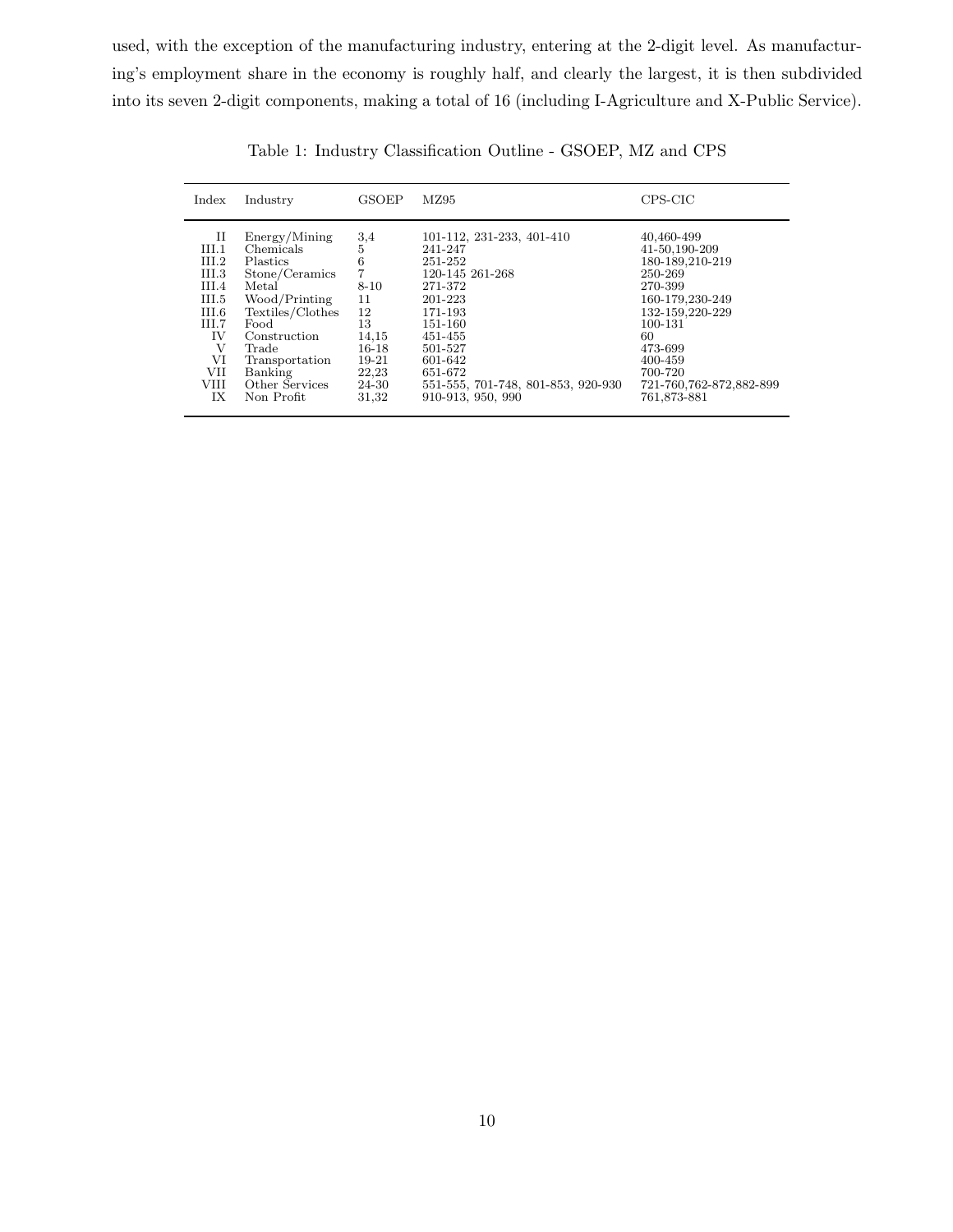|             | Industry                                         | <b>GSOEP</b>   | PSID                   |
|-------------|--------------------------------------------------|----------------|------------------------|
| Ι           | Agric., Forestry                                 | $\mathbf 1$    | 17-27                  |
| I           | Fishing                                          | $\frac{2}{3}$  | 28                     |
| $_{\rm II}$ | Energy                                           |                | 377, 378, 467-479      |
| $_{\rm II}$ | Mining                                           |                | 47-57                  |
| III.1       | Chemicals                                        | $\bf 5$        | 347,357-369            |
| III.2       | Synthetics                                       | $\,6$          | 348,349,379-387        |
| III.3       | Earth/Clay/Stone                                 | $\overline{7}$ | 119-138                |
| III.4       | Iron/Steel                                       | 8              | 139-169                |
| III.4       | Mechanical Engineering                           | 9              | 177-198,219-238        |
| III.4       | Electrical Engineering                           | 10             | 199-209,239-259        |
| III.5       | Wood/Paper/Printing                              | 11             | 107-118,328-339        |
| III.6       | Clothing/Textiles                                | 12             | 307-327,388-398        |
| III.7       | Food industry                                    | 13             | 268-299                |
| IV          | Construction                                     | 14             | 67                     |
| IV          | Construction Related                             | 15             | 68-77                  |
| V<br>V      | Wholesale                                        | 16             | 507-588                |
| V           | <b>Trading Agents</b>                            | 17             |                        |
|             | Retail                                           | 18             | 607-698                |
| VI<br>VI    | Train system                                     | 19             | 407                    |
| VI          | Postal system                                    | 20<br>21       | 447-449,907<br>408-429 |
| VII         | Other Transport<br><b>Financial Institutions</b> | 22             | 707-709                |
| VII         | Insurance                                        | 23             | 717                    |
| VIII        | Restaurants                                      | 24             | 777,778                |
| VIII        | Service Industry                                 | 25             | 779-809                |
| VIII        | Trash Removal                                    | 26             |                        |
| VIII        | Education/Sport                                  | 27             | 857-869                |
| VIII        | <b>Health Services</b>                           | 28             | 828-848                |
| VIII        | Legal Services                                   | 29             | 718,849                |
| VIII        | Other Services                                   | 30             | 727-759,888-897        |
| IX          | Voluntary/Church                                 | 31             | 877-887                |
| IX          | Private Households                               | 32             | 769                    |
| X           | Regional Authority                               | 33             | 917-937                |
| X           | Social Security                                  | 34             |                        |
|             |                                                  |                |                        |

Table 2: Industry Classification Outline - GSOEP and PSID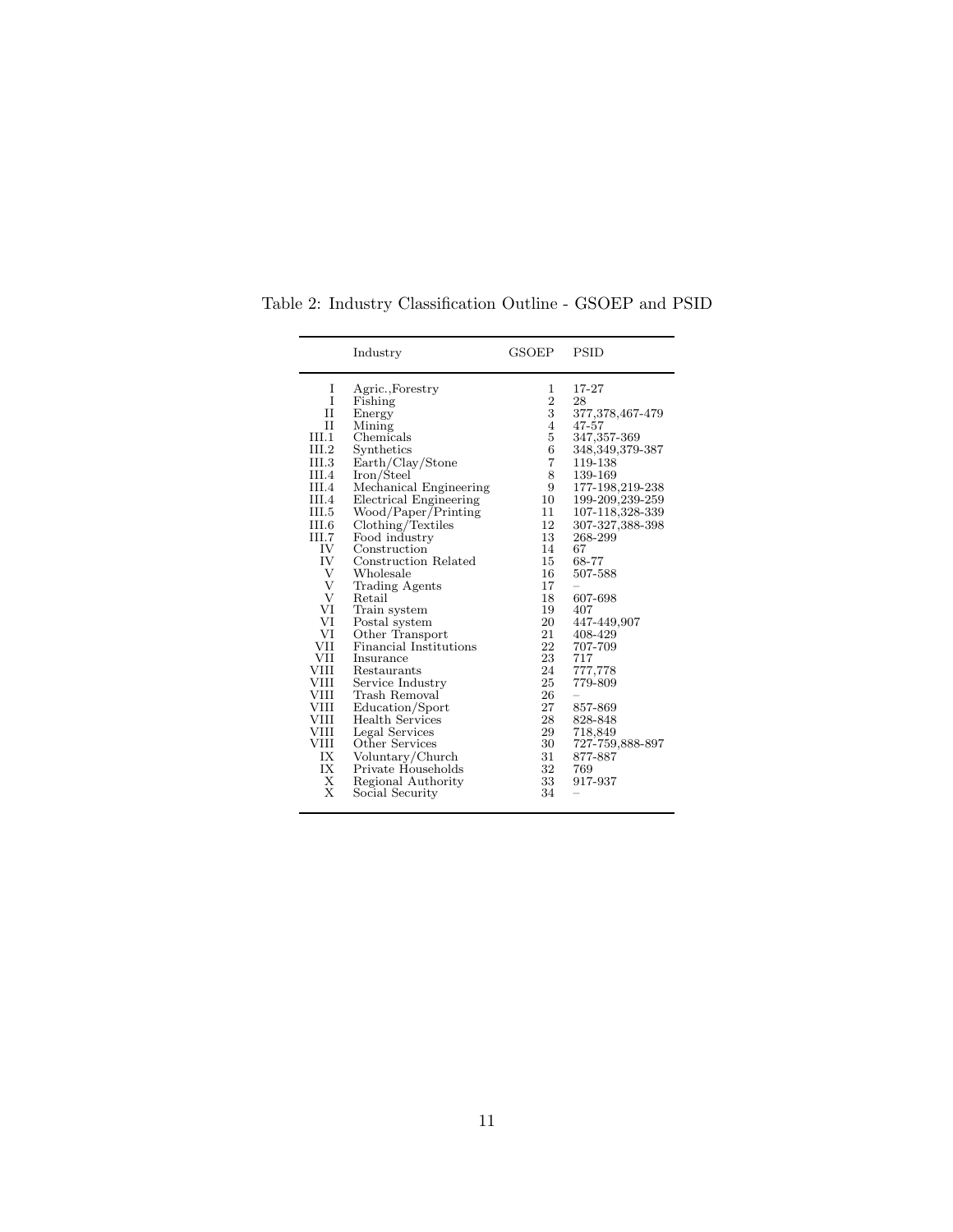#### **VI. Empirical Applications**

The issues to be examined are: (a) how do the absolute levels of differentials compare across countries, i.e. does the metal industry earn a similar wage premium in German as in USA, and (b) how does the overall dispersion in Germany compare with that in USA. Tables 6-12 present the regression results for the GSOEP, PSID, MZ and CPS. A graphical representation for the cross-sectional results is given by Figures  $3(a)$ -16(d).

#### *A. Absolute Levels of Differentials*

As there are many datasets and many time periods under consideration in this study, it would be convenient to have a single summary measure to compare the American and German wage structures. An albeit crude measure of inter-country wage structure similarity is obtained by the simple correlation coefficient. Table 3 presents correlation coefficients derived from the inter-industry wage differential coefficients using a yearly pair-wise comparison of the four respective German and American datasets. An overall correlation coefficient is reported using available years, depending on the dataset (seen in the first row). The structure estimated in the Mikrozensus (MZ) seems to be very close to that of the CPS (0.89). The lowest relative amount of similarity (although absolutely still high) is found between the GSOEP and the PSID (0.70).

Looking at each industry individually, the results are shown graphically (point estimates with confidence intervals (equivalent to critical t-values set to  $1.645$ ) in Figures  $3(a)-16(d)$ . Examples of consistently positive wage differentials are found in: II-Energy/Mining, III.1-Chemicals, III.4-Metal, and VII-Banking/Insurance. Average wages are paid in III.3-Stone/Ceramics, III.5-Wood/Printing, and more or less IV-Construction. Negative wages are paid in III.6-Textiles, III.7-Food, V-Trade, VIII-Other Services, and IX-Non Profit.

III.2-Plastics and VI-Transportation seem to be the obvious differences between Germany and the United States. Plastics and Transportation are paid near average in Germany whereas in the United States the industries obtain positive differentials.

To address the possible effects of unobserved individual heterogeneity using the PSID and GSOEP panel data, a random effects panel model is used. The PSID and the GSOEP produce very similar results, with the following exceptions: VI-Transportation is positive in USA and negative in Germany, IV-Construction is average in Germany but positive in USA and III.5-Wood/Printing is average in Germany but negative in Germany.

A fixed-effect model is used as well for the GSOEP and PSID, as displayed in Tables 5 and 10 and Fig.  $2(a)$  and Fig.  $2(b)$ . Here the differences between the two datasets increase for the industries: II-Energy and III.3-Stone, and VI-Banking becomes negative.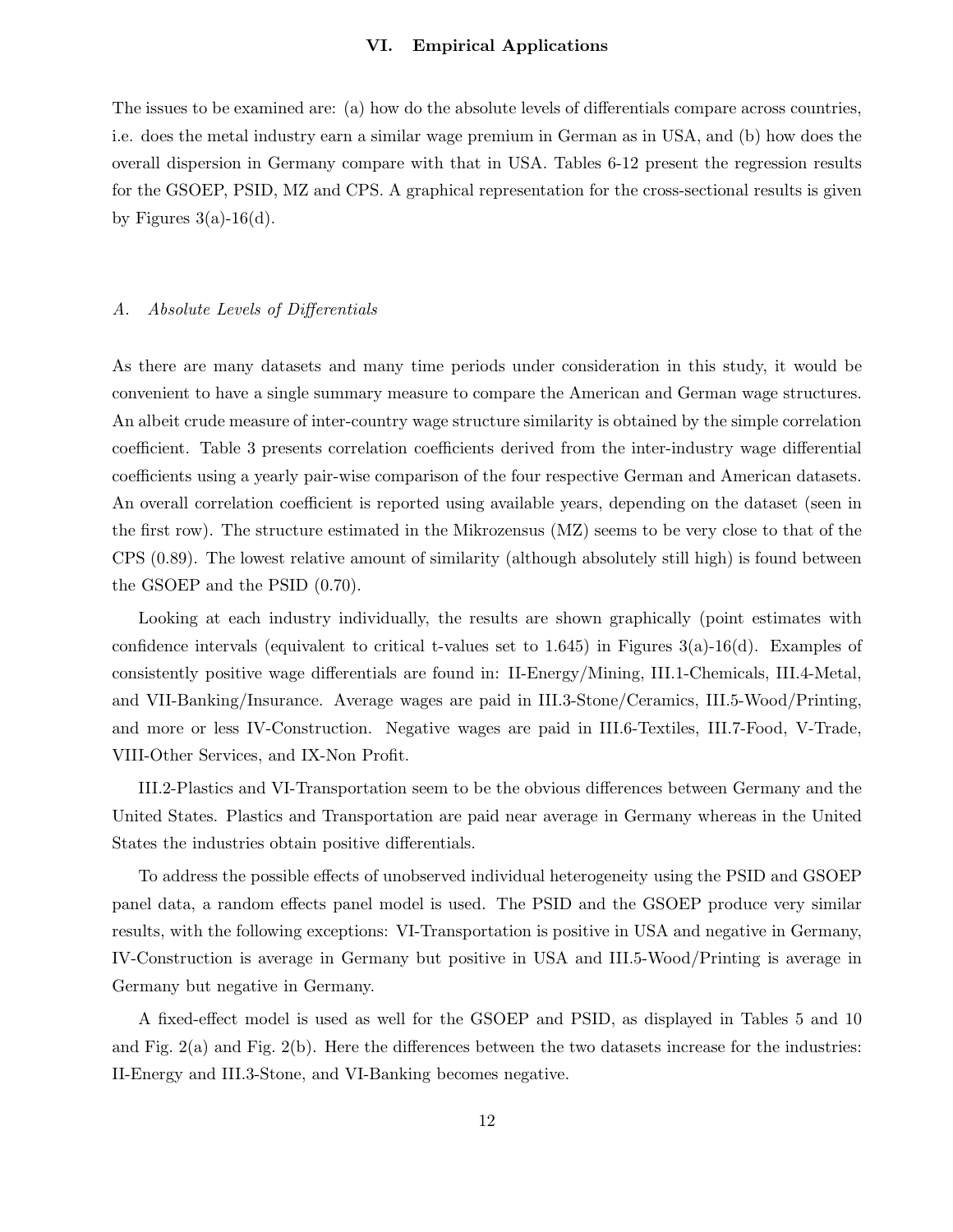|     | SOEP - CPS | SOEP - PSID | MZ - PSID | MZ - CPS |
|-----|------------|-------------|-----------|----------|
| ALL | 0.7113     | 0.7018      | 0.8499    | 0.8907   |
| 84  | 0.7552     | 0.7359      |           |          |
| 85  | 0.8325     | 0.7529      |           |          |
| 86  | 0.7796     | 0.6947      |           |          |
| 87  | 0.7751     | 0.6948      |           |          |
| 88  | 0.8290     | 0.8187      |           |          |
| 89  | 0.6923     | 0.7537      | 0.8656    | 0.9332   |
| 90  | 0.6636     | 0.6707      |           |          |
| 91  | 0.7501     | 0.6903      | 0.8363    | 0.9115   |
| 92  | 0.5622     | 0.6085      |           |          |
| 93  | 0.7647     |             |           | 0.9094   |
| 94  | 0.6294     |             |           |          |
| 95  | 0.6709     |             |           | 0.8092   |
| 96  | 0.6390     |             |           |          |
|     |            |             |           |          |

Table 3: Coefficient Correlation

#### *B. Dispersion*

At the bottom in the Tables 6-12, there is a reported overall measure of industry wage dispersion.  $S^{*RAW}_{\beta}$  refers to the measure associated with just wage regressed on a constant and industry dummies (a so-called measure of raw differentials), whereas  $S_{\beta}^{*FULL}$  refers to the dispersion associated with the full model including the above mentioned human capital variables, job characteristics, geographic indicators etc. As the tables are too numerous to report coefficients for both the RAW and FULL models, only the FULL models are reported. However the reduction of explainable dispersion is of interest here.

To address the possible effects of unobserved individual heterogeneity using the PSID and GSOEP panel data, a random effects panel model can be employed and produces some interesting results. For the GSOEP, compared to the pooled data model, the overall dispersion is reduced by about half (raw model from 0.097 to 0.037 and the full model from 0.074 to 0.045). Very similar results are obtained for the PSID. The full model dispersion drops from 0.128 to 0.062 and the raw model from 0.168 to 0.062. Thus clearly large sample cross-sectional results, such as based on the CPS or MZ are over-estimating the overall dispersion, due to data design. The drop in dispersion going from a pooled data OLS estimator to a RE panel estimator is *substantially larger* than the drop going from a raw model to a full model. Thus panel data<sup>13</sup> must clearly be given more attention in the industry wage differential literature.

For the GSOEP and PSID, a fixed effects panel model can also be employed. This has the drawback that explanatory variables used in the regression need to be time-varying, otherwise these variables will be collinear with the individual fixed effects or constants. Thus, a raw model is run without any additional variables (other than the industry differentials themselves and year dummies). See Tables 5 and 10 and Fig.  $2(a)$  and Fig.  $2(b)$ . The dispersion in the GSOEP and PSID is almost identical at 4.59 and 4.98 %-points respectively, however compared to the random effects model, the correlation coefficient between the two datasets is much lower at 0.31.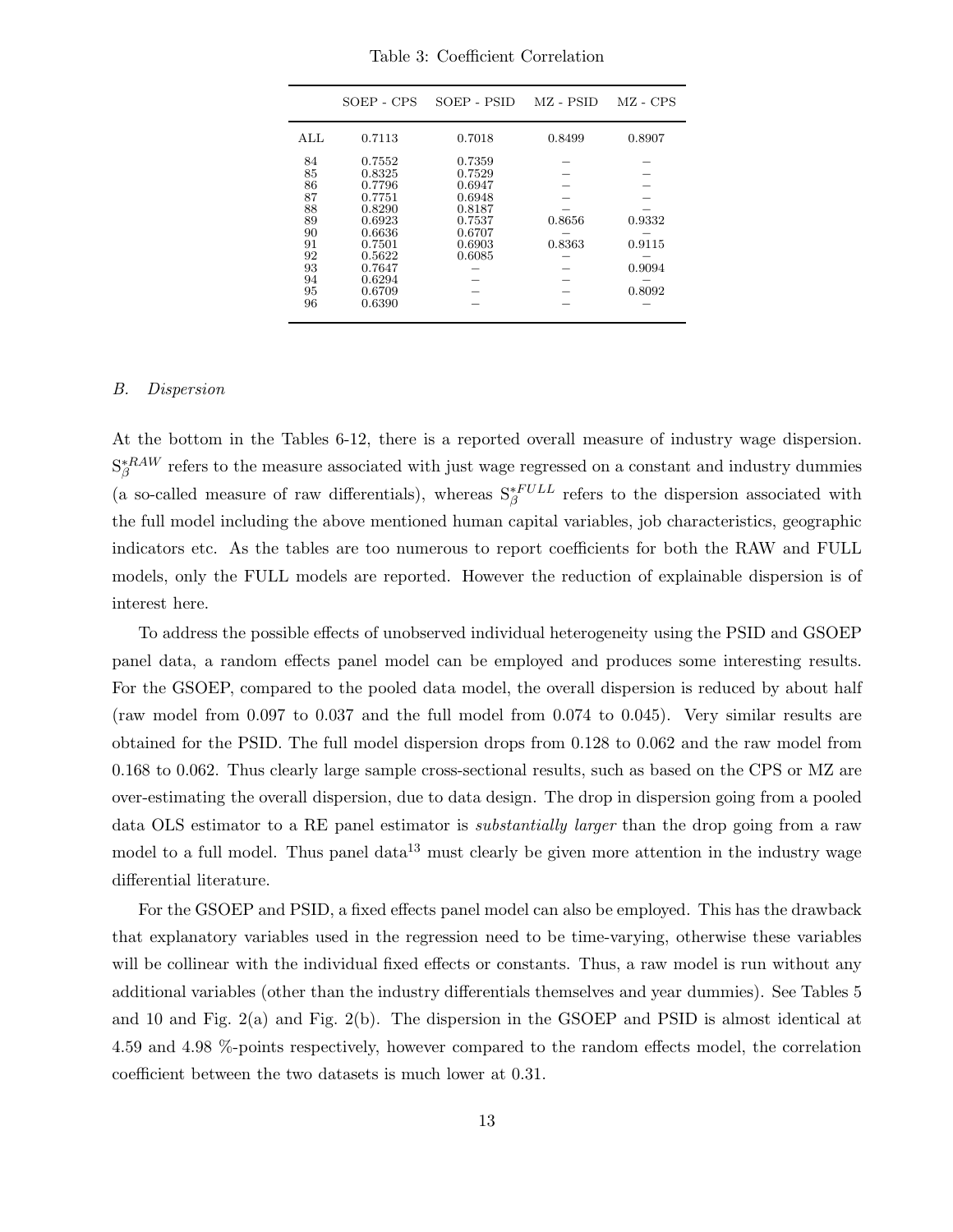Table 4: Industry Wage Dispersion Over Time (%-pt StdDev)

|                                                                            | <b>SOEP</b>                                                                                                                                 | <b>PSID</b>                                                                                     | МZ                                       | <b>CPS</b>                                                                                                                                  |
|----------------------------------------------------------------------------|---------------------------------------------------------------------------------------------------------------------------------------------|-------------------------------------------------------------------------------------------------|------------------------------------------|---------------------------------------------------------------------------------------------------------------------------------------------|
| 84<br>85<br>86<br>87<br>88<br>89<br>90<br>91<br>92<br>93<br>94<br>95<br>96 | 0.07377<br>0.08839<br>0.10134<br>0.09614<br>0.08186<br>0.09131<br>0.09660<br>0.09162<br>0.08475<br>0.10523<br>0.11359<br>0.10757<br>0.11954 | 0.14720<br>0.16018<br>0.17397<br>0.16265<br>0.16699<br>0.16932<br>0.16771<br>0.16530<br>0.16639 | 0.08620<br>0.08592<br>0.08727<br>0.08661 | 0.12701<br>0.12757<br>0.12742<br>0.12095<br>0.12012<br>0.12935<br>0.12918<br>0.12892<br>0.12794<br>0.12305<br>0.11896<br>0.11548<br>0.11584 |

(a) Total Dispersion

(b) Unexplained Dispersion

|                                                                            | SOEP                                                                                                                                        | <b>PSID</b>                                                                                     | МZ                                       | <b>CPS</b>                                                                                                                                  |
|----------------------------------------------------------------------------|---------------------------------------------------------------------------------------------------------------------------------------------|-------------------------------------------------------------------------------------------------|------------------------------------------|---------------------------------------------------------------------------------------------------------------------------------------------|
| 84<br>85<br>86<br>87<br>88<br>89<br>90<br>91<br>92<br>93<br>94<br>95<br>96 | 0.06429<br>0.06603<br>0.07860<br>0.08101<br>0.07328<br>0.07454<br>0.07802<br>0.07005<br>0.04575<br>0.07923<br>0.08285<br>0.07748<br>0.09539 | 0.11936<br>0.11283<br>0.14415<br>0.13256<br>0.12102<br>0.12307<br>0.13365<br>0.11776<br>0.12339 | 0.06366<br>0.06959<br>0.06793<br>0.06915 | 0.10960<br>0.10805<br>0.10714<br>0.10267<br>0.10100<br>0.10707<br>0.10334<br>0.10210<br>0.09945<br>0.09730<br>0.08020<br>0.07739<br>0.07653 |

Using the GSOEP, the overall dispersion of industry wages in Germany seems to be growing over time as seen in Table 4(b), going from 6.4%-pts in 1984 to 9.5%-pts in 1996. The CPS on the other hand displays a different trend for the USA, slightly reducing over time from 10.9%-pts in 1984 to 7.6%-pts in 1996. It is well known in the literature that the return to education has been steadily increasing in recent years in the USA, and if education is not equally distributed across industries, that this increase might account for a higher explained wage portion (and thereby reduced dispersion). (Compare the CPS results in Table  $4(a)$  and Table  $4(b)$ ; the total dispersion has not decreased that much, whereas the unexplained dispersion has to a much greater extent.)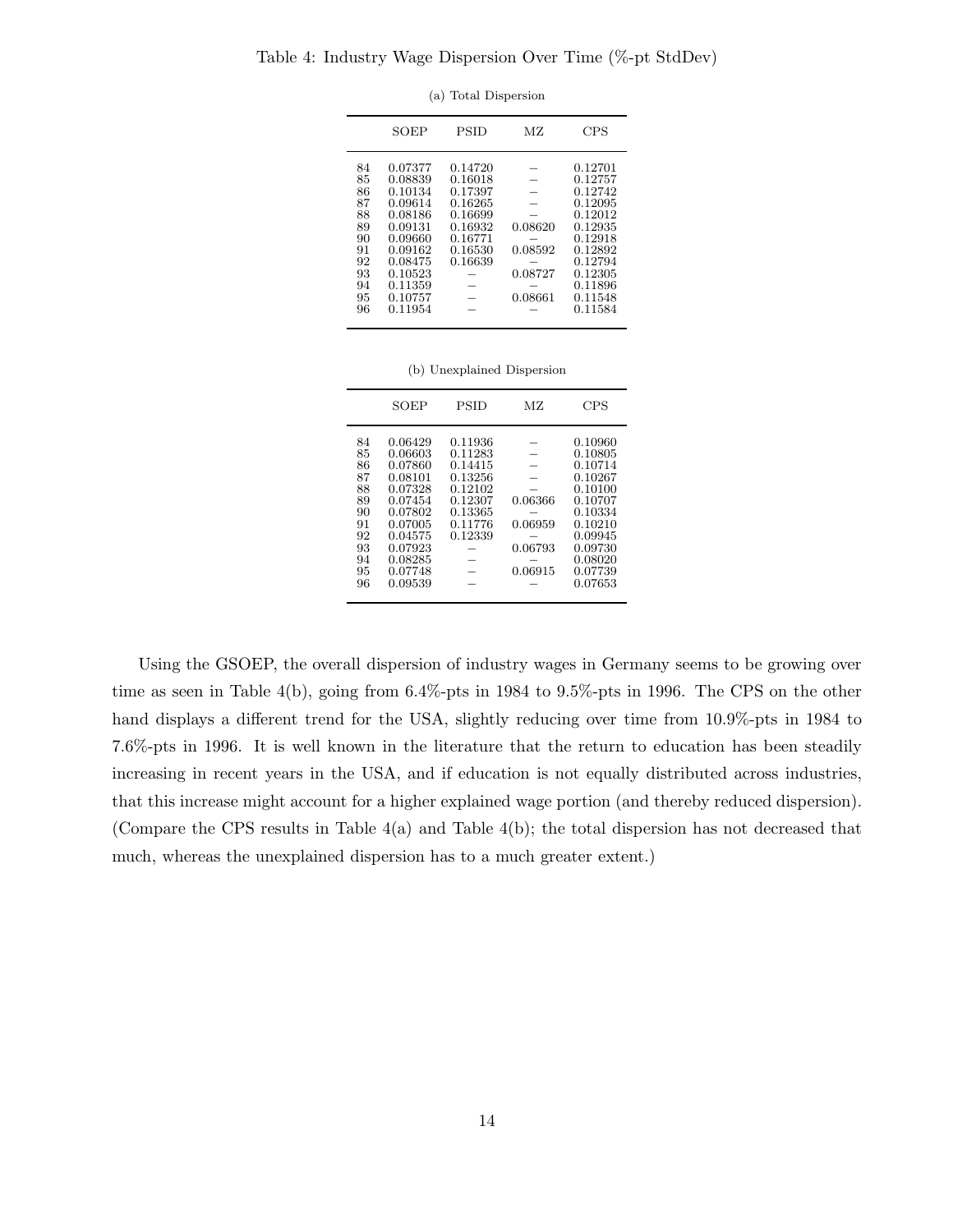

(a) Germany



(b) U.S.A.

Figure 1: Inter-Industry Wage Differentials: RE Panel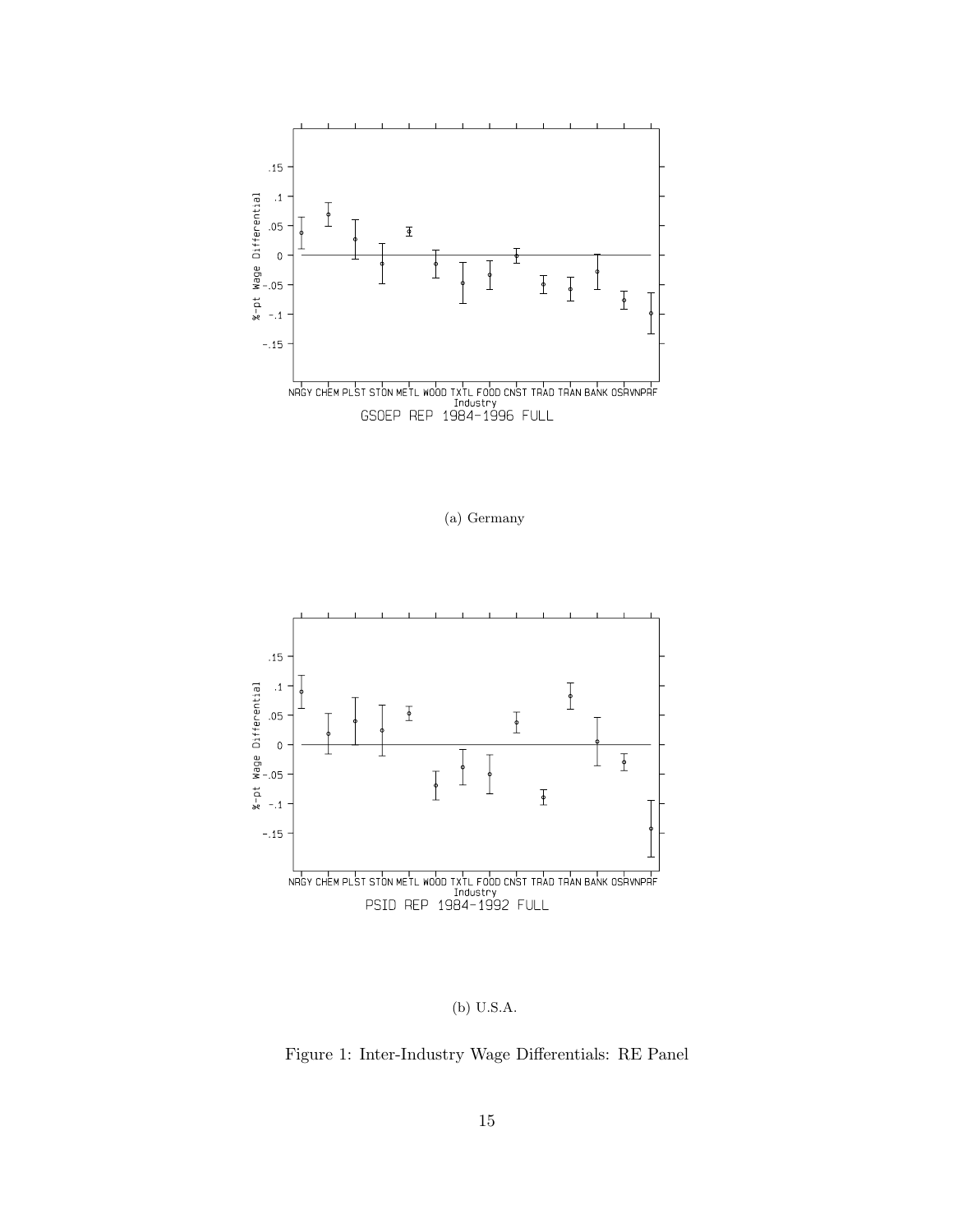

(a) Germany



(b) U.S.A.

Figure 2: Inter-Industry Wage Differentials: FE Panel RAW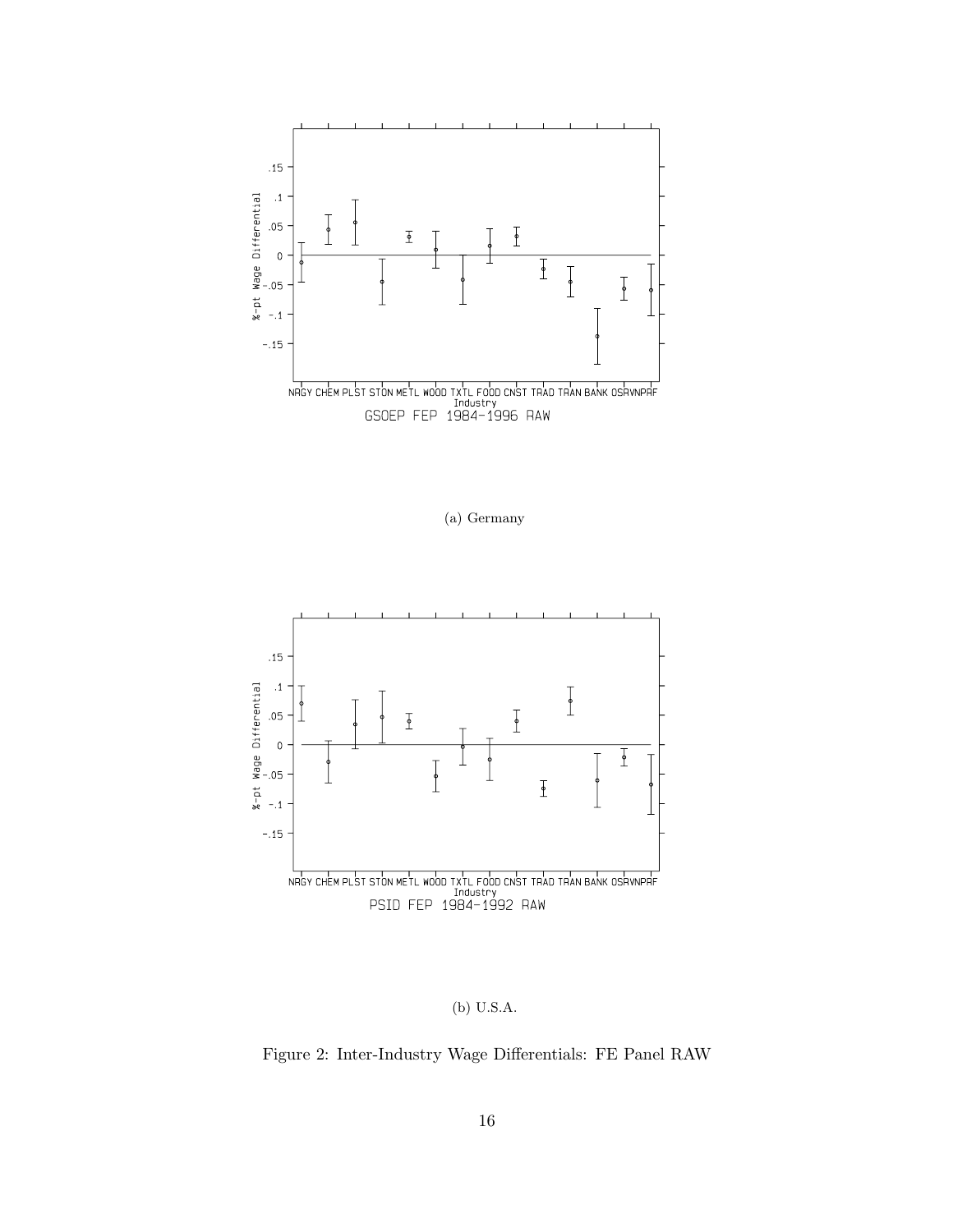#### **VII. Conclusions**

Using the RLS technique outlined in HAISKEN-DENEW AND SCHMIDT (1997), inter-industry wage differentials were calculated for the United States and Germany for the time period 1984-1996. For each country, both large sample cross-sectional datasets were used (CPS and MZ), as well as smaller sample panel datasets (PSID and GSOEP). Even after controlling for standard human capital components, job characteristics and status, and geographical indicators, the industrial structure of wages in Germany and the USA is shown to be substantial and very similar across the board and remarkably stable for most industries over this 13 year period. Overall correlation coefficients comparing American industry wage differentials to those of Germany are in the range of 0.7-0.9.

Although the wage dispersion using the random effects panel model  $(6.1\%$ -pts) in the USA is slightly larger than in Germany (4.5%-pts), the differences appear to be minimal. Indeed, using the fixed effects raw model estimates the dispersion to be 4.98%-pts and 4.59%-pts, respectively. The panel results using the PSID and the GSOEP clearly illustrate that individual heterogeneity plays a very large role in the absolute level of wage dispersion, accounting for typically half. However, most of the previous industry wage differential literature has used only cross-sectional data. The CPS and MZ provide large sample cross-sectional evidence of similar structures in the two countries and affirm the panel results.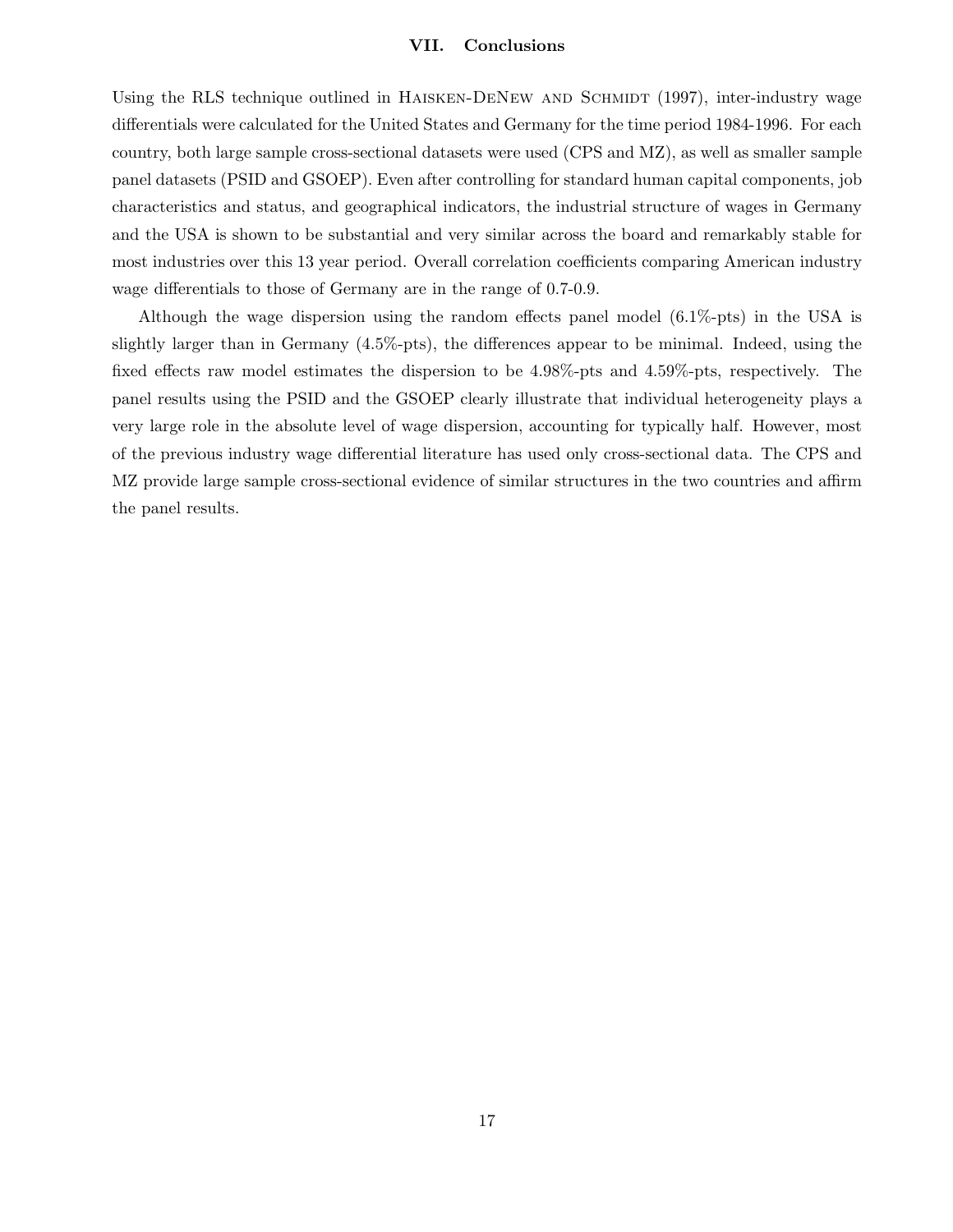#### REFERENCES

- Alba, Richard, Walter Mueller, Bernhard Schimpl-Neimanns, "Secondary Analysis of Official Microdata", (1994), 57-78, in: Borg, Ingwer and Peter Ph. Mohler (Eds.). *Trends and Perspectives in Empirical Social Research*, de Gruyter, Berlin/New York.
- Burkhauser, Richard V., Barbara A. Butrica, and Mary C. Daly, "The Syracuse University PSID-GSOEP Equivalent Data File: A Product of Cross-National Research." *Syracuse University Cross-National Studies in Aging Program Project*, Paper No. 25, (1995).
- DeNew, John P. and Christoph M. Schmidt, "The Industrial Structure of German Earnings 1980- 1990," *Allgemeines Statistisches Archiv* 78 (1994), 141-159.
- Dickens, W.T. and L.F. Katz "Inter-Industry Wage Differences and Industry Characteristics," in K. Lang and J.S. Leonard (Eds.) *Unemployment and the Structure of Labor Markets*, New York, Basil Blackwell, (1987) 48-89.
- Feenberg, Daniel "Documents for Use with the NBER Extracts from the CPS Merged Outgoing Rotation Groups", *NBER*, May (1997) mimeo.
- Fitzenberger, B., C. Kurz (1997)"New Insights on Earnings Trends across Skill Groups and Industries in West Germany", University of Frankfurt/Oder, Working Paper No. 85
- Gibbons, R. and L.F. Katz "Does Unmeasured Ability Explain Inter-Industry Wage Differentials ?," *Review of Economic Studies* 59, (1992), 515-535.
- Gittleman and Wolff "International Comparisons of Inter-Industry Wage Differentials," *Review of Income and Wealth*, 39, 3, (1993), 295-312.
- Greene, William H., "LIMDEP An Econometric Modeling Program for the IBM PC," *The American Statistician* 40 (1985), 209.
- Greene, William H., "Econometric Analysis, Second Edition", New York, MacMillan Publishing Company (1993)
- Haisken-DeNew, John P. "Migration and the Inter-Industry Wage Structure in Germany," Springer Verlag, Heidelberg (1996).
- Haisken-DeNew, John P. and Joachim R. Frick "Desktop Companion to the German Socio-Economic Panel Study (GSOEP)", *German Institute for Economic Research*, Berlin, unpublished manuscript (1997).
- Haisken-DeNew, John P. and Christoph M. Schmidt "Inter-Industry and Inter-Region Differentials: Mechanics and Interpretation," *The Review of Economics and Statistics*, August (1997), 79, 3, 516-521.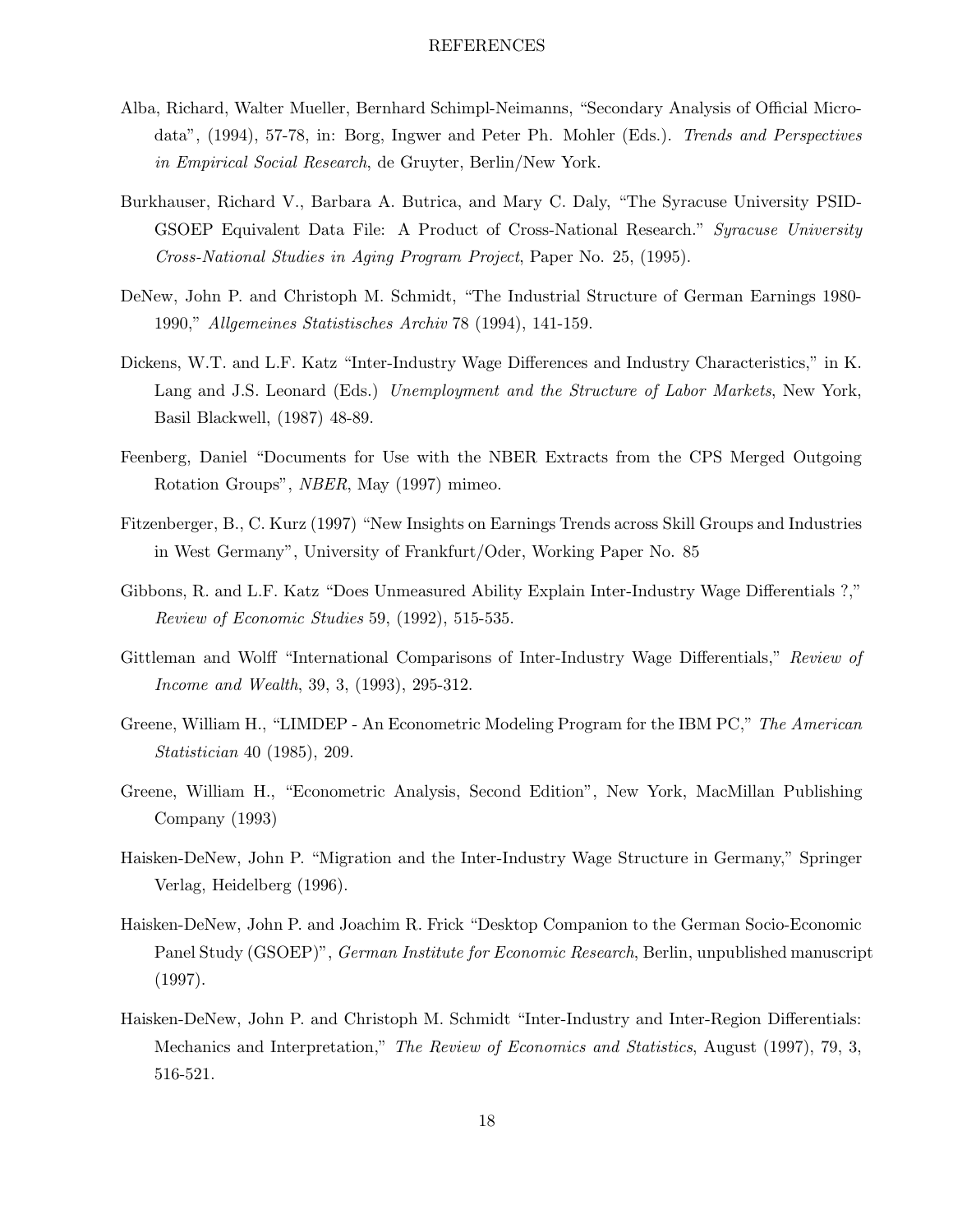- Haisken-DeNew, John P., Christoph M. Schmidt, Gert G. Wagner and Martin Biewen "What's in a Wage ? Measurement Issues in Analyzing the Wage Structure," DIW-Berlin and AWI-University of Heidelberg, mimeo (1997).
- Helwege, J. and J. Wagner "More on the International Similarity of Interindustry Wage Differentials: Evidence from the Federal Republic of Germany and the United States," *Federal Reserve Board: Finance and Economics* (Washington, D.C.)Working Paper No. 167 (1991).
- Hill, Martha "The Panel Study of Income Dynamics: A User's Guide," Sage Publications, Newbury Park (1992).
- Kahn, Lawrence M. "Collective Bargaining and the Interindustry Wage Structure: International Evidence," Cornell University, School of Industrial and Labor Relations, mimeo (1997).
- Krueger, Alan B. and Lawrence Summers, "Efficiency Wages and the Inter-Industry Wage Structure," *Econometrica* 56 (1988), 259-293.
- Murphy, Kevin M., Finis Welch, "The Structure of Wages," *Quarterly Journal of Economics* (1992), 107, 1, 285-326.
- NBER, "The CPS Labor Extracts," *National Bureau of Economic Research*, Cambridge, MA, USA. Foreword by Daniel Feenberg. Data on CDROM in STATA format, (1994).
- NBER, "The CPS Labor Extracts, 2nd Edition," *National Bureau of Economic Research*, Cambridge, MA, USA. Foreword by Daniel Feenberg. Data on CDROM in STATA format, (1994).
- Schmidt, C.M. and K.F. Zimmermann, "Work Characteristics, Firm Size and Wages," *Review of Economics and Statistics* (1991) 73, 705-710.
- Wagner, Gert, Richard V. Burkhauser and Behringer, Friederike, "The English Language Public Use File of the German Socio-Economic Panel Study," *The Journal of Human Resources* (1993), 28, 2 , 429-433.
- Zanchi, L., "The Inter-Industry Wage Structure: Empirical Evidence for Germany and a Comparison with the US and Sweden," EUI (Florence) Working Paper No. 92/76 (1992).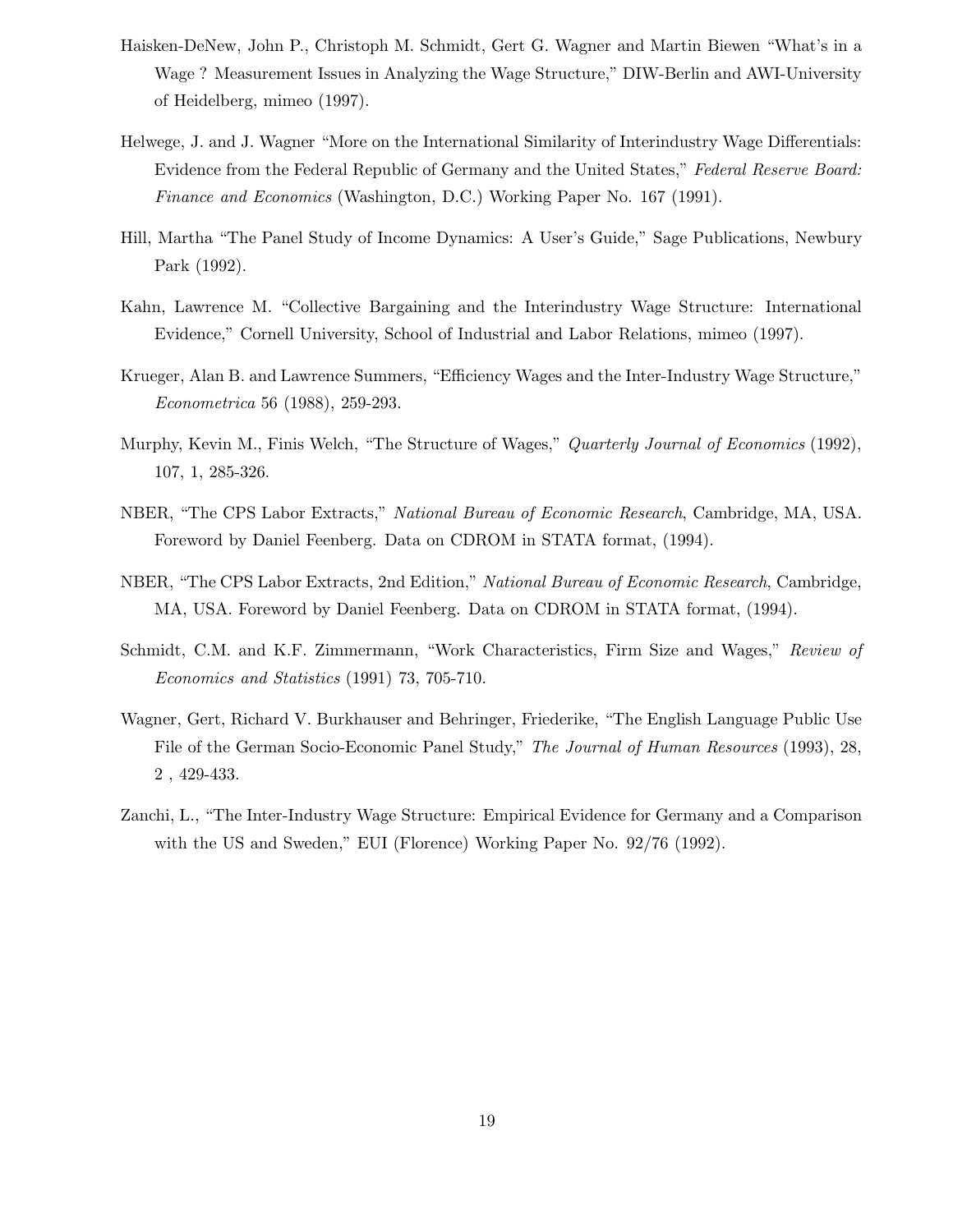#### **Notes**

<sup>1</sup>GITTLEMAN AND WOLFF (1993) cite HELWEGE AND WAGNER'S (1991) micro analysis, who do not report standard errors, rendering inference decisions impossible, thus it is difficult to make such a generalization. HELWEGE AND WAGNER (1991) cite KRUEGER AND SUMMERS (1988), but make no clear mention of the exact estimation technique used, or of the question of calculating coefficient standard errors. One needs to be cautious when analyzing point estimates without respective standard errors.

<sup>2</sup>FITZENBERGER AND KURZ (1997) suggest a two-step RLS procedure for quantile regression

<sup>3</sup>The data were processed using the TDA distribution of the GSOEP. The data are available in ready-made Windows binary datafiles in Stata, SAS, SPSS and TDA format as well as in ASCII format. Retrieval/match files can be automatically generated using the bilingual (German/English) SOEPINFO-WWW on the SOEP Homepage http://www.diw-berlin.de/soep. This feature is available for *all* supported statistical packages.

<sup>4</sup>Firm size is available for the GSOEP, PSID, and MZ, but not for the CPS and for reasons of international comparability is therefore not included as a control variable in the analysis.

<sup>5</sup>The authors would like to thank the German Society for Social Science Infrastructure (GESIS), the Federal Statistical Office in Wiesbaden, the Federal Ministry of Education, Science, Research and Technology (BMBF) and more specifically Mr. Zapf, Mr. Heidenreich, and Mr. Riede for their efforts in making the MZ95 publically available.

<sup>6</sup>The results using earlier waves of the anonymized  $70\%$ -sample data were obtained during a 4-day research visit to ZUMA-Mannheim in August 1997. We would like to thank Mr. Schimpl-Neimanns, head of the Micro-Data division and his team heartily at ZUMA for their very generous hospitality and very helpful technical support while we there and for making access to the data as user-friendly as possible.

<sup>7</sup>To simulate a semi-log regression, the actual wage breakpoints were appropriately in log form.

<sup>8</sup>See http://www.umich.edu/~psid for the PSID homepage.

<sup>9</sup>Note that in the GSOEP, *all* working age persons are sampled *directly* and asked labor market related information.

 $10$ The bulk of the data work done for the PSID was using the PSID in TDA archive format. TDA is a freeware program from Goetz Rohwer available (along with any updates) from the GSOEP homepage http://www.diw-berlin.de/soep. Many thanks to Goetz Rohwer, University of Bochum for his help in accessing the PSID data in TDA format.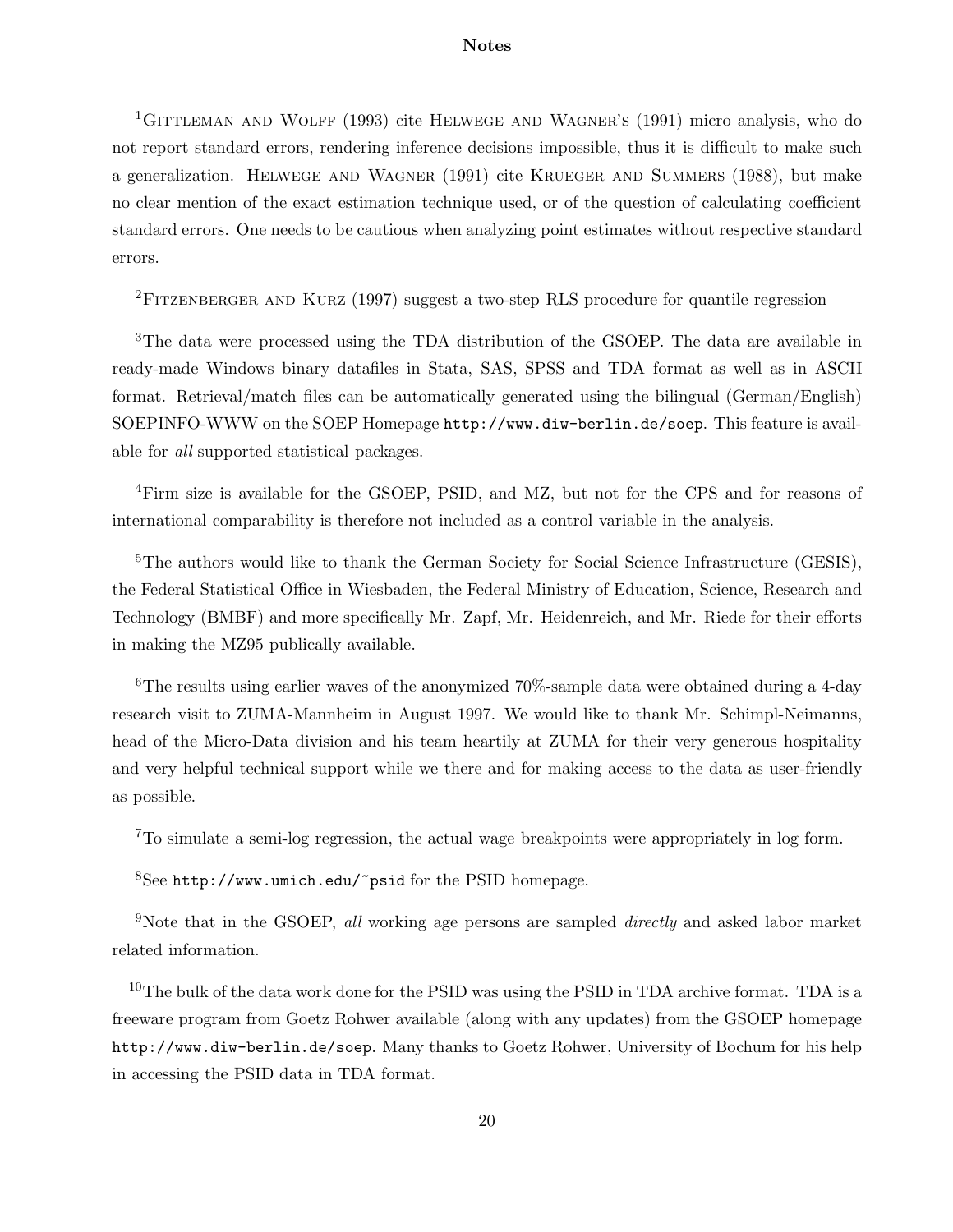<sup>11</sup>Union status is not included in the German analysis, as union status has never been shown to make a statistical difference for males. Unions are active in almost every industry in Germany, however a it is illegal to pay union and non-union workers different wages. Furthermore, there are no "closed shops" in Germany.

<sup>12</sup>In addition to the standard "annual earnings files" aef8401.dta to aef9312.dta the more recent CPS files morg94.dta, morg95.dta and morg96.dta (merged outgoing rotation groups) were made available as early-releases on the NBER WWW server http://www.nber.org. Thanks to Daniel Feenberg at the NBER for his help in accessing the early releases.

<sup>13</sup>KRUEGER AND SUMMERS (1988) look at a panel matched CPS file and control for industry classification coding errors. The 1.5 German classification used here has been grouped to (comparatively) very aggregate levels, and thus the likelihood of misclassification is very small.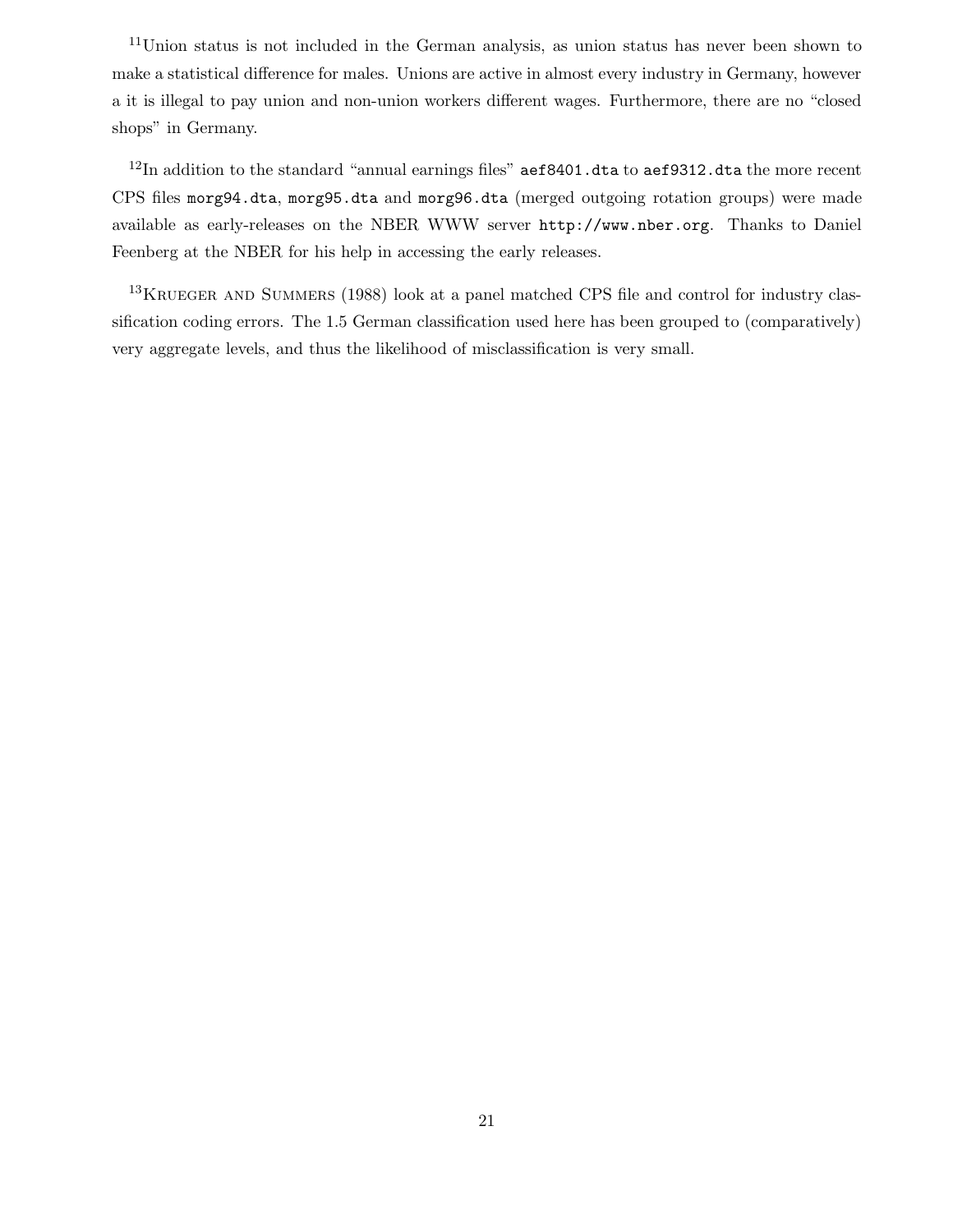

Figure 3: II-Energy/Mining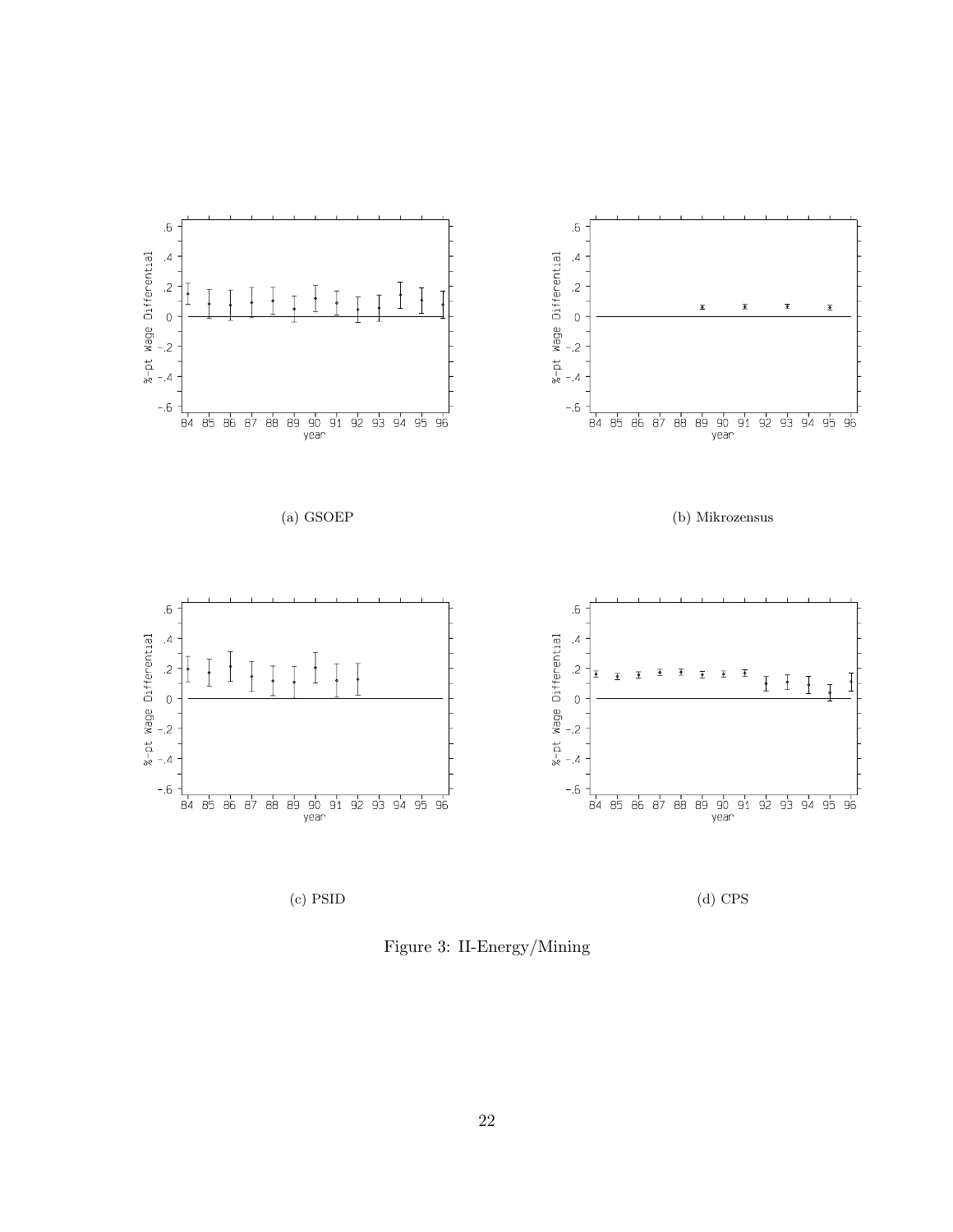

Figure 4: III.1-Chemicals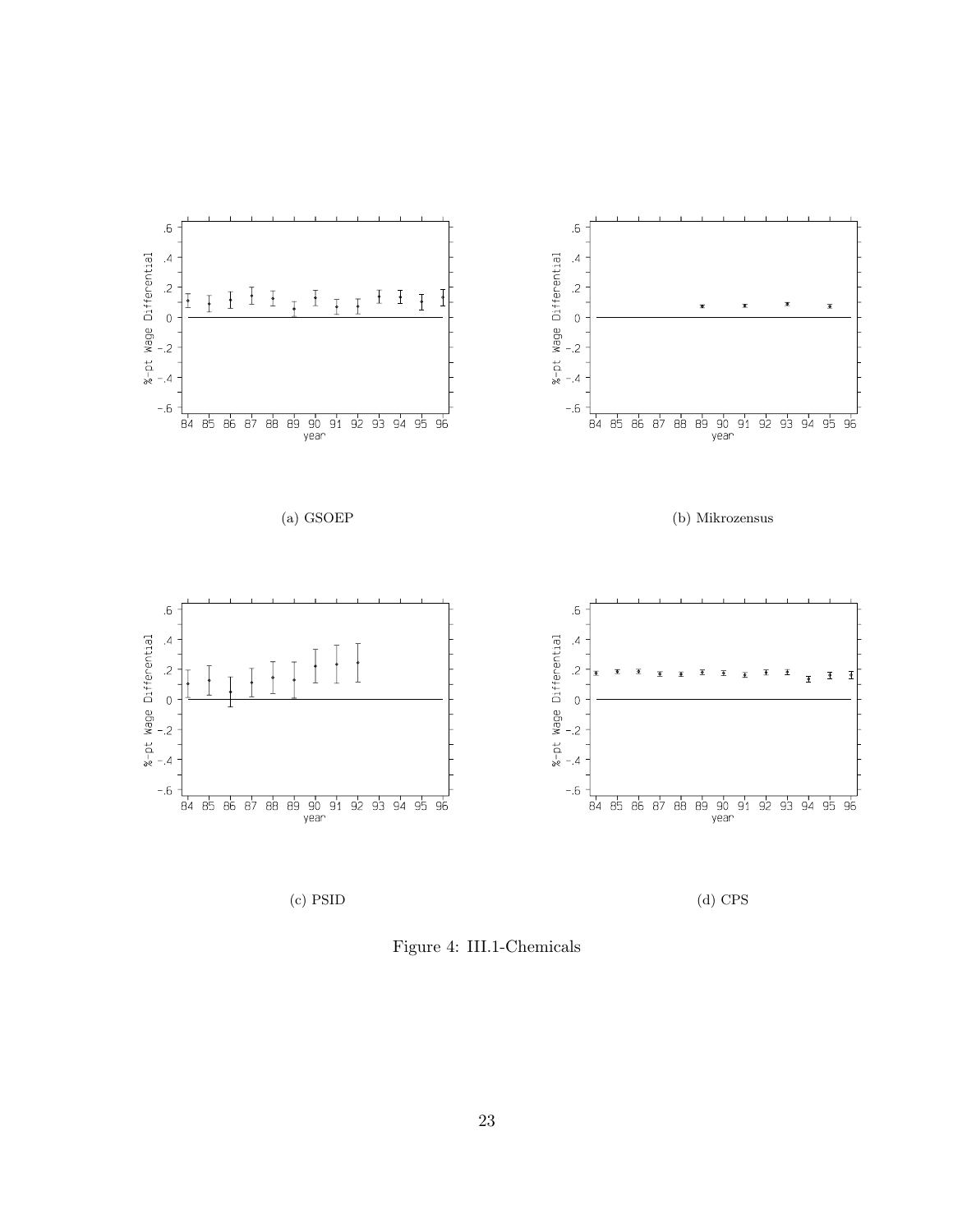

Figure 5: III.2-Plastics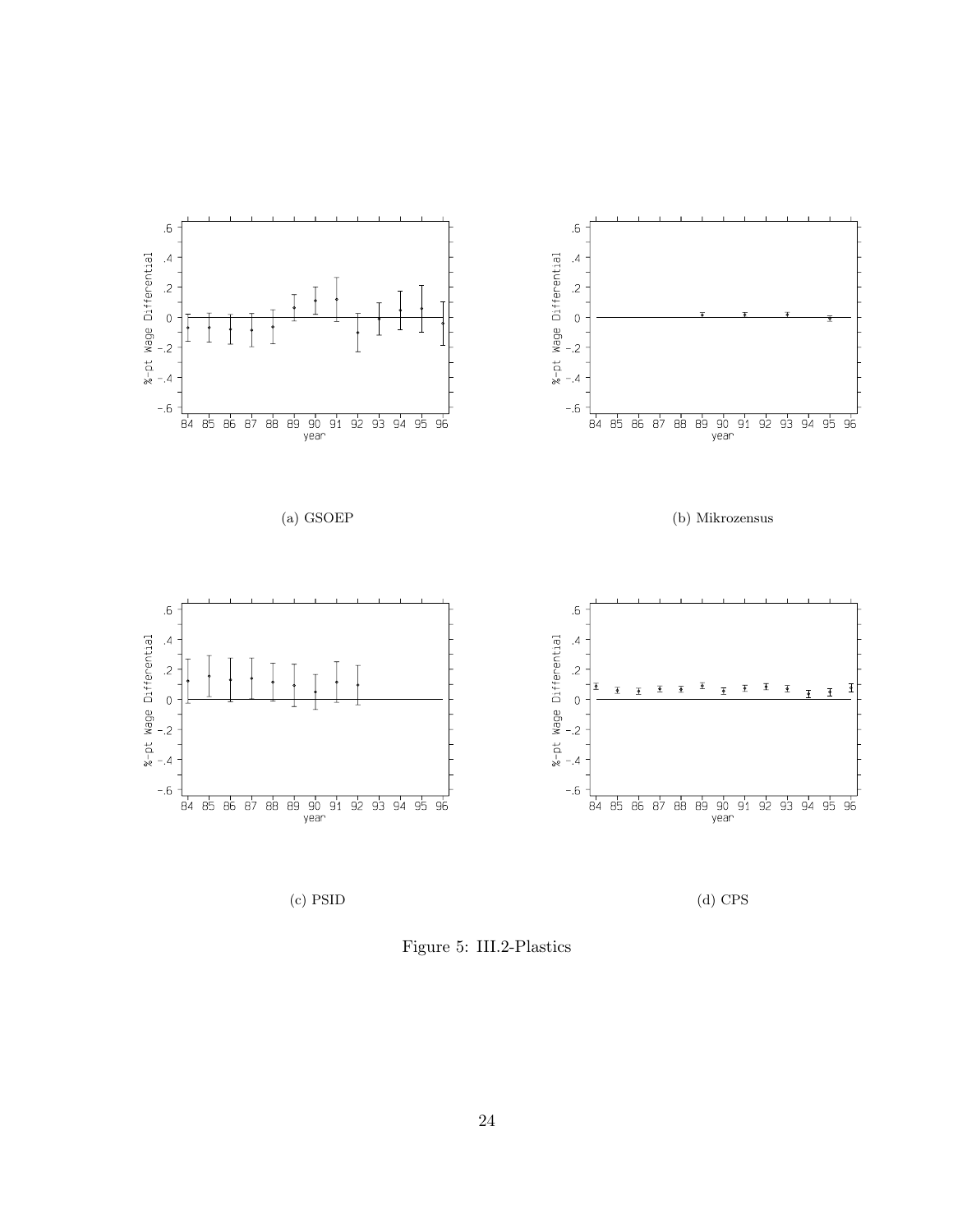

Figure 6: III.3-Stone/Ceramics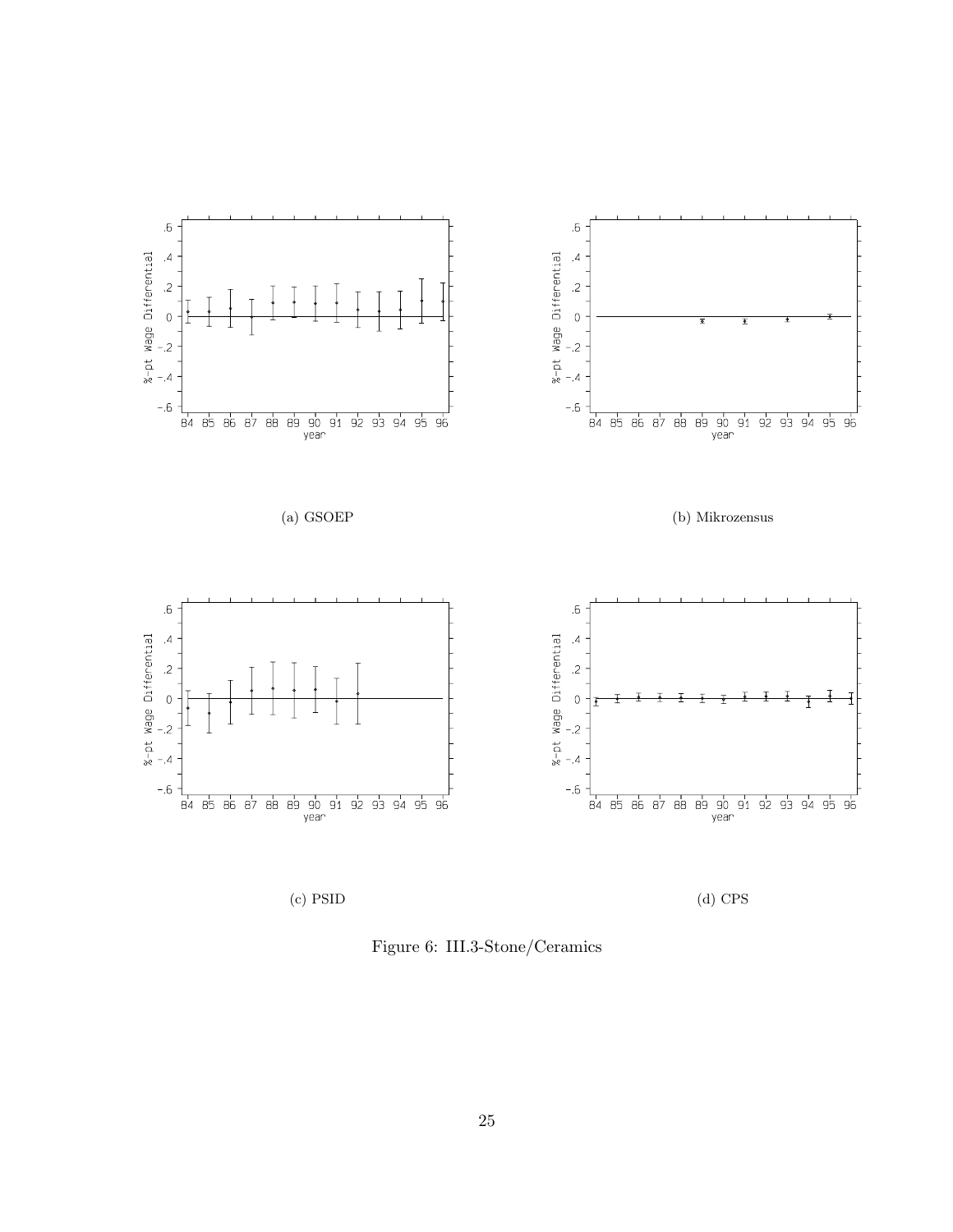

Figure 7: III.4-Metal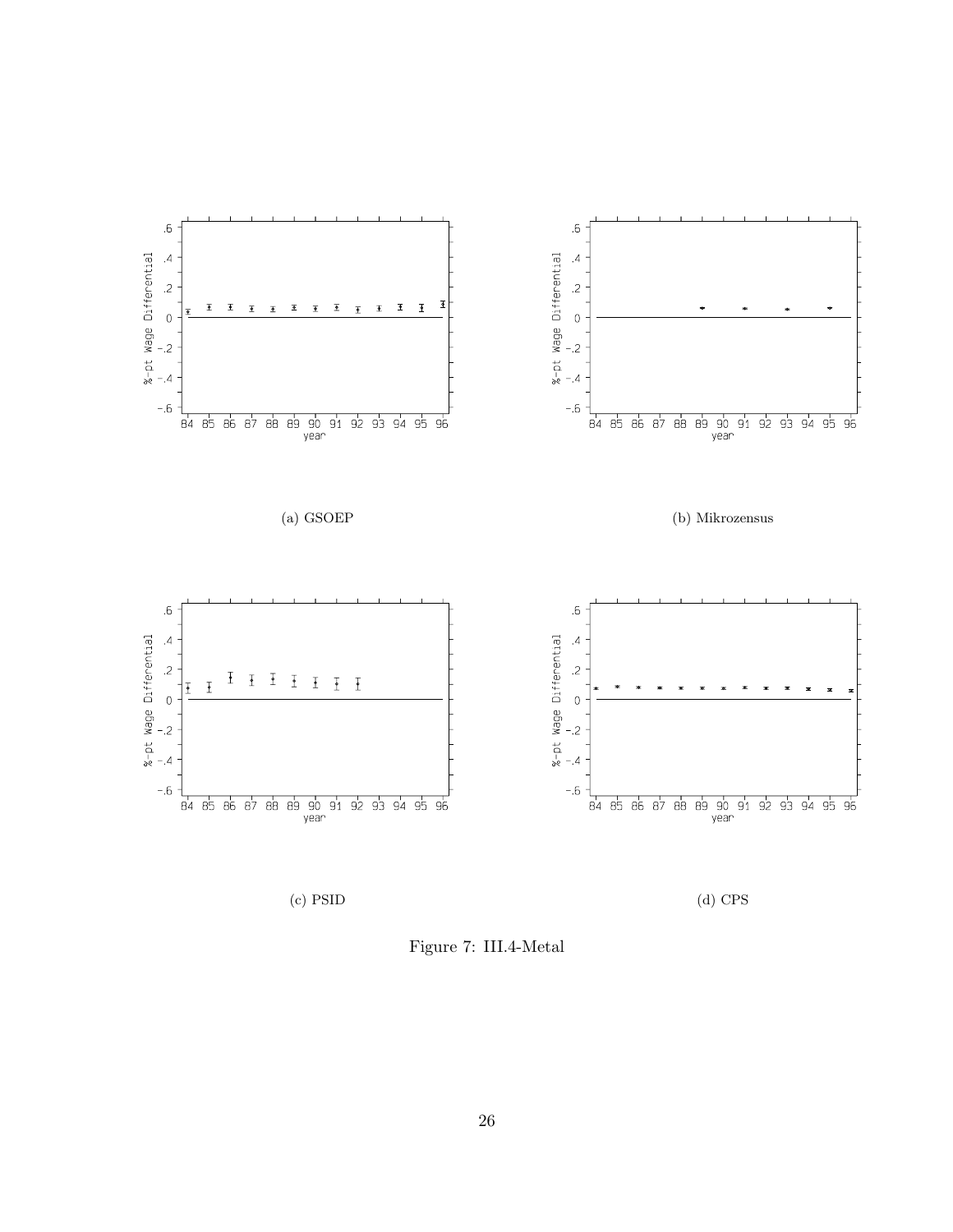

Figure 8: III.5-Wood/Printing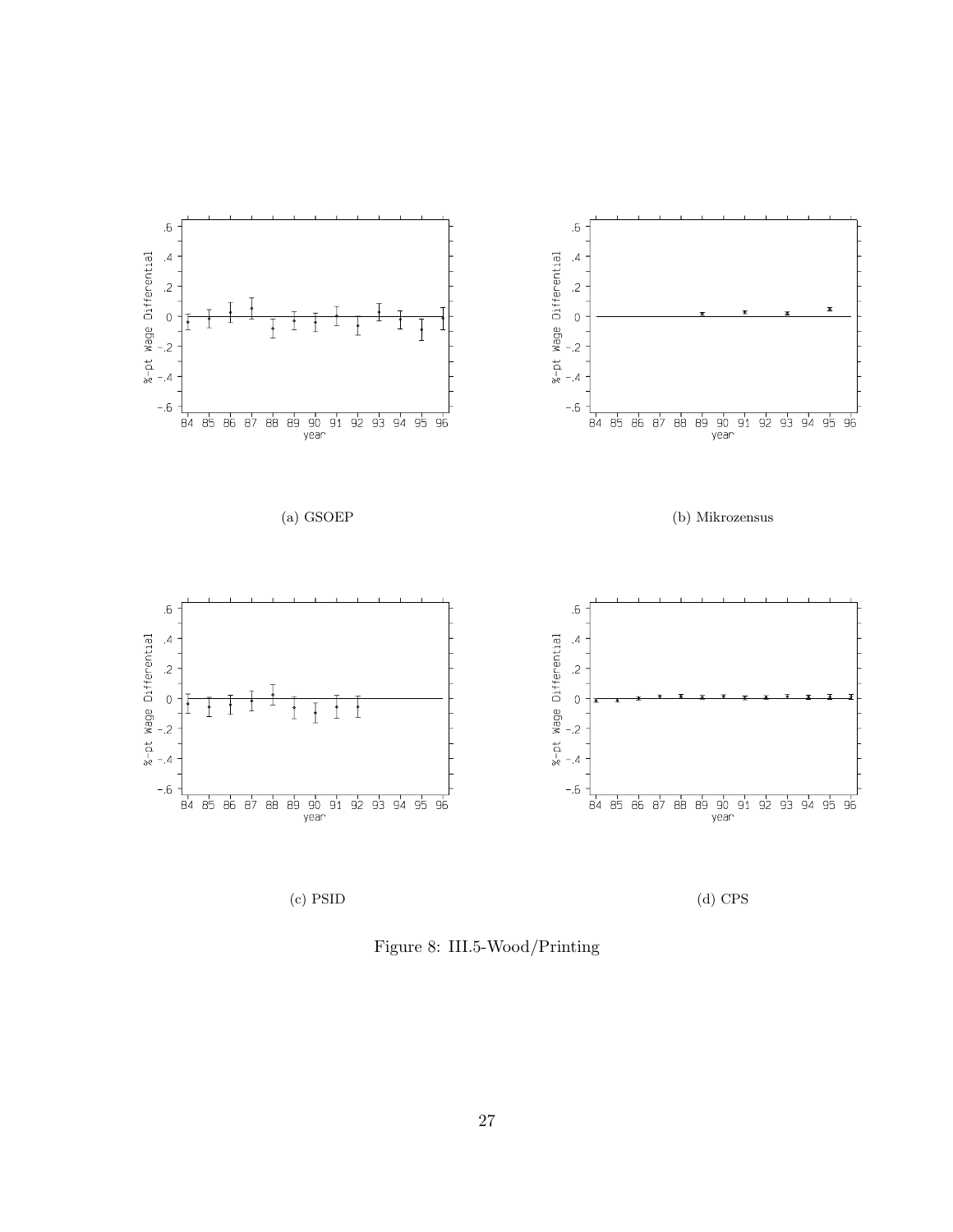

Figure 9: III.6-Textiles/Clothes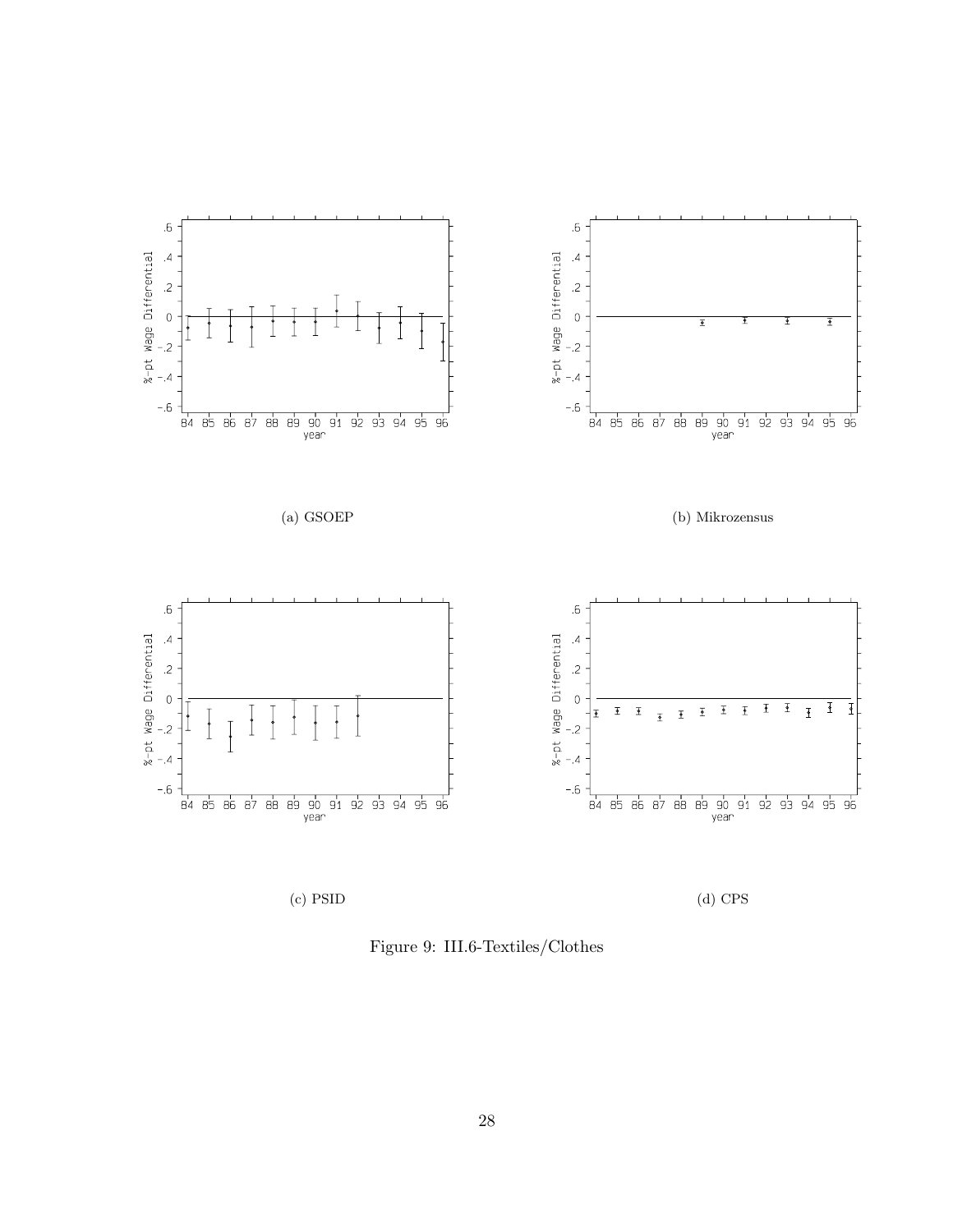

Figure 10: III.7-Food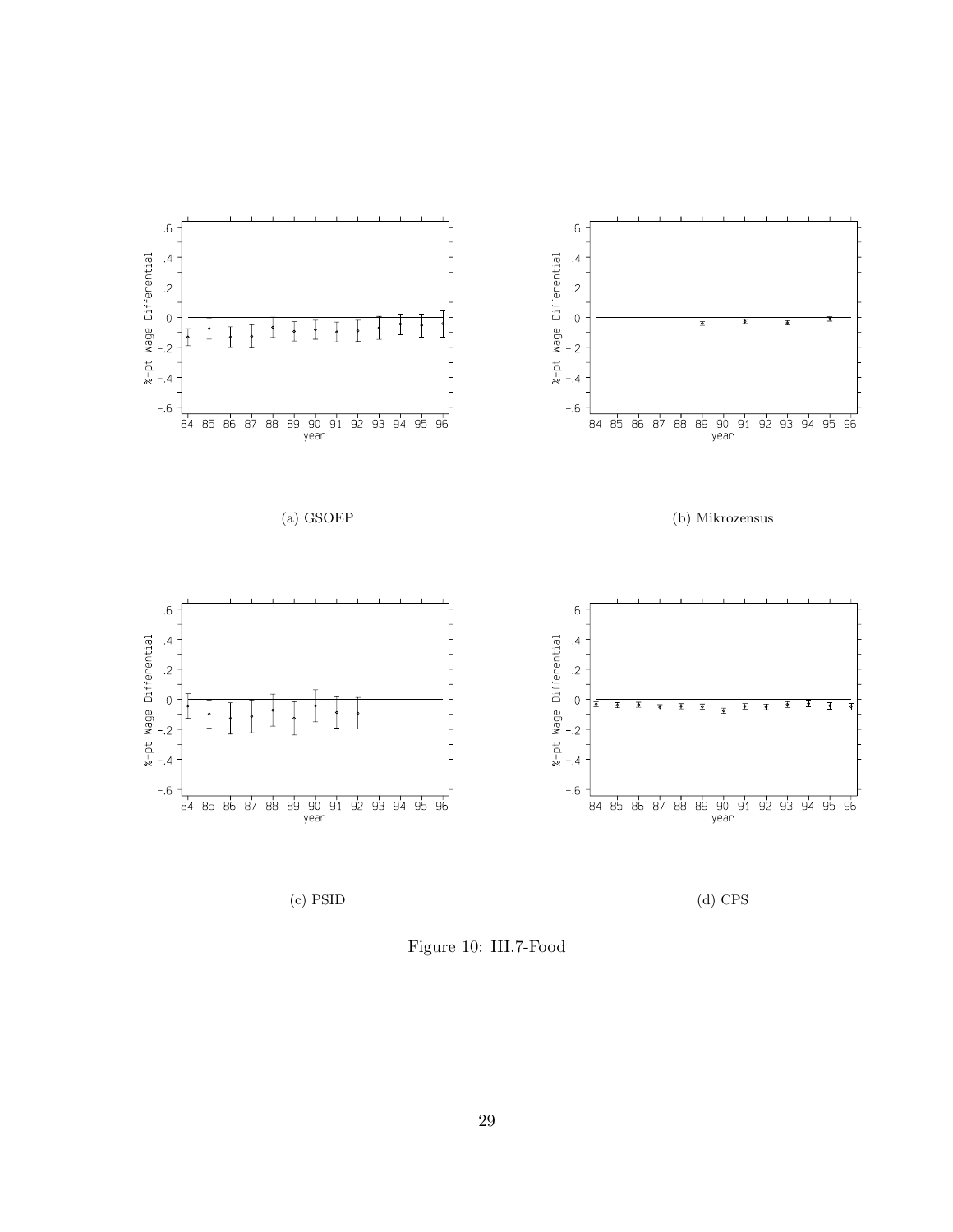

Figure 11: IV-Construction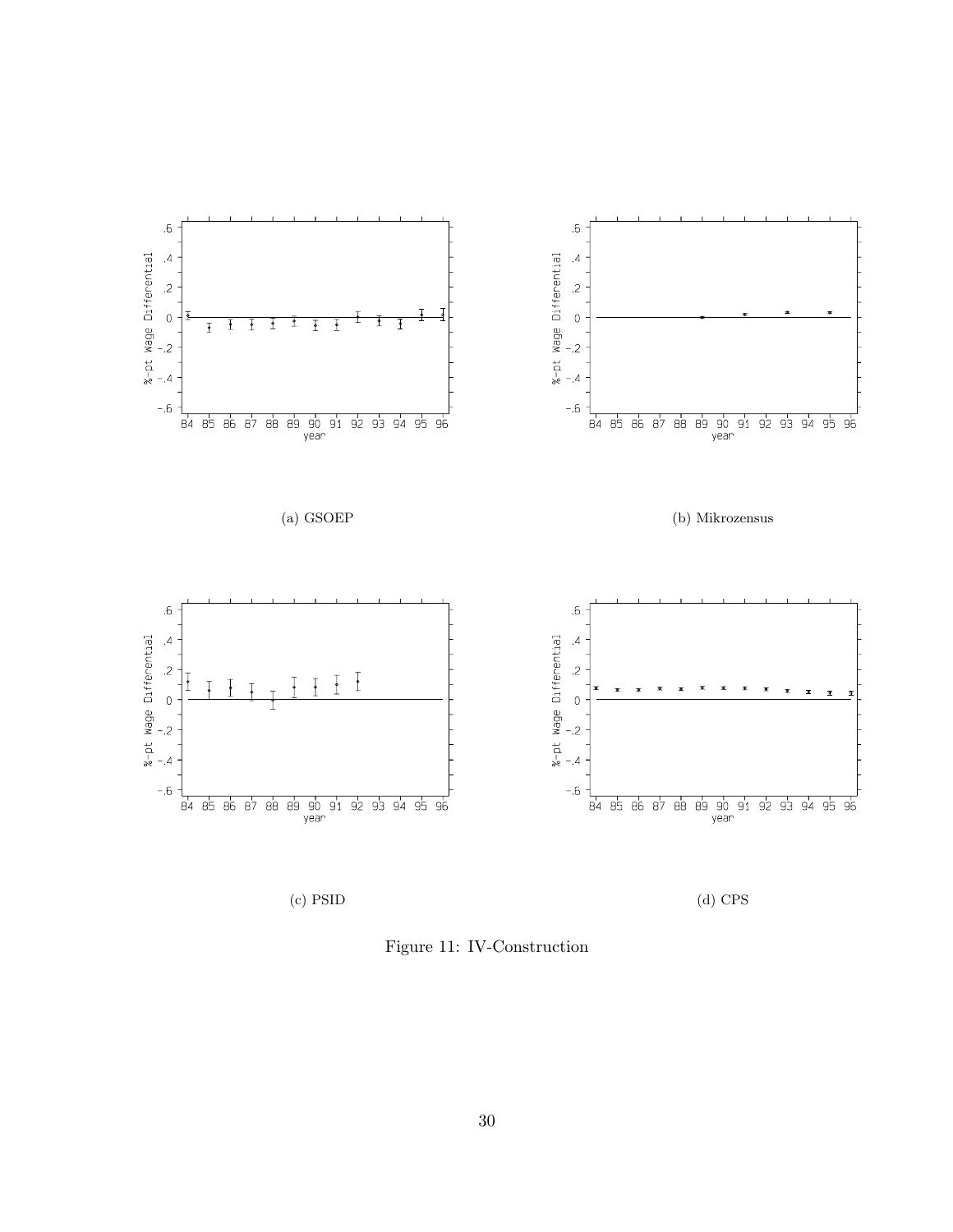

Figure 12: V-Trade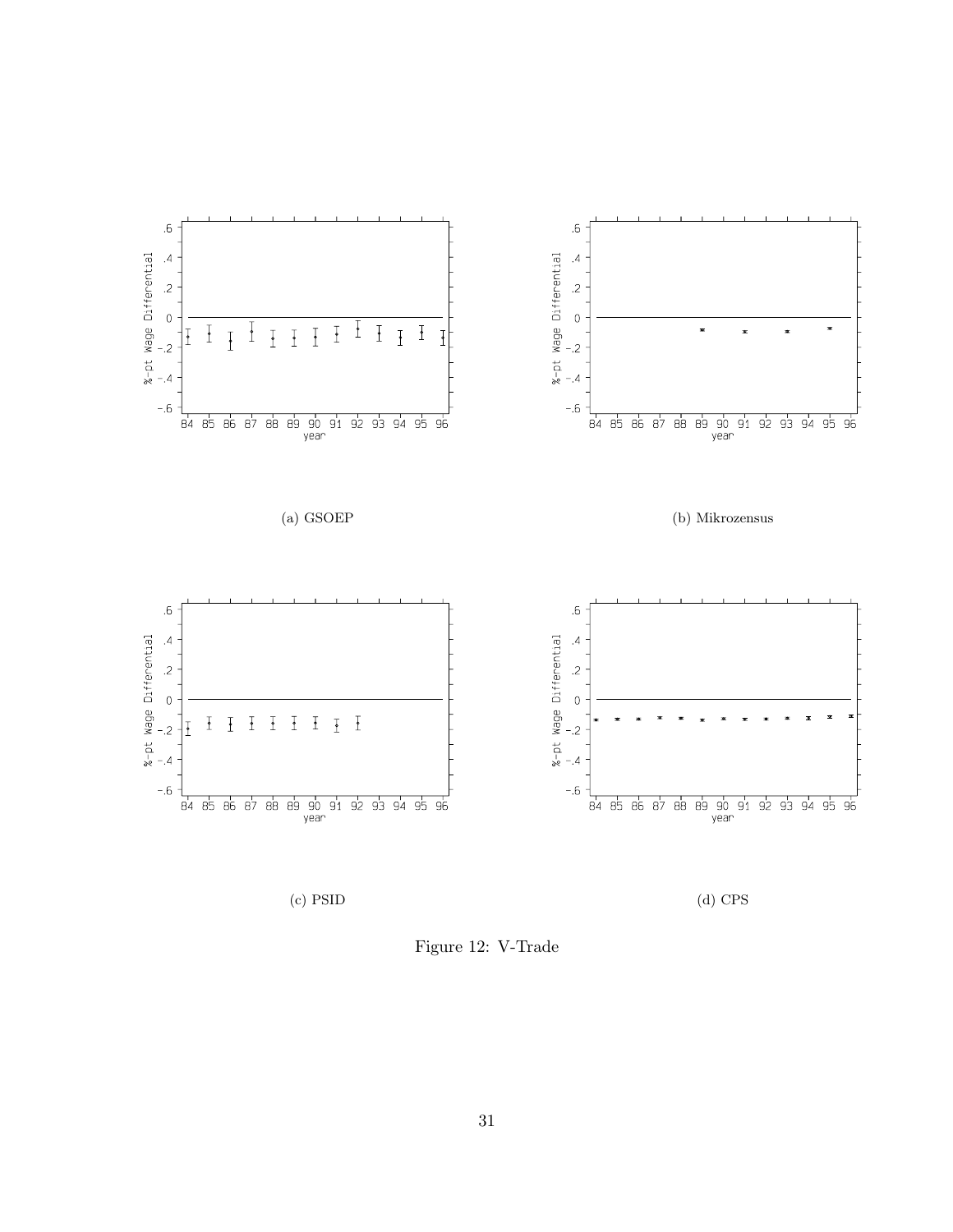

Figure 13: VI-Transportation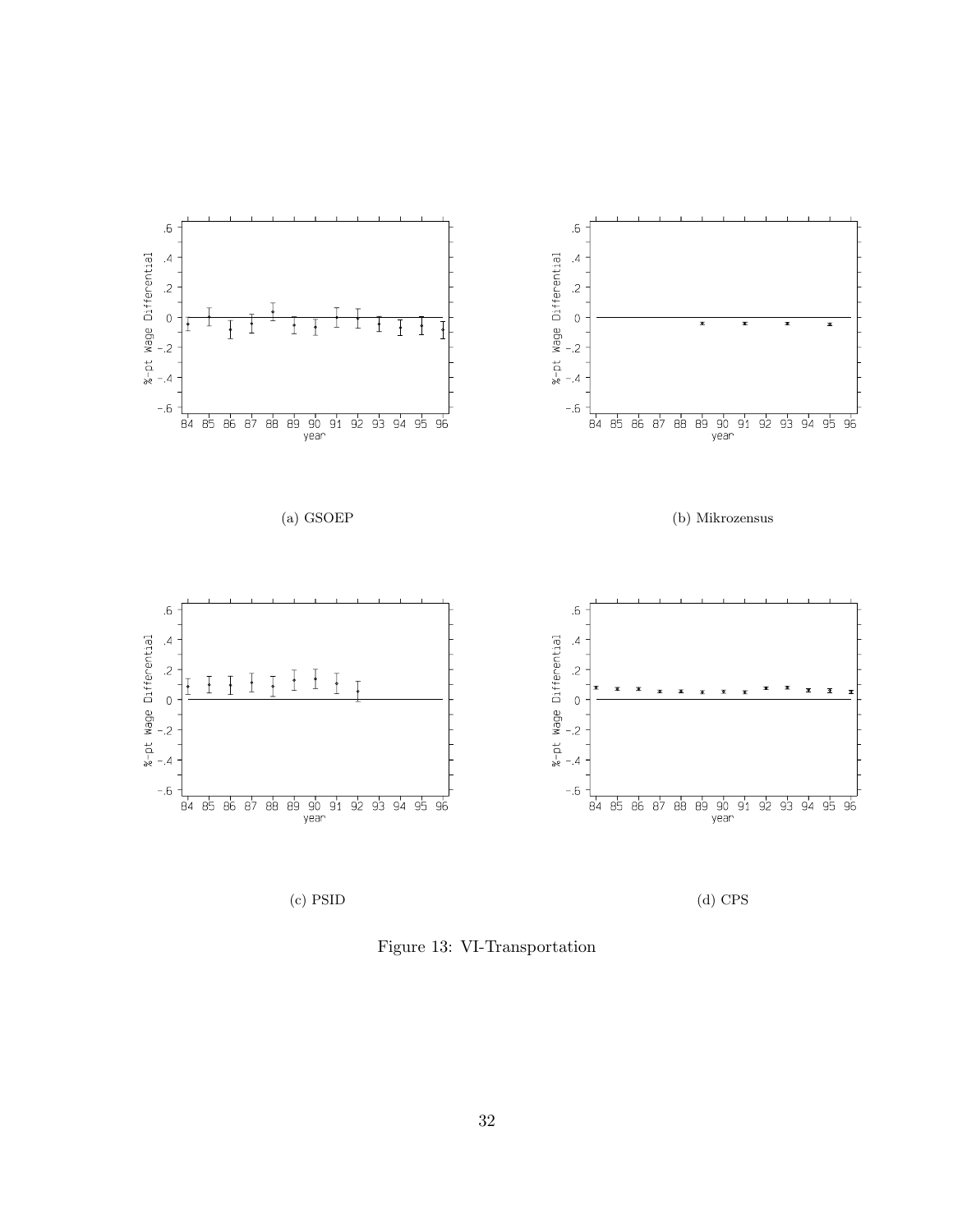

Figure 14: VII-Banking/Insurance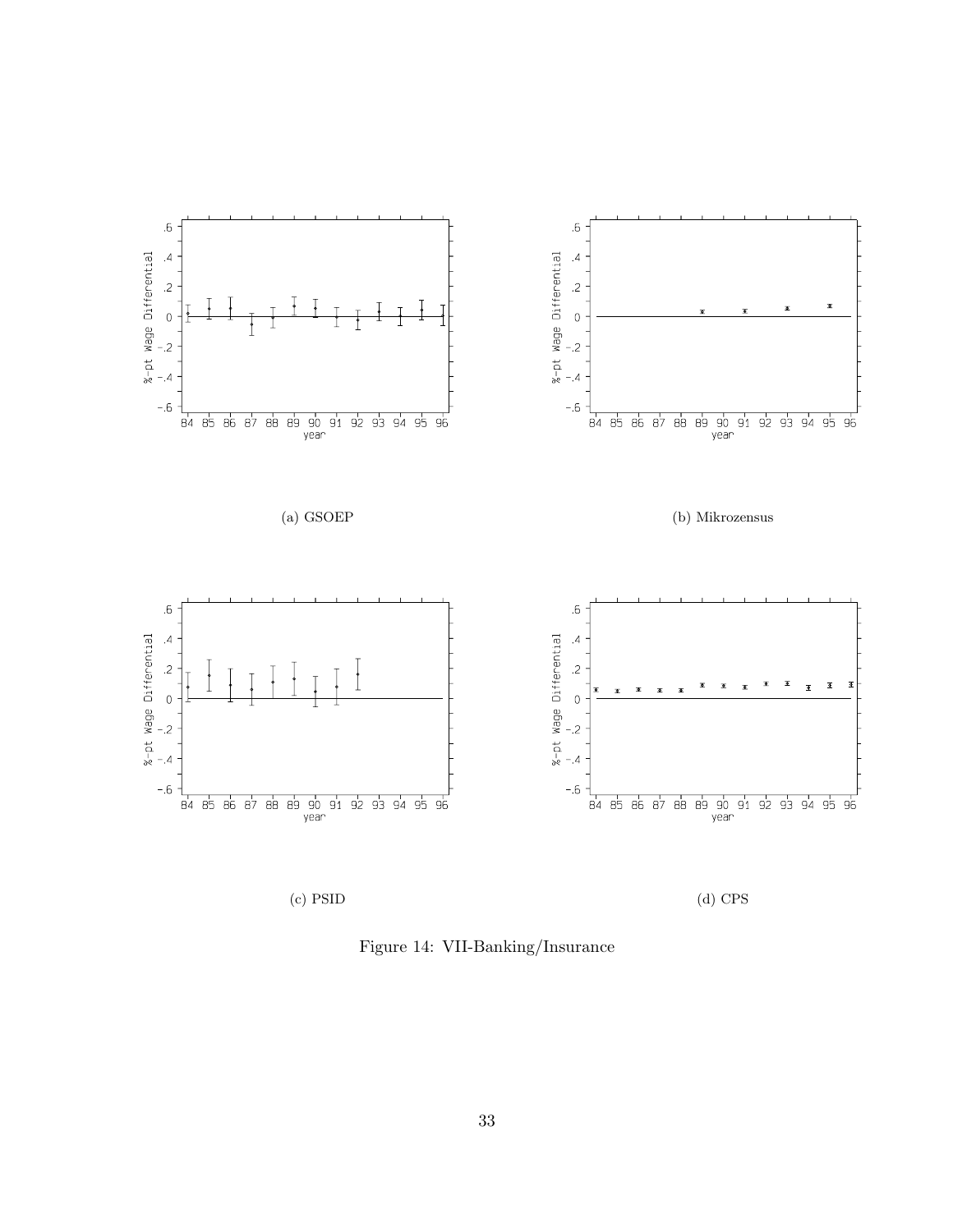

Figure 15: VIII-Other Services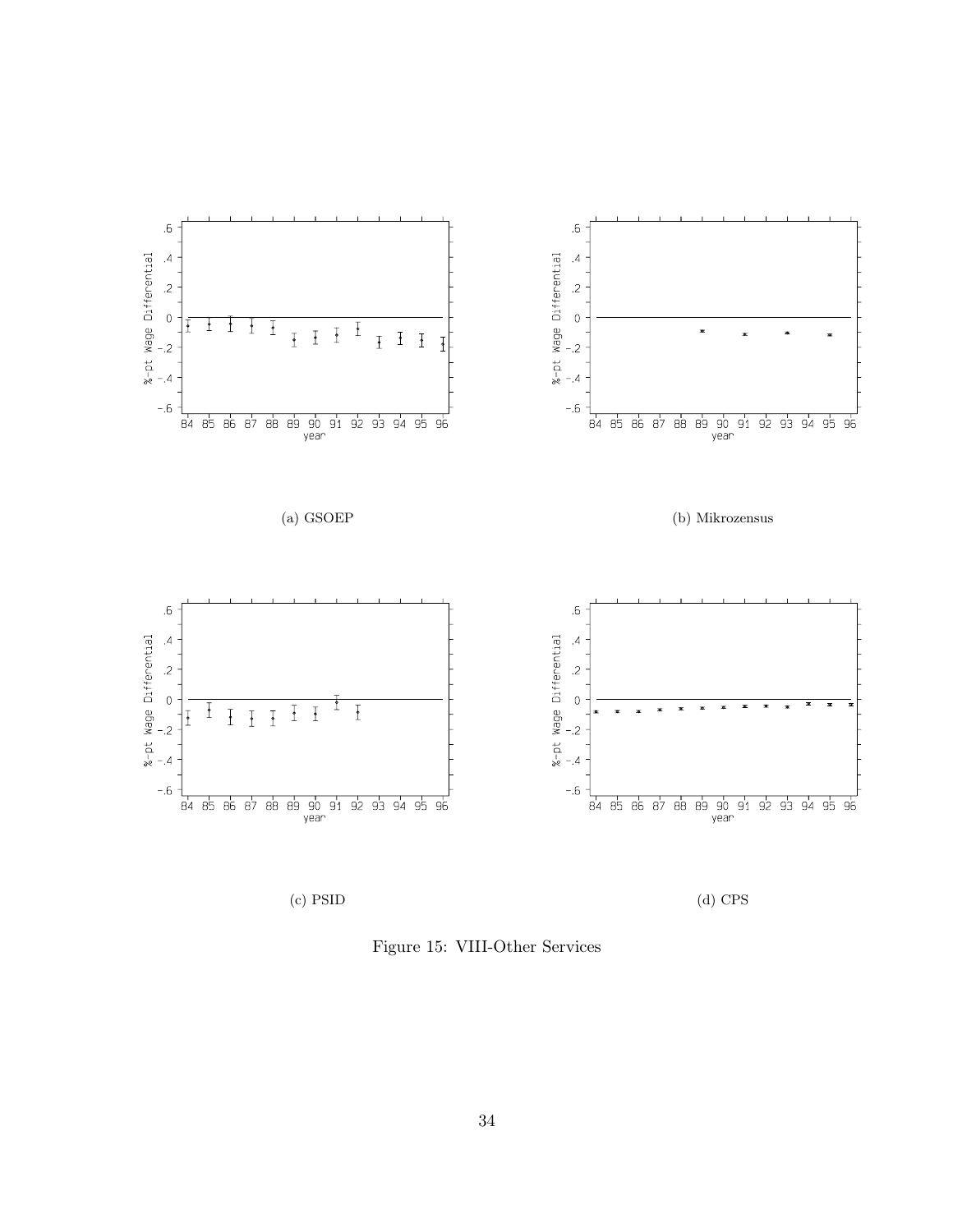

Figure 16: IX-Non Profit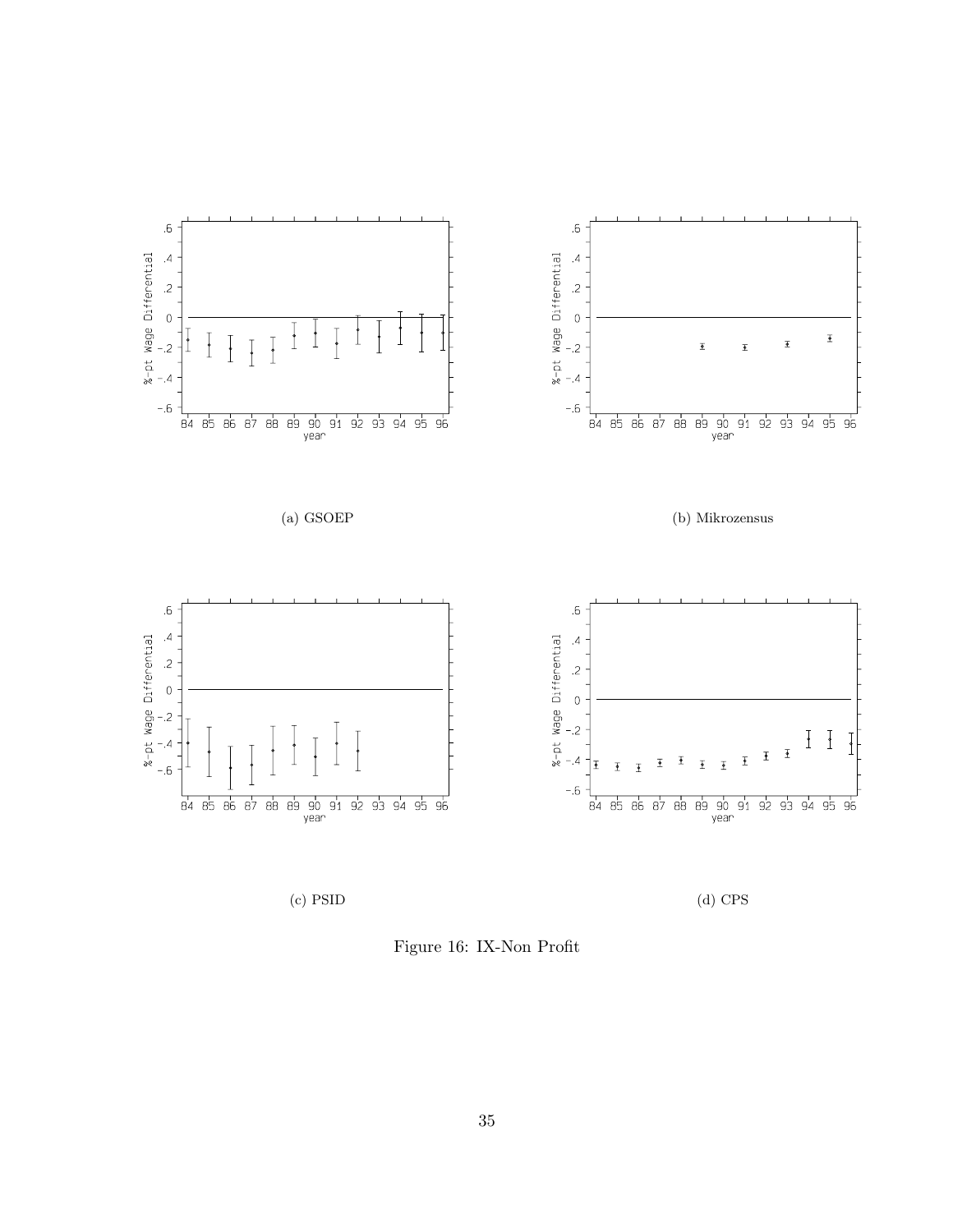|       | Industry                                                                                                     | Pooled 84-96                                                               | RE Panel 84-96                                                                         | FE Panel RAW                                                                                                            |
|-------|--------------------------------------------------------------------------------------------------------------|----------------------------------------------------------------------------|----------------------------------------------------------------------------------------|-------------------------------------------------------------------------------------------------------------------------|
| П     | Energy/Mining                                                                                                | .09225<br>(7.544)<br>$\left\lceil .03322 \right\rceil$                     | .03791<br>(2.307)<br>$\left[ .03322 \right]$                                           | $-.0122164$<br>$(-0.601)$<br>$\left[ .03322 \right]$                                                                    |
| III.1 | Chemicals                                                                                                    | .10948<br>(12.842)<br>$\lceil .06680 \rceil$                               | .06907<br>(5.673)<br>$\left[ .06680 \right]$                                           | .0434529<br>(2.836)<br>$\left[ .06680 \right]$                                                                          |
| III.2 | Plastics                                                                                                     | $-.01625$<br>$(-0.876)$<br>$\left[ .01479 \right]$                         | .02689<br>(1.314)<br>$\lceil .01479 \rceil$                                            | .0556575<br>(2.384)<br>$\mid .01479 \mid$                                                                               |
| III.3 | Stone/Ceramics                                                                                               | .05579<br>(2.907)<br>$\left[ .01373 \right]$                               | $-.01451$<br>$(-0.699)$<br>$\left[ .01373 \right]$                                     | $-.045063$<br>$(-1.909)$<br>[.01373]                                                                                    |
| III.4 | Metal                                                                                                        | .06176<br>(19.186)<br>$\left[ .34228 \ \right]$                            | .04031<br>(8.983)<br>$\left[ .34228 \right]$                                           | .0311911<br>(5.282)<br>$\left[ .34228 \right]$                                                                          |
| III.5 | Wood/Printing                                                                                                | $-.02038$<br>$(-1.908)$<br>$\lceil .04403 \rceil$                          | $-0.01494$<br>$(-1.019)$<br>$\lceil .04403 \rceil$                                     | .0093112<br>(0.484)<br>$\vert .04403 \vert$                                                                             |
| III.6 | Textiles/Clothes                                                                                             | $-.06978$<br>$(-4.006)$<br>$\vert$ .01665 $\vert$                          | $-.04721$<br>$(-2.220)$<br>$\vert$ .01665 $\vert$                                      | $-.0415542$<br>$(-1.646)$<br>$\vert .01665 \vert$                                                                       |
| III.7 | Food                                                                                                         | $-.08712$<br>$(-7.411)$<br>$\lceil .03606 \rceil$                          | $-.03324$<br>$(-2.238)$<br>$\left[ .03606 \right]$                                     | .0158818<br>(0.881)<br>[.03606]                                                                                         |
| IV    | Construction                                                                                                 | $-.02765$<br>$(-4.751)$<br>$\left[ .14194 \right]$                         | $-.00113$<br>$(-0.148)$<br>$\left[ .14194 \right]$                                     | .0321181<br>(3.313)<br> .14194                                                                                          |
| V     | Trade                                                                                                        | $-.12374$<br>$(-13.504)$<br>$\lceil .06769 \rceil$                         | $-.04945$<br>$(-5.413)$<br>$\lceil .06769 \rceil$                                      | $-.0233682$<br>$(-2.307)$<br>$\lceil .06769 \rceil$                                                                     |
| VI    | Transportation                                                                                               | $-.04597$<br>$(-4.792)$<br>$\left( .05387\right)$                          | -.05749<br>$(-4.626)$<br>$\left[ .05387 \right]$                                       | $-.045278$<br>$(-2.884)$<br>$\left[ .05387 \right]$                                                                     |
| VII   | Banking                                                                                                      | .01881<br>(1.724)<br>$\vert .05653 \vert$                                  | $-.02786$<br>$(-1.534)$<br>$\left[ .05653 \right]$                                     | $-.1375466$<br>$(-4.734)$<br>$\lceil .05653 \rceil$                                                                     |
| VIII  | Other Services                                                                                               | $-.10827$<br>$(-14.301)$<br>$\left[ .09170 \right]$                        | $-.07643$<br>$(-8.060)$<br>$\left[ .09170 \right]$                                     | -.0567715<br>$(-4.853)$<br>$\lceil .09170 \rceil$                                                                       |
| IX    | Non Profit                                                                                                   | -.15503<br>$(-9.771)$<br>$.02064$                                          | -.09865<br>$(-4.706)$<br>.02064                                                        | -.0593163<br>$(-2.219)$<br>$\mid .02064 \mid$                                                                           |
|       | Ν<br>F<br>Prob(F)<br>$\rm R^2$<br>Adj- $R^2$<br>Root MSE<br>$S^*_{\beta} FULL$<br>$S^{\tilde{*}}_{\beta}RAW$ | 11286<br>247.19<br>0.0000<br>0.4616<br>0.4597<br>.2401<br>.07475<br>.09700 | 11286<br>$\overline{\phantom{a}}$<br>0.4320<br>-<br>$\overline{a}$<br>.04501<br>.03733 | 11286<br>118.22<br>0.0000<br>0.0261<br>$\overline{\phantom{0}}$<br>$\overline{a}$<br>$\overline{\phantom{a}}$<br>.04589 |

Table 5: The German SOEP Pooled and Panel 84-96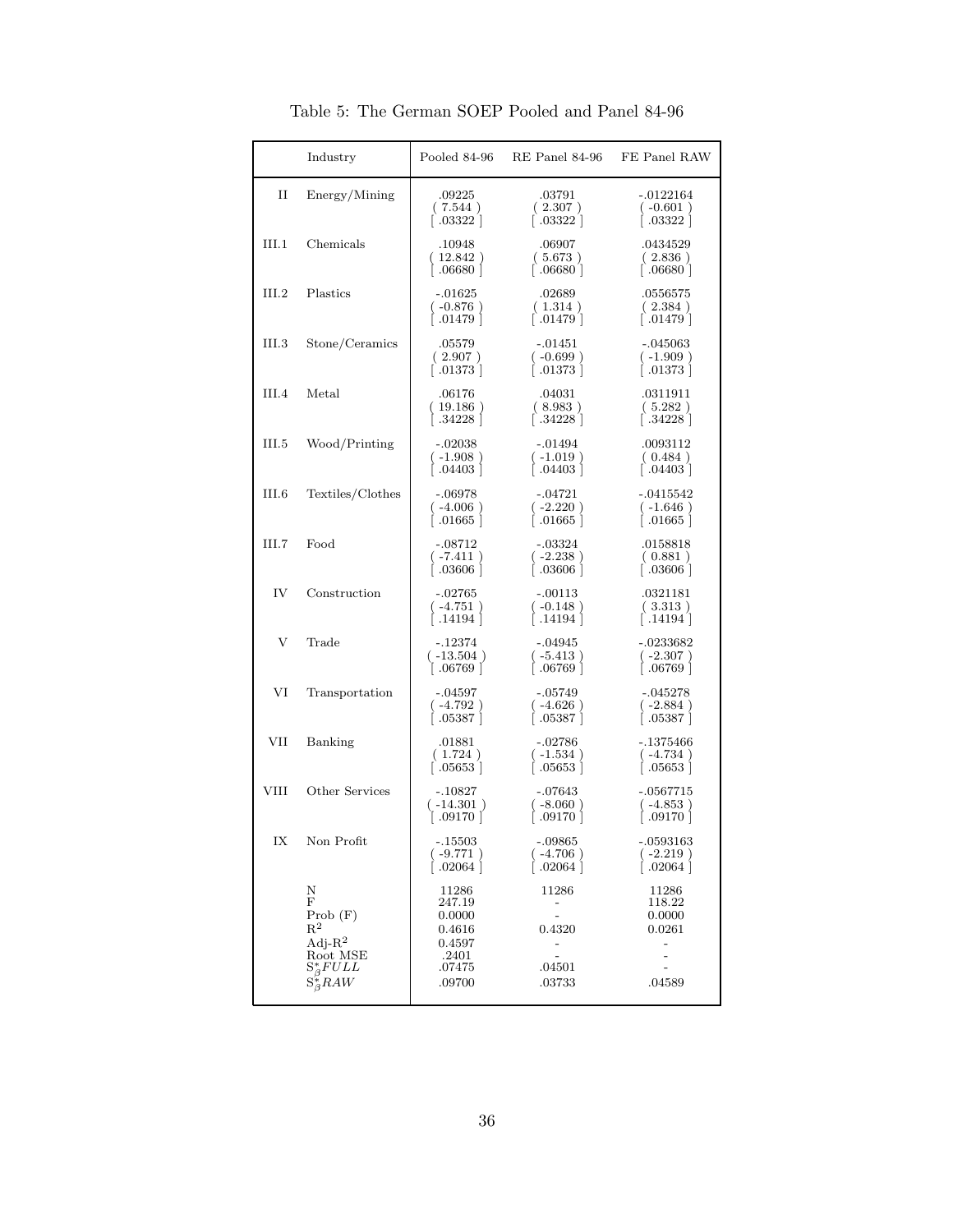Table 6: The German SOEP 84-89

|             | Industry                                                                                                           | 1984                                                                      | 1985                                                                     | 1986                                                                     | 1987                                                                     | 1988                                                                     | 1989                                                                             |
|-------------|--------------------------------------------------------------------------------------------------------------------|---------------------------------------------------------------------------|--------------------------------------------------------------------------|--------------------------------------------------------------------------|--------------------------------------------------------------------------|--------------------------------------------------------------------------|----------------------------------------------------------------------------------|
| П           | Energy/Mining                                                                                                      | .14964<br>(4.223)<br>$\mid .03738 \mid$                                   | .08243<br>(1.707)<br>$\mid .02702 \mid$                                  | .07383<br>(1.460)<br> .02840                                             | .0917944<br>(1.811)<br>$\mid .02957 \mid$                                | .10238<br>(2.261)<br>$\vert .03206 \vert$                                | .04857<br>(1.113)<br>$\mid .02953 \mid$                                          |
| III.1       | Chemicals                                                                                                          | .11074<br>(4.006)<br>  06074                                              | .08975<br>(2.685)<br>$\mid .05513 \mid$                                  | .11509<br>(.3.427)<br>$\mid .06250 \mid$                                 | .1433325<br>(4.186)<br>$\vert .06257 \vert$                              | .12499<br>(4.074)<br>  06769.                                            | .05551<br>(1.859)<br>$\vert .06118 \vert$                                        |
| III.2       | Plastics                                                                                                           | $-.06963$<br>$(-1.266)$<br>  .01588                                       | $-.06920$<br>$(-1.170)$<br>$\mid .01837 \mid$                            | $-.08023$<br>$(-1.335)$<br>$\left[ .02045 \ \right]$                     | $-.0856173$<br>$(-1.274)$<br>$\mid .01706 \mid$                          | $-.06370$<br>$(-0.922)$<br>  .01425                                      | .06265<br>(1.170)<br> .02004                                                     |
| III.3       | Stone/Ceramics                                                                                                     | .03121<br>(0.680)<br>  .02242                                             | .03023<br>(0.515)<br>$\mid .01837 \mid$                                  | .05229<br>(0.679)<br>  .01250                                            | $-.0054878$<br>$(-0.076)$<br>$\mid .01478 \mid$                          | .09016<br>(1.317)<br>$\mid .01425 \mid$                                  | .09430<br>(1.524)<br>$\vert$ .01476 $\vert$                                      |
| III.4       | Metal                                                                                                              | .03570<br>(.3.492)<br>  .32242                                            | .06639<br>(.5.827)<br>  .34270                                           | .06761<br>(.5.855)<br>  .36363                                           | .0562971<br>(4.927)<br>  .37883                                          | .05396<br>(4.860)<br>  .35985                                            | .06512<br>(6.388)<br>  36814                                                     |
| III.5       | Wood/Printing                                                                                                      | $-.03780$<br>$(-1.204)$<br>$\lceil .04766 \rceil$                         | $-.01598$<br>$(-0.435)$<br>$\lceil .04648 \rceil$                        | .02572<br>(0.625)<br>  .04318                                            | .052535<br>(1.236)<br>$\lceil .04209 \rceil$                             | $-.08102$<br>$(-2.104)$<br>  04394                                       | $-.03011$<br>$(-0.823)$<br>$\left[ .04219 \right]$                               |
| III.6       | Textiles/Clothes                                                                                                   | $-.07688$<br>$(-1.558)$<br>$.01962$                                       | $-.04563$<br>$(-0.772)$<br>$\mid .01837 \mid$                            | $-.06357$<br>$(-0.969)$<br>[ .01704 ]                                    | $-.0716361$<br>$(-0.871)$<br>  .01137                                    | $-.03187$<br>$(-0.517)$<br>  .01781                                      | $-.03765$<br>$(-0.668)$<br>$\left[ \begin{array}{c} 0.01793 \end{array} \right]$ |
| III.7       | Food                                                                                                               | $-.13237$<br>$(-3.811)$<br>$\left[ .03925 \right]$                        | $-.07545$<br>$(-1.764)$<br>$\left[ .03459 \right]$                       | $-.13225$<br>$(-3.172)$<br>$\left[ .04204 \right]$                       | $-.1274397$<br>$(-2.717)$<br>$\left[ .03412 \right]$                     | $-.06694$<br>$(-1.640)$<br>$\left[ .03919 \right]$                       | $-.09345$<br>$(-2.394)$<br>$\left[ .03691 \right]$                               |
| IV          | Construction                                                                                                       | .01155<br>(0.707)<br>$\mid .16635 \mid$                                   | $-.07011$<br>$(-3.683)$<br>$\mid .16216 \mid$                            | $-.04756$<br>$(-2.314)$<br>  .15681                                      | $-.0490247$<br>$(-2.209)$<br>  .14334                                    | $-.04085$<br>$(-1.893)$<br>  .13539                                      | $-.02562$<br>$(-1.259)$<br>[ .13396 ]                                            |
| V           | Trade                                                                                                              | $-.13037$<br>$(-4.138)$<br>$\left  .05140 \ \right $                      | - 10981<br>$(-3.183)$<br>$\mid .06054 \mid$                              | - 15848<br>$(-4.288)$<br>$0.05681$                                       | $-.0955669$<br>$(-2.412)$<br>$\mid .05119 \mid$                          | $-14245$<br>$(-4.208)$<br>$\left[ .06294\ \right]$                       | $-.13870$<br>$(-4.234)$<br>$\mid .06540 \mid$                                    |
| VI          | Transportation                                                                                                     | $-.04509$<br>$(-1.632)$<br>$\lceil .06074 \rceil$                         | .00186<br>(0.051)<br>$\mid .04756 \mid$                                  | $-.08206$<br>(-2.212 )<br>$\left[ \ \ .05227 \ \right]$                  | $-.0424383$<br>$(-1.115)$<br>$\mid .05233 \mid$                          | .03576<br>(0.984)<br>$\left[ .04988 \right]$                             | -.05264<br>$(-1.527)$<br>$\left[ .04746 \right]$                                 |
| VII         | Banking                                                                                                            | .01905<br>(0.546)<br>$\lceil .04859 \rceil$                               | .05028<br>(1.207)<br>$\lceil .04540 \rceil$                              | .05293<br>(1.162)<br>$\mid .04204 \mid$                                  | $-.0540249$<br>$(-1.216)$<br>$\vert$ .04778 $\vert$                      | $-.00890$<br>$(-0.217)$<br>  .04988                                      | .06770<br>(1.838)<br>$\mid .05907 \mid$                                          |
| <b>VIII</b> | Other Services                                                                                                     | $-.05822$<br>$(-2.426)$<br>$.08504$ ]                                     | -.04565<br>$(-1.753)$<br>$\mid .09621 \mid$                              | $-.04401$<br>$(-1.410)$<br>  .07613                                      | $-.0579626$<br>$(-1.938)$<br>$\vert$ .08646 $\vert$                      | $-.07014$<br>$(-2.511)$<br>  08788                                       | $-.15145$<br>$(-5.614)$<br>  .08227                                              |
| IX          | Non Profit                                                                                                         | -.15050<br>$-3.229$ )<br>.02242                                           | $-.18436$<br>$(-3.739)$<br>$\mid .02702 \mid$                            | $-.20955$<br>$(-3.899)$<br>$\mid .02613 \mid$                            | $-.2384611$<br>$(-4.521)$<br>$\vert$ .02844 $\vert$                      | $-.21923$<br>$(-4.174)$<br>$\mid .02494 \mid$                            | -.12289<br>$(-2.322)$<br>$\mid .02109 \mid$                                      |
|             | Ν<br>$\mathbf F$<br>Prob(F)<br>$\mathbb{R}^2$<br>Adj- $R^2$<br>Root MSE<br>$S^*_{\beta} FULL$<br>$S^*_{\beta}$ RAW | 1070<br>26.80<br>0.0000<br>0.4098<br>0.3945<br>.22696<br>.06429<br>.07377 | 925<br>25.36<br>0.0000<br>0.4329<br>0.4158<br>.24322<br>.06603<br>.08839 | 880<br>24.60<br>0.0000<br>0.4380<br>0.4202<br>.25497<br>.07860<br>.10134 | 879<br>25.07<br>0.0000<br>0.4334<br>0.4161<br>.25986<br>.07406<br>.08722 | 842<br>27.57<br>0.0000<br>0.4777<br>0.4603<br>.23691<br>.07328<br>.08186 | 948<br>28.09<br>0.0000<br>0.4519<br>0.4358<br>.23238<br>.07454<br>.09131         |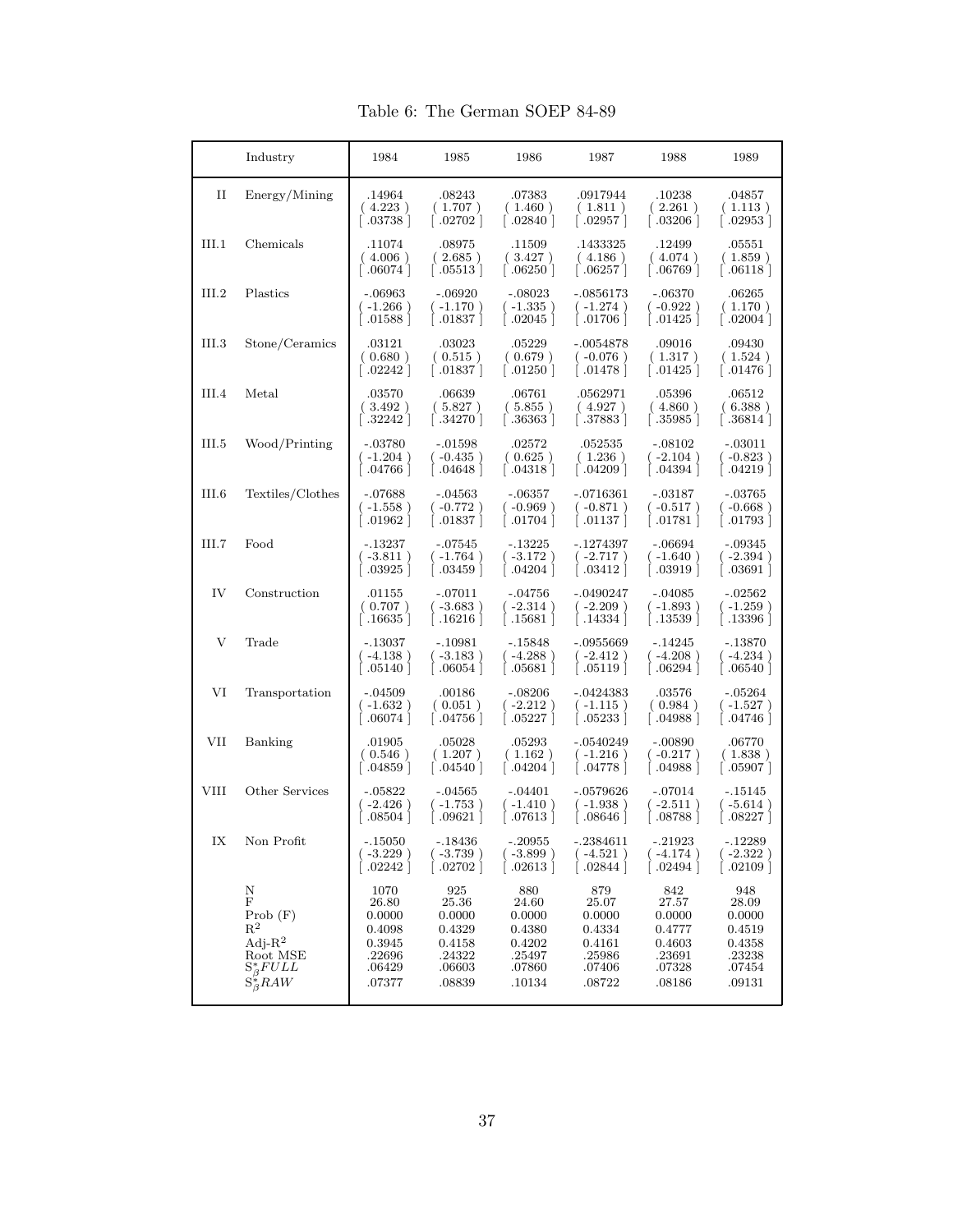Table 7: The German SOEP 90-96

|       | Industry                                                                                                     | 1990                                                                     | 1991                                                                     | 1992                                                                     | 1993                                                                     | 1994                                                                     | 1995                                                                     | 1996                                                                     |
|-------|--------------------------------------------------------------------------------------------------------------|--------------------------------------------------------------------------|--------------------------------------------------------------------------|--------------------------------------------------------------------------|--------------------------------------------------------------------------|--------------------------------------------------------------------------|--------------------------------------------------------------------------|--------------------------------------------------------------------------|
| П     | Energy/Mining                                                                                                | .11845<br>(2.729)<br>$\left[ .03138 \right]$                             | .08816<br>(2.189)<br>$\vert$ .04182 $\vert$                              | .04433<br>(1.049)<br>[ .03800 ]                                          | .05462<br>(1.252)<br>$\vert$ .03009 $\vert$                              | .14258<br>(.3.226)<br>  .03015                                           | .10717<br>(2.525)<br>$04033$                                             | .07770<br>(1.728)<br>$\mid .03805 \mid$                                  |
| III.1 | Chemicals                                                                                                    | .12836<br>(4.109)<br>$\mid .05952 \mid$                                  | .06881<br>(2.265)<br>$\lfloor .07224 \rfloor$                            | .07227<br>(2.401)<br>  07208                                             | .13734<br>(.5.163)<br>  .07754                                           | .13422<br>(5.069)<br>$\mid .08040 \mid$                                  | .10338<br>(.3.285)<br>$\mid .07236 \mid$                                 | .13312<br>(4.047)<br>  07086                                             |
| III.2 | Plastics                                                                                                     | .11039<br>(1.994)<br>$\lceil .01948 \rceil$                              | .11846<br>(1.330)<br>$\mid .00887 \mid$                                  | $-.10218$<br>(-1.321 )<br>.01179                                         | $-.01153$<br>$(-0.177)$<br>$.01388$                                      | .04658<br>(0.601)<br>$\mid .01005 \mid$                                  | .05794<br>(0.604)<br>  .00830                                            | $-.04087$<br>( -0.468 )<br>$\mid .01049 \mid$                            |
| III.3 | Stone/Ceramics                                                                                               | .08505<br>(1.196)<br> .01190                                             | .08897<br>(1.138)<br>$\vert$ .01140 $\vert$                              | .04364<br>(0.603)<br>  .01310                                            | .03276<br>(0.412)<br>$\mid .00925 \mid$                                  | .04303<br>(0.560)<br>$\mid .01005 \mid$                                  | .10344<br>(1.162)<br>00948                                               | .09861<br>(1.273)<br>  .01312                                            |
| III.4 | Metal                                                                                                        | .05705<br>(5.286)<br>  .35822                                            | .06538<br>(.5.391)<br>  .33967                                           | .04879<br>(4.017)<br>  .33551                                            | .05865<br>(.5.231)<br>  .33796                                           | .07005<br>(.5.932.)<br>  .31909                                          | .06294<br>(4.540)<br>$\mid .30249 \mid$                                  | .08623<br>(6.201)<br>  .31496                                            |
| III.5 | Wood/Printing                                                                                                | $-.04059$<br>( -1.077 )<br>$\vert .04220 \vert$                          | .00202<br>(0.052)<br>$\left[ .04562 \right]$                             | $-.06208$<br>( -1.624 )<br>  04718.                                      | .02719<br>(0.772)<br>$\mid .04629 \mid$                                  | $-.02047$<br>$(-0.557)$<br>[ .04396 ]                                    | $-.08848$<br>$(-2.105)$<br>$.04270$ $\mid$                               | $-0.01322$<br>$(-0.289)$<br>$\left[ \ \ .03805 \ \right]$                |
| III.6 | Textiles/Clothes                                                                                             | $-.03668$<br>(-0.663)<br>  01948.                                        | .03572<br>(0.551)<br>$\mid .01647 \mid$                                  | .00190<br>(0.032)<br>  .01965                                            | $-.07790$<br>$(-1.254)$<br>$.01504$                                      | $-.04257$<br>$(-0.649)$<br>$.01381$ ]                                    | $-.09783$<br>$(-1.351)$<br>.01423                                        | - 16988<br>( -2.188 )<br>$\mid .01312 \mid$                              |
| III.7 | Food                                                                                                         | $-.08303$<br>$(-2.163)$<br>$\lceil .04004 \rceil$                        | $-.09804$<br>$(-2.446)$<br>$\mid .04309 \mid$                            | $-.09017$<br>$(-2.103)$<br>  03669                                       | $-.07076$<br>$(-1.520)$<br>$\left[ .02662 \right]$                       | -.04524<br>$(-1.094)$<br>  .03391                                        | $-.05432$<br>$(-1.145)$<br>$\left[ .03321 \right]$                       | $-.04203$<br>( -0.784 )<br>$\left[ .02755 \right]$                       |
| IV    | Construction                                                                                                 | $-.05493$<br>(-2.607)<br>$\mid .13203 \mid$                              | $-.05106$<br>(-2.267)<br>  .13307                                        | .00189<br>(0.084)<br>  .13106                                            | $-.02465$<br>$(-1.213)$<br>$.13657$                                      | $-.04265$<br>$(-2.069)$<br>  .13693                                      | .01604<br>(0.700)<br>  .13997                                            | .01684<br>(0.682)<br>  12729                                             |
| V     | Trade                                                                                                        | $-.13251$<br>$(-3.696)$<br>0.05844                                       | - 11315<br>$(-3.523)$<br>.07731                                          | $-.07736$<br>( -2.311 )<br>.07077                                        | $-.10760$<br>( -3.431 )<br>.06828                                        | - 13448<br>$(-4.458)$<br>$.07663$ $\mid$                                 | $-.10063$<br>$(-3.448)$<br>.09371                                        | - 13613<br>(-4.632 )<br>$\mid .09842 \mid$                               |
| VI    | Transportation                                                                                               | -.06665<br>$(-2.085)$<br>[ .05735]                                       | $-.00171$<br>( -0.043 )<br>  .04435                                      | $-.00847$<br>$(-0.216)$<br>  .04456                                      | $-.04491$<br>$(-1.463)$<br>$\mid .06250 \mid$                            | -.06982<br>$(-2.218)$<br>  05904                                         | $-.05620$<br>( -1.547 )<br>$\left[ .05693 \ \right]$                     | $-.08300$<br>(-2.378)<br>$\left[ .06430 \right]$                         |
| VII   | Banking                                                                                                      | .05314<br>(1.448)<br>$\vert$ .06385 $\vert$                              | $-.00529$<br>( $-0.135$ )<br>$.06210$                                    | $-.02526$<br>( - $0.645$ )<br>.06159                                     | .03071<br>(0.834)<br>$\vert$ .06018 $\vert$                              | .00143<br>(0.039)<br>[ 06909 ]                                           | .04206<br>(1.056)<br>$\mid .06642 \mid$                                  | .00513<br>(0.123)<br>  06430                                             |
| VIII  | Other Services                                                                                               | $-.13535$<br>( -5.064 )<br>$\mid .08658 \mid$                            | $-.11918$<br>$(-4.030)$<br>  .08491                                      | $-.07740$<br>(-2.823)<br>  09698.                                        | $-.16673$<br>(-6.755 )<br>$.10185$                                       | - 13759<br>( -5.592 )<br>.10301                                          | $-.15358$<br>$(-5.647)$<br>$.10676$ $\mid$                               | - 17977<br>(-6.307)<br>  .10367                                          |
| IX    | Non Profit                                                                                                   | $-.10573$<br>$-1.883$ )<br>$\left[ \ \ .01948 \ \right]$                 | $-.17470$<br>$(-2.862)$<br>$\left[ .01901 \right]$                       | $-.08404$<br>$(-1.439)$<br>$\lceil .02096 \rceil$                        | $-.13016$<br>$(-1.987)$<br>$\left[ \ \ .01388 \ \right]$                 | $-.07082$<br>$(-1.066)$<br>$.01381$ ]                                    | $-.10293$<br>$(-1.347)$<br>$.01304$ ]                                    | $-.10323$<br>$(-1.443)$<br>$\left[ \ \ .01574 \ \right]$                 |
|       | Ν<br>F<br>Prob(F)<br>$\rm R^2$<br>Adj- $R^2$<br>Root MSE<br>$S^*_{\beta} FULL$<br>$S^{\tilde{*}}_{\beta}RAW$ | 924<br>26.59<br>0.0000<br>0.4448<br>0.4281<br>.23567<br>.07802<br>.09660 | 789<br>25.40<br>0.0000<br>0.4740<br>0.4553<br>.23455<br>.07005<br>.09162 | 763<br>22.78<br>0.0000<br>0.4556<br>0.4356<br>.22928<br>.04575<br>.08475 | 864<br>33.81<br>0.0000<br>0.5220<br>0.5066<br>.22401<br>.07923<br>.10523 | 796<br>29.95<br>0.0000<br>0.5129<br>0.4958<br>.21698<br>.08285<br>.11359 | 843<br>25.83<br>0.0000<br>0.4611<br>0.4433<br>.25115<br>.07748<br>.10757 | 762<br>26.32<br>0.0000<br>0.4919<br>0.4732<br>.24527<br>.09539<br>.11954 |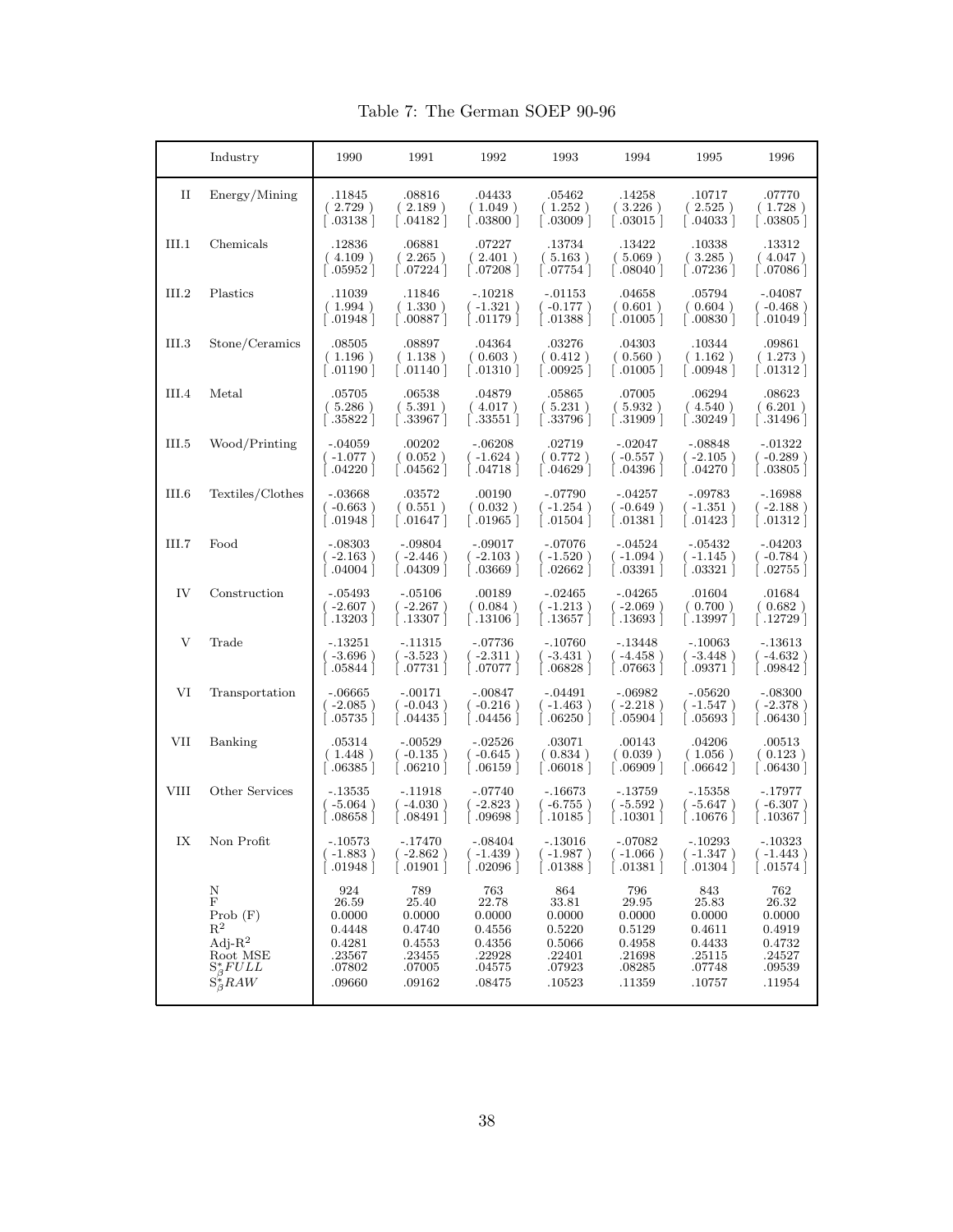|       | Industry                                                                                 | 1989                                                                      | 1991                                                          | 1993                                                          | 1995                                                          |
|-------|------------------------------------------------------------------------------------------|---------------------------------------------------------------------------|---------------------------------------------------------------|---------------------------------------------------------------|---------------------------------------------------------------|
| П     | Energy/Mining                                                                            | .06048<br>(9.155)<br>$\left[ \begin{array}{c} .03783 \end{array} \right]$ | .06460<br>(8.686)<br>$\mid .03296 \mid$                       | .06515<br>(8.675)<br>$\mid .03219 \mid$                       | .05835<br>(7.498)<br>$\mid .03122 \mid$                       |
| III.1 | Chemicals                                                                                | .07235<br>(12.178)<br>$\vert$ .04839 $\vert$                              | .07678<br>(12.172)<br> .04741                                 | .08797<br>(13.484)<br>$\vert .04405 \vert$                    | .07305<br>(10.025)<br>$\vert .03667 \vert$                    |
| III.2 | Plastics                                                                                 | .01456<br>(1.503)<br>$\vert$ .01767 $\vert$                               | .01633<br>(1.677)<br>$\lceil .01931 \rceil$                   | .01671<br>(1.633)<br>$\mid .01747 \mid$                       | $-.00851$<br>$(-0.786)$<br>$\mid .01631 \mid$                 |
| III.3 | Stone/Ceramics                                                                           | -.03325<br>$(-3.688)$<br>$\vert .02063 \vert$                             | $-.03327$<br>$(-3.218)$<br>$\lceil .01736 \rceil$             | $-.01979$<br>$(-1.909)$<br>$\mid .01724 \mid$                 | $-.00194$<br>$(-0.198)$<br>$\mid .01992 \mid$                 |
| III.4 | Metal                                                                                    | .06092<br>(28.492)<br>$\vert .32110 \vert$                                | .05781<br>(.25.799.)<br>$\vert .33035 \vert$                  | .05301<br>(23.286)<br>$\vert .31484 \vert$                    | .06049<br>(25.141)<br>  .29046                                |
| III.5 | Wood/Printing                                                                            | .01546<br>(2.596)<br>$\vert$ .04954 $\vert$                               | .02718<br>(4.327)<br>$\vert$ .04968 $\vert$                   | .01906<br>(3.087)<br>$\vert$ .05056 $\vert$                   | .04707<br>(7.101)<br>$\mid .04540 \mid$                       |
| III.6 | Textiles/Clothes                                                                         | $-.04300$<br>$(-3.817)$<br>$\vert$ .01624 $\vert$                         | $-.02705$<br>$(-2.144)$<br>$\left[ .01386 \right]$            | $-.03028$<br>$(-2.241)$<br>$\left[ .01223 \right]$            | $-.03605$<br>$(-2.514)$<br>$\lceil .01098 \rceil$             |
| III.7 | Food                                                                                     | $-.04072$<br>$(-5.177)$<br>$\lceil .03146 \rceil$                         | $-.02834$<br>$(-3.356)$<br>$\vert .03085 \vert$               | - 03687<br>$(-4.245)$<br>$\left[ .02937 \right]$              | $-.01114$<br>$(-1.259)$<br>$\vert$ .02955 $\vert$             |
| IV    | Construction                                                                             | $-.00200$<br>$(-0.499)$<br>$\lceil .11566 \rceil$                         | .01847<br>(4.449)<br>$\vert$ .12089 $\vert$                   | .03296<br>(8.211)<br>$\vert$ .12602 $\vert$                   | .03081<br>(7.602)<br>$\mid .12905 \mid$                       |
| V     | Trade                                                                                    | -.08441<br>$(-20.044)$<br>$\left[ .09840 \right]$                         | $-.09645$<br>$(-20.888)$<br>$\vert .09265 \vert$              | -.09505<br>$(-21.352)$<br>$\left[ .09813 \right]$             | -.07438<br>$(-19.536)$<br>$\lceil .13009 \rceil$              |
| VI    | Transportation                                                                           | $-.04073$<br>$(-7.571)$<br>$\vert$ .06359 $\vert$                         | $-.04207$<br>( -7.347 )<br>$\vert$ .06292 $\vert$             | $-.04213$<br>(-7.538)<br> .06559                              | $-.04658$<br>$(-8.121)$<br>$\vert .06525 \vert$               |
| VII   | Banking                                                                                  | .02975<br>(4.239)<br>$\left[ .04321 \right]$                              | .03477<br>(4.700)<br>$\mid .04464 \mid$                       | .05365<br>(7.354)<br>$\vert .04428 \vert$                     | .06881<br>(9.519)<br>$\vert .04628 \vert$                     |
| VIII  | Other Services                                                                           | -.09250<br>(-23.239 )<br>$\left[ .12370 \ \right]$                        | -.11417<br>$(-27.281)$<br>$\lceil .12270 \rceil$              | - 10421<br>$(-26.307)$<br>$\left[ \ \ .13267 \ \right]$       | - 11765<br>$(-29.186)$<br>  .13786                            |
| IX    | Non Profit                                                                               | - 19371<br>$( -16.600 )$<br>  $.01251$                                    | $-.20200$<br>(.17.518)<br>$\vert$ .01435 $\vert$              | - 17912<br>$(-16.123)$<br>$\vert$ .01528 $\vert$              | -.14058<br>$(-10.490)$<br>$\vert$ .01089 $\vert$              |
|       | Ν<br>Κ<br>F<br>Prob(F)<br>Adj- $R^2$<br>$S^*_{\beta} FULL$<br>$S^{\tilde{*}}_{\beta}RAW$ | 51042<br>37<br>869.58<br>0.0000<br>0.3864<br>.06366<br>.08620             | 56272<br>37<br>855.67<br>0.0000<br>0.3598<br>.06959<br>.08592 | 56068<br>37<br>867.25<br>0.0000<br>0.3637<br>.06793<br>.08727 | 54444<br>37<br>832.79<br>0.0000<br>.32228<br>.06915<br>.08661 |

Table 8: The German Mikrozensus 89-95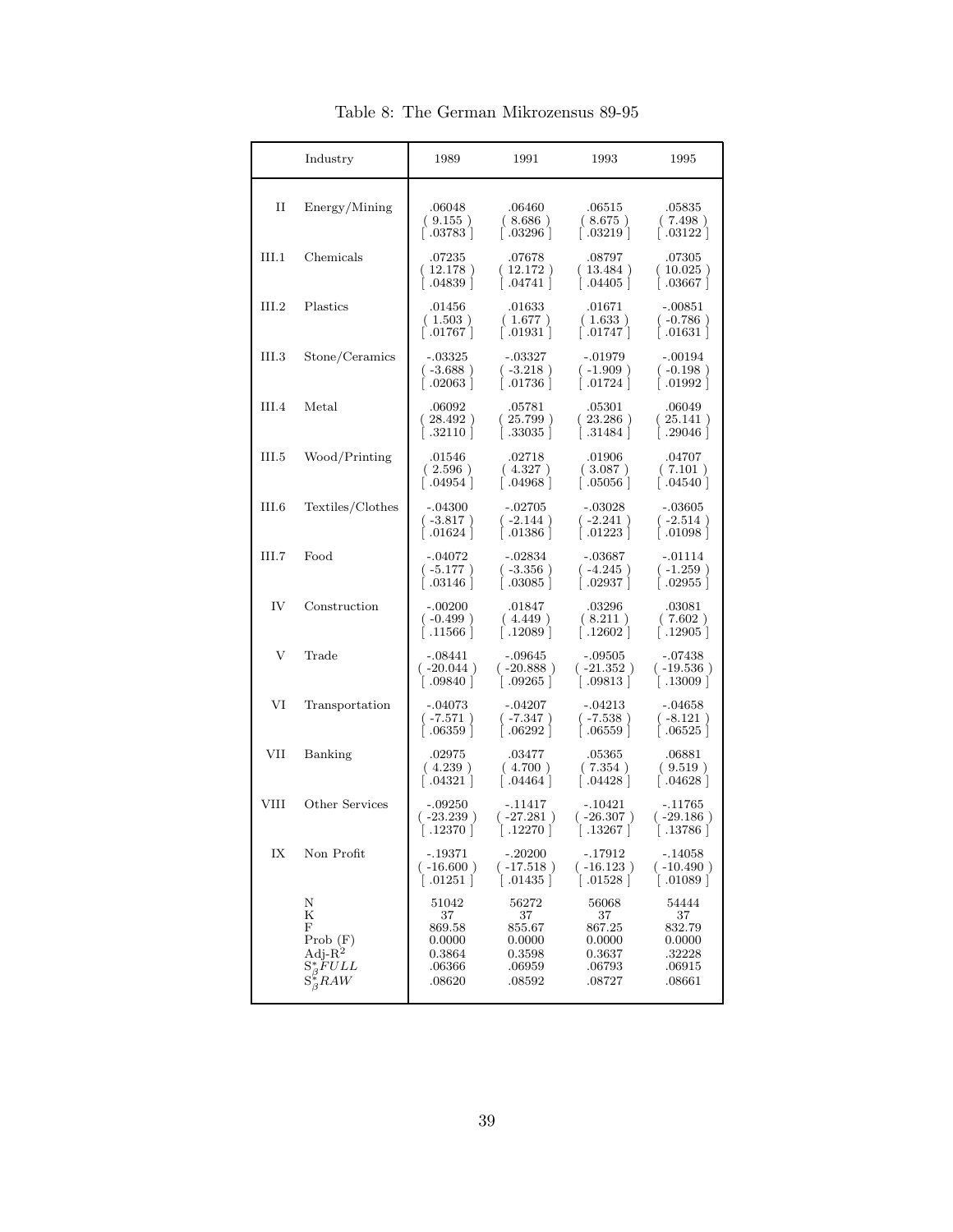Table 9: The American PSID 84-89

|       | Industry                                                                                                          | 1984                                                                      | 1985                                                                      | 1986                                                                      | 1987                                                                     | 1988                                                                      | 1989                                                                     |
|-------|-------------------------------------------------------------------------------------------------------------------|---------------------------------------------------------------------------|---------------------------------------------------------------------------|---------------------------------------------------------------------------|--------------------------------------------------------------------------|---------------------------------------------------------------------------|--------------------------------------------------------------------------|
| П     | Energy/Mining                                                                                                     | .19526<br>(4.607)<br>$\left[ \ \ .06083 \ \right]$                        | .17161<br>(.3.845)<br>$\vert$ .05555 $\vert$                              | .21294<br>(4.277)<br>$\vert$ .05161 $\vert$                               | .14625<br>(2.920)<br>$\lceil .04880 \rceil$                              | .11690<br>(2.375)<br>$\mid .05363 \mid$                                   | .10746<br>(2.027)<br>$\vert$ .05158 $\vert$                              |
| III.1 | Chemicals                                                                                                         | .10368<br>(1.870)<br>$\left[ .03612 \right]$                              | .12649<br>(2.129)<br>$\vert .03187 \vert$                                 | .04942<br>(0.812)<br>  .03410                                             | .11173<br>(1.943)<br>$\vert .03683 \vert$                                | .14458<br>(2.254)<br>$\vert$ .03181 $\vert$                               | .12848<br>(1.756)<br>$\mid .02714 \mid$                                  |
| III.2 | Plastics                                                                                                          | .12182<br>(1.368)<br>$\mid .01425 \mid$                                   | .15505<br>(1.863)<br>$\vert$ .01639 $\vert$                               | .13017<br>(1.476)<br>$\mid .01658 \mid$                                   | .13972<br>(1.693)<br> .01841                                             | .11519<br>(1.498)<br>$\mid .02272 \mid$                                   | .09304<br>(1.085)<br>$\mid .01990 \mid$                                  |
| III.3 | Stone/Ceramics                                                                                                    | $-.06429$<br>$(-0.915)$<br>$.02281$ ]                                     | $-.09835$<br>$(-1.237)$<br>  .01821                                       | $-.02552$<br>$(-0.289)$<br>$\left[ \ \ .01658 \ \right]$                  | .05110<br>(0.537)<br>$\mid .01381 \mid$                                  | .06706<br>(0.629)<br>  .01181                                             | .05360<br>(0.481)<br>$\mid .01176 \mid$                                  |
| III.4 | Metal                                                                                                             | .07437<br>(.3.560)<br>$\mid .22148 \mid$                                  | .07996<br>(.3.921)<br>$\vert .23224 \vert$                                | .14441<br>(6.395)<br>  .21658 $\vert$                                     | .12687<br>(.5.875)<br>  .22651                                           | .13520<br>(.5.993.)<br>$\vert .22181 \vert$                               | .12220<br>(.5.205.)<br>$\mid .22171 \mid$                                |
| III.5 | Wood/Printing                                                                                                     | $-.03502$<br>$(-0.895)$<br>  07034                                        | $-.05704$<br>$(-1.459)$<br>$\vert$ .07194 $\vert$                         | $-.04253$<br>( -1.097 )<br>$\mid .08202 \mid$                             | $-.01642$<br>$(-0.401)$<br>$\vert .07182 \vert$                          | .02381<br>(0.577)<br>$\mid .07454 \mid$                                   | $-.06161$<br>$(-1.370)$<br>  .07058                                      |
| III.6 | Textiles/Clothes                                                                                                  | -.11715<br>$(-2.018)$<br>[ .03326 ]                                       | - 16876<br>$(-2.792)$<br>$\lceil .03096 \rceil$                           | $-.25472$<br>$(-4.096)$<br>[ .03317 ]                                     | -.14429<br>$(-2.370)$<br>$\mid .03314 \mid$                              | $-.15966$<br>$(-2.361)$<br>$\mid .02909 \mid$                             | $-.12495$<br>( -1.787 )<br>$\mid .02986 \mid$                            |
| III.7 | Food                                                                                                              | -.04483<br>$(-0.898)$<br>$\lceil .04467 \rceil$                           | $-.09750$<br>$(-1.718)$<br>$\lceil .03460 \rceil$                         | $-.12700$<br>$(-2.001)$<br>$\left[ \ \ .03133 \ \right]$                  | -.11348<br>$(-1.705)$<br>$\left[ .02762 \right]$                         | $-.07225$<br>$(-1.115)$<br>$\lceil .03090 \rceil$                         | -.12610<br>$(-1.874)$<br>$\mid .03167 \mid$                              |
| IV    | Construction                                                                                                      | .11906<br>(.3.349)<br>$\vert$ .08745 $\vert$                              | .05995<br>(1.641)<br>  .08378                                             | .07787<br>(2.276)<br>$\vert .10414 \vert$                                 | .04876<br>(1.411)<br>$\vert .10220 \vert$                                | $-.00436$<br>$(-0.122)$<br>$\lceil .10000 \rceil$                         | .08120<br>(1.955)<br>$\vert$ .08506 $\vert$                              |
| V     | Trade                                                                                                             | - 19530<br>( -7.118 )<br>.13878 ]                                         | $-.15822$<br>$(-6.232)$<br>$.16211$                                       | $-.16637$<br>(-5.987)<br>  .15299                                         | - 15973<br>$(-6.029)$<br>  .15930                                        | $-.15934$<br>$(-5.926)$<br>$\mid .16727 \mid$                             | $-.15840$<br>$(-5.764)$<br>  .17375                                      |
| VI    | Transportation                                                                                                    | .08735<br>(2.717)<br>$[.10361]$                                           | .09897<br>(2.938)<br>$\left[ .09562 \right]$                              | .09483<br>(2.552)<br>$\vert$ .08847 $\vert$                               | .11245<br>(3.005)<br>[.08655]                                            | .08754<br>(2.150)<br>$\left[ .07727 \right]$                              | .12853<br>(.3.137)<br>$\vert$ .08325 $\vert$                             |
| VII   | Banking                                                                                                           | .07529<br>(1.278)<br>$\left[ .03422 \right]$                              | .15325<br>(2.389)<br>$\vert .02914 \vert$                                 | .08816<br>(1.311)<br> .02949                                              | .05939<br>(0.926)<br>  .03130                                            | .10825<br>(1.648)<br>$\left[ .03181 \right]$                              | .13029<br>(1.919)<br>$\mid .03257 \mid$                                  |
| VIII  | Other Services                                                                                                    | $-.12330$<br>( -4.130 )<br>$.12262$                                       | $-.07180$<br>$(-2.427)$<br>.12841                                         | $-.11835$<br>(-3.769)<br>$\left[ \ \ .12903 \ \right]$                    | - 12833<br>$(-4.159)$<br>  12799                                         | $-.12670$<br>$(-4.163)$<br>[ .13636 ]                                     | -.09093<br>$(-2.880)$<br>  14208                                         |
| IX    | Non Profit                                                                                                        | $-.40173$<br>$-3.646$ )<br>$.00950$                                       | -.46847<br>$(-4.153)$<br>$\lceil .00910 \rceil$                           | - 58923<br>$(-6.013)$<br>$\left[ .01382 \right]$                          | -.56737<br>$(-6.299)$<br>$\lceil .01565 \rceil$                          | $-.45924$<br>$(-4.124)$<br>$\lceil .01090 \rceil$                         | -.41797<br>$(-4.702)$<br>$\lceil .01900 \rceil$                          |
|       | Ν<br>F<br>Prob(F)<br>$\mathrm{R}^2$<br>Adj- $R^2$<br>Root MSE<br>$S^*_{\beta} FULL$<br>$S^{\tilde{*}}_{\beta}RAW$ | 1052<br>34.13<br>0.0000<br>0.4830<br>0.4689<br>.34492<br>.11936<br>.14720 | 1098<br>32.54<br>0.0000<br>0.4601<br>0.4460<br>.35377<br>.11283<br>.16018 | 1085<br>30.13<br>0.0000<br>0.4441<br>0.4294<br>.37427<br>.14415<br>.17397 | 1086<br>30.93<br>0.0000<br>0.4503<br>0.4358<br>.3673<br>.13256<br>.16265 | 1100<br>30.99<br>0.0000<br>0.4476<br>0.4331<br>.38275<br>.12102<br>.16699 | 1105<br>28.53<br>0.0000<br>0.4261<br>0.4112<br>.4021<br>.12307<br>.16932 |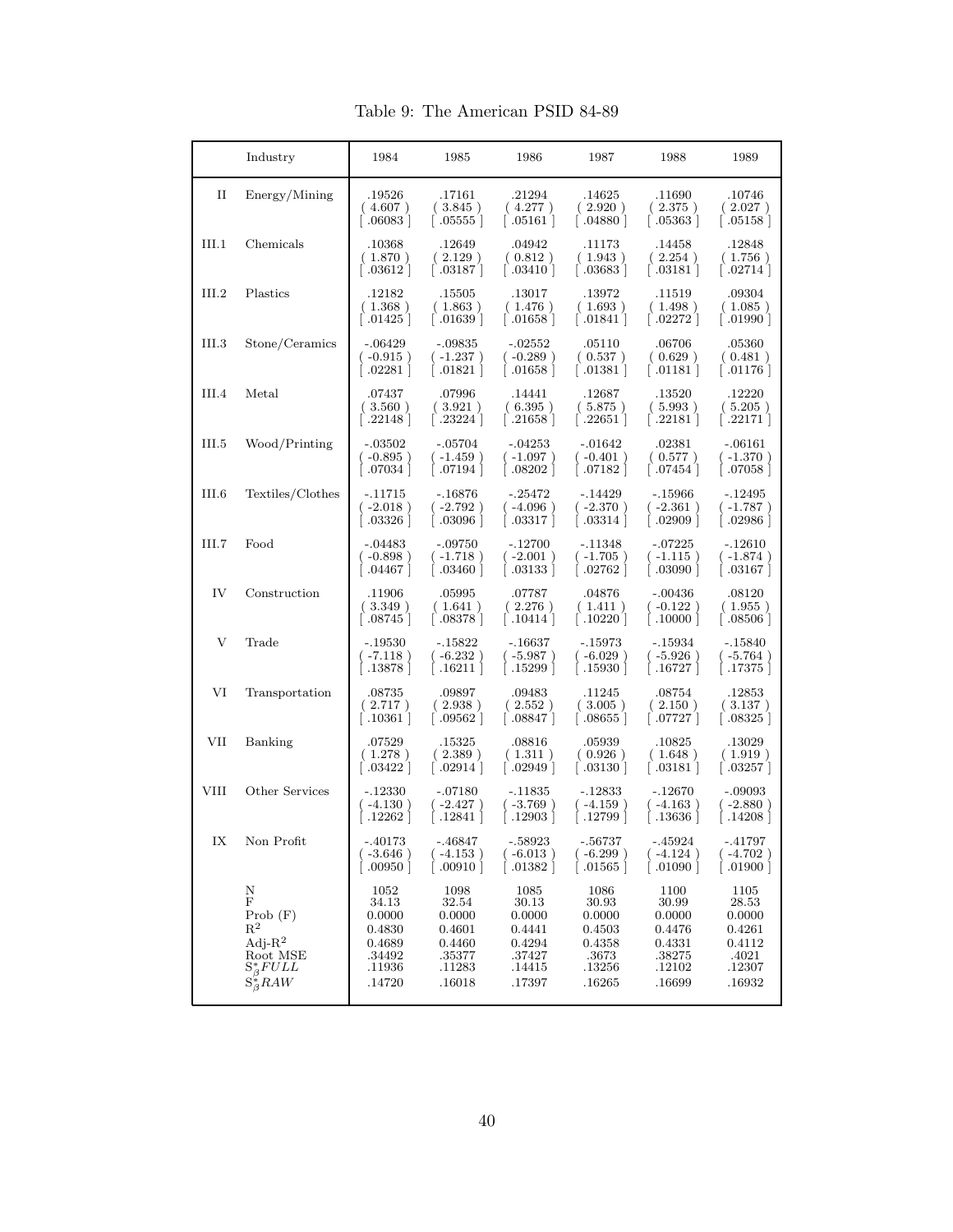|             | Industry                                                                                               | 1990                                                                     | 1991                                                                     | 1992                                                                      | Pooled 84-92                                                               | RE Panel 84-92                                                                  | FE Panel 84-92                                                                                                                  |
|-------------|--------------------------------------------------------------------------------------------------------|--------------------------------------------------------------------------|--------------------------------------------------------------------------|---------------------------------------------------------------------------|----------------------------------------------------------------------------|---------------------------------------------------------------------------------|---------------------------------------------------------------------------------------------------------------------------------|
| П           | Energy/Mining                                                                                          | .20438<br>(4.018)<br>$\vert .04541 \vert$                                | .11940<br>(2.143)<br>$\vert .04450 \vert$                                | .12747<br>(2.421)<br>  .05037                                             | .15684<br>(9.547)<br>$\left[ .05130 \ \right]$                             | .08962<br>(.5.231)<br>$\mid .05130 \mid$                                        | .06987<br>(.3.819)<br>  .05130                                                                                                  |
| III.1       | Chemicals                                                                                              | .22143<br>(.3.275)<br> .02620                                            | .23367<br>(3.039)<br>$\mid .02361 \mid$                                  | .24384<br>(.3.138)<br>  .02332                                            | .14215<br>(6.590)<br>$\mid .03006 \mid$                                    | .01851<br>(0.886)<br> .03006                                                    | $-.02925$<br>$(-1.346)$<br>$.03006$ $ $                                                                                         |
| III.2       | Plastics                                                                                               | .04892<br>(0.687)<br>$\mid .02358 \mid$                                  | .11518<br>(1.403)<br>$\lceil .02089 \rceil$                              | .09520<br>(1.193)<br>  02238                                              | .10667<br>(3.954)<br>$\mid .01950 \mid$                                    | .03983<br>(1.624)<br>$\mid .01950 \mid$                                         | .03452<br>(1.361)<br>  .01950                                                                                                   |
| III.3       | Stone/Ceramics                                                                                         | .05911<br>(0.636)<br>  .01397                                            | $-.01915$<br>$(-0.206)$<br>$\mid .01634 \mid$                            | .03194<br>(0.258)<br>$\mid .00932 \mid$                                   | $-.00445$<br>$(-0.144)$<br>$\mid .01493 \mid$                              | .02414<br>(0.923)<br>$\mid .01493 \mid$                                         | .04687<br>(1.742)<br>  .01493                                                                                                   |
| III.4       | Metal                                                                                                  | .11110<br>(.5.349)<br>  .22707                                           | .10284<br>(4.162)<br>  19981                                             | .10277<br>(4.223)<br>  .20335                                             | .11122<br>15.057)<br>.21901                                                | .05303<br>(7.198)<br>$\mid .21901 \rceil$                                       | .03975<br>(.5.050.)<br>.21901                                                                                                   |
| III.5       | Wood/Printing                                                                                          | $-.09608$<br>$-2.381$ )<br>.07161                                        | $-.05597$<br>$(-1.219)$<br>$.06539$ $ $                                  | $-.05581$<br>$(-1.301)$<br>.07369                                         | $-.04257$<br>(-3.099 )<br>.07242                                           | $-.06942$<br>$(-4.702)$<br>$\left[ \ \ .07242 \ \right]$                        | -.05349<br>(-3.317)<br>.07242                                                                                                   |
| III.6       | Textiles/Clothes                                                                                       | $-.16269$<br>$(-2.328)$<br>.02445 ]                                      | $-.15708$<br>$(-2.394)$<br>  03269                                       | -.11609<br>$(-1.422)$<br>.02145                                           | $-.16064$<br>(-7.379 )<br>.02976 ]                                         | $-.03826$<br>$(-2.086)$<br>$\left[ \begin{array}{c} 0.2976 \end{array} \right]$ | $-.00372$<br>( -0.198 )<br>$.02976$ $\mid$                                                                                      |
| III.7       | Food                                                                                                   | $-.04274$<br>$(-0.659)$<br>$.02794$ ]                                    | $-.08728$<br>( -1.378 )<br>[ .03451 ]                                    | $-.09207$<br>$(-1.445)$<br>0.3451                                         | $-.08622$<br>$(-4.199)$<br>$.03301$                                        | $-.05020$<br>$(-2.501)$<br>$\left[ \ \ .03301 \ \right]$                        | $-.02520$<br>$(-1.161)$<br>.03301                                                                                               |
| IV          | Construction                                                                                           | .08249<br>(2.372)<br>.09519                                              | .09966<br>(2.617)<br>  .09355                                            | .11982<br>(.3.247)<br>$\mid .10261 \mid$                                  | .07476<br>(6.206)<br>$\vert$ .09488 $\vert$                                | .03758<br>(.3.510)<br>$\vert$ .09488 $\vert$                                    | .03998<br>(.3.539)<br>$\mid .09488 \mid$                                                                                        |
| V           | Trade                                                                                                  | - 15693<br>$(-6.297)$<br>.17379                                          | $-.17496$<br>$(-6.623)$<br>$\mid .18256 \mid$                            | $-.15820$<br>$(-5.665)$<br>.16697                                         | $-.16553$<br>(.18.684)<br>$.16436$                                         | $-.08939$<br>$(-11.467)$<br>$\mid .16436 \mid$                                  | $-.07438$<br>$(-9.140)$<br>.16436                                                                                               |
| VI          | Transportation                                                                                         | .13752<br>(.3.512)<br>  .07510                                           | .10645<br>(2.593)<br>$\mid .07992 \mid$                                  | .05455<br>(1.323)<br>$\vert$ .08022 $\vert$                               | .10367<br>(8.227)<br> .08543                                               | .08242<br>(6.126)<br>$\left[ .08543 \right]$                                    | .07417<br>(.5.075)<br>  .08543                                                                                                  |
| VII         | Banking                                                                                                | .04532<br>(0.736)<br>$\left[ .03231 \right]$                             | .07745<br>(1.066)<br>$\mid .02724 \mid$                                  | .16066<br>(2.546)<br>  .03638                                             | .10120<br>(4.707)<br>$\mid .03159 \mid$                                    | .00526<br>(0.212)<br>$\mid .03159 \mid$                                         | $-.06070$<br>$(-2.192)$<br>  .03159                                                                                             |
| <b>VIII</b> | Other Services                                                                                         | $-.09685$<br>(-3.462 )<br>.14672                                         | $-.02084$<br>$(-0.724)$<br>  16348                                       | $-.08601$<br>(-2.923)<br>$\mid .15764 \mid$                               | $-.09428$<br>( -9.514 )<br>.13947                                          | $-.02967$<br>(-3.434 )<br>.13947                                                | $-.0214$<br>(-2.381 )<br>.13947                                                                                                 |
| ${\it IX}$  | Non Profit                                                                                             | $-.50612$<br>$-5.894$ )<br>.01659                                        | -.40534<br>( -4.183 )<br>.01544                                          | -.46244<br>$-5.108$ )<br>.01772                                           | $-.47625$<br>$(-14.930)$<br>.01422                                         | -.14238<br>$-4.836$ )<br>.01422                                                 | $-.06760$<br>$-2.196$ )<br>.01422                                                                                               |
|             | Ν<br>F<br>Prob(F)<br>$R^2$<br>Adj- $R^2$<br>Root MSE<br>$S^*_{\beta}$ FULL<br>$S^*_{\beta}$ <i>RAW</i> | 1145<br>35.87<br>0.0000<br>0.4737<br>0.4605<br>.3698<br>.13365<br>.16771 | 1101<br>33.87<br>0.0000<br>0.4694<br>0.4556<br>.3934<br>.11776<br>.16530 | 1072<br>31.30<br>0.0000<br>0.4566<br>0.4420<br>.39024<br>.12339<br>.16639 | 9844<br>223.76<br>0.0000<br>0.4510<br>0.4490<br>.37452<br>.12843<br>.16765 | 9844<br>$\overline{\phantom{0}}$<br>0.3999<br>.06176<br>.06229                  | 9844<br>10.01<br>0.0000<br>0.0410<br>$\overline{\phantom{0}}$<br>$\overline{\phantom{0}}$<br>$\overline{\phantom{m}}$<br>.04980 |

Table 10: The American PSID 90-92 / PANEL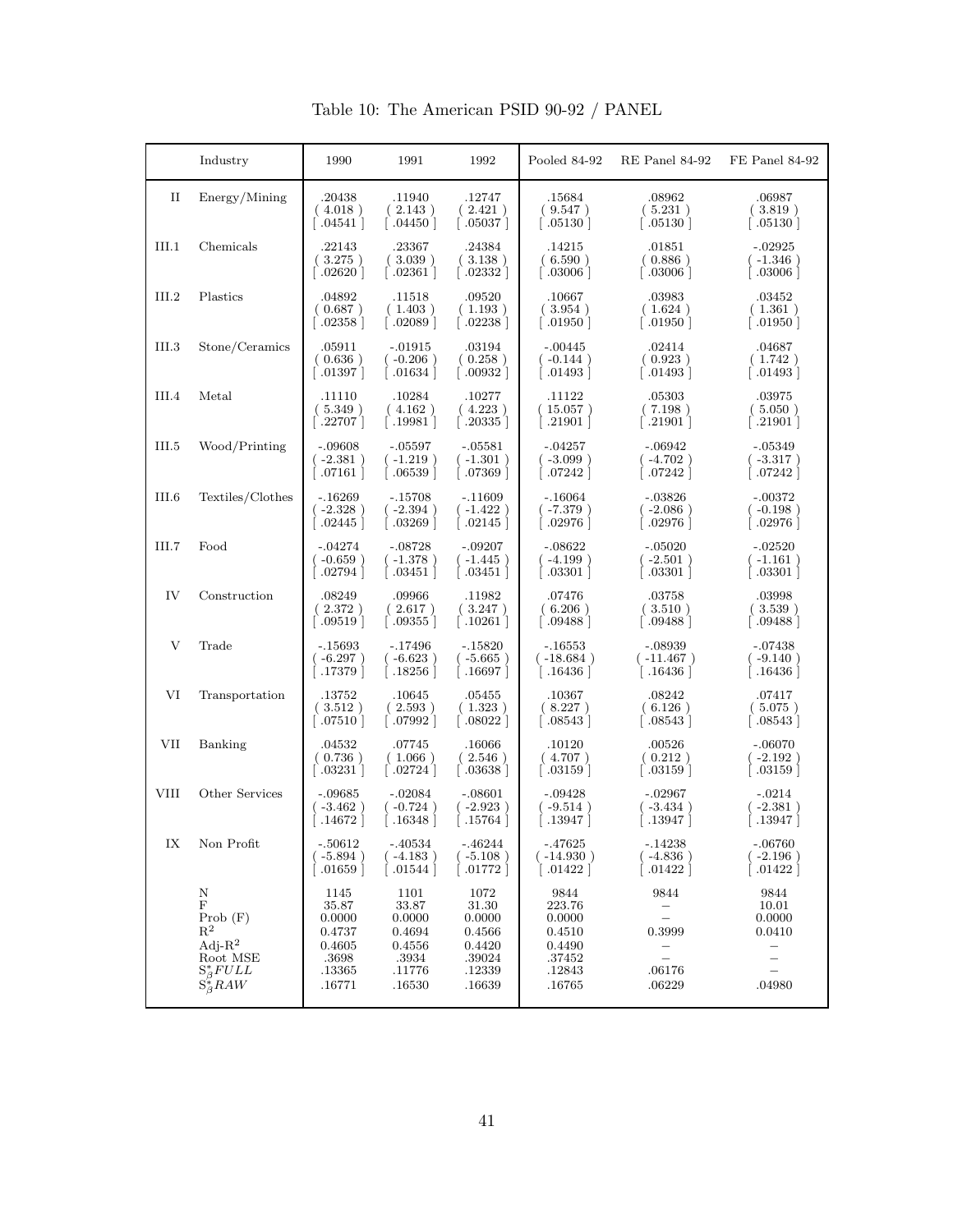Table 11: The American CPS 84-89

|       |                                                                                                          | 1984                                                                        | 1985                                                                        | 1986                                                                        | 1987                                                                        | 1988                                                                        | 1989                                                                        |
|-------|----------------------------------------------------------------------------------------------------------|-----------------------------------------------------------------------------|-----------------------------------------------------------------------------|-----------------------------------------------------------------------------|-----------------------------------------------------------------------------|-----------------------------------------------------------------------------|-----------------------------------------------------------------------------|
| П     | Energy/Mining                                                                                            | .16277<br>(15.619)<br>.02914                                                | .14600<br>13.912)<br>$.02751$                                               | .15588<br>(14.598)<br>.02705                                                | .17309<br>(16.341)<br>.02763                                                | .17509<br>16.682)<br>.02826                                                 | .15743<br>(14.160)<br>$.02830$                                              |
| III.1 | Chemicals                                                                                                | .17456<br>20.977)<br>$\vert .04468 \vert$                                   | .18497<br>$22.507$ )<br>$.04410$ ]                                          | .18593<br>21.566)<br>.04093                                                 | .16878<br>(19.093)<br>$\left[ .03912 \right]$                               | .16741<br>$18.298$ )<br>.03676                                              | .17944<br>(18.393)<br>$.03635$                                              |
| III.2 | Plastics                                                                                                 | .08748<br>(7.022)<br>$\vert$ .02039 $\vert$                                 | .05997<br>(4.909)<br>$\lceil .02026 \rceil$                                 | .05388<br>(4.382)<br>$\mid .02036 \mid$                                     | .06970<br>(5.694)<br>$\vert .02064 \vert$                                   | .06709<br>(.5.654)<br>$\mid .02208 \mid$                                    | .09087<br>(7.228)<br>$\left[ .02211 \right]$                                |
| III.3 | Stone/Ceramics                                                                                           | $-.02108$<br>$(-1.251)$<br>$\left[ \ \ .01117 \ \right]$                    | $-.00209$<br>$(-0.126)$<br>$.01103$ $\mid$                                  | .00881<br>(0.547)<br>$\vert$ .01189 $\vert$                                 | .00649<br>(0.394)<br> .01140                                                | .00483<br>(0.291)<br>$\mid .01125 \mid$                                     | .00085<br>(0.051)<br>$\mid .01262 \mid$                                     |
| III.4 | Metal                                                                                                    | .07255<br>(19.270)<br>$\mid .20503 \mid$                                    | .08430<br>22.752)<br>$\left[ .20289 \right]$                                | .07940<br>21.091)<br>$.20130$ ]                                             | .07626<br>(19.647)<br>  .19277                                              | .07457<br>(19.094)<br>$.19042$                                              | .07469<br>(17.908)<br>.18673                                                |
| III.5 | Wood/Printing                                                                                            | $-.01345$<br>$(-1.864)$<br>$\vert .06012 \vert$                             | $-0.01282$<br>$(-1.776)$<br>[ .05758 ]                                      | .00051<br>(0.071)<br>$\vert .05849 \vert$                                   | .01137<br>(1.594)<br>$\vert$ .06038 $\vert$                                 | .01472<br>(2.052)<br>$\mid .05991 \mid$                                     | .00759<br>(1.001)<br>$\vert .06012 \vert$                                   |
| III.6 | Textiles/Clothes                                                                                         | -.10076<br>$(-7.113)$<br>$\mid .01600 \mid$                                 | -.08347<br>$(-6.107)$<br>.01644                                             | $-.08434$<br>$(-6.015)$<br>$\left[ \ \ .01588\ \right]$                     | $-.12629$<br>$(-8.779)$<br>$\left[ .01522 \ \right]$                        | $-.10796$<br>( -7.436 )<br>.01499                                           | $-.09093$<br>( -5.769 )<br>  .01430                                         |
| III.7 | Food                                                                                                     | $-.03162$<br>$(-3.112)$<br>$\vert .03042 \vert$                             | -.03857<br>$(-3.804)$<br>$\left[ .02931 \right]$                            | - 03573<br>$(-3.519)$<br>$\mid .02970 \mid$                                 | $-.05279$<br>$(-5.010)$<br>$\vert .02775 \vert$                             | -.04588<br>$(-4.364)$<br>$\left[ .02794 \right]$                            | -.04924<br>$(-4.551)$<br>$\lceil .02964 \rceil$                             |
| IV    | Construction                                                                                             | .07617<br>(12.962)<br>  .09481                                              | .06374<br>$11.266$ )<br>.09802                                              | .06371<br>11.144)<br>$.09864$                                               | .07280<br>(12.734)<br>  .09883                                              | .06953<br>$12.206$ )<br>$.09986$                                            | .07842<br>13.142)<br>$.10271$                                               |
| V     | Trade                                                                                                    | $-.13703$<br>$(-31.961)$<br>$\lceil .19040 \rceil$                          | $-.13247$<br>$(-31.629)$<br>.19215                                          | $-.13110$<br>$(-30.952)$<br>  .19071                                        | - 12189<br>$(-29.263)$<br>[ .19661 ]                                        | $-.12565$<br>$(-30.082)$<br>.19511                                          | - 13788<br>$(-31.136)$<br>$\vert$ .19435 $\vert$                            |
| VI    | Transportation                                                                                           | .07933<br>(13.024)<br>$\left[ .08929 \right]$                               | .07072<br>(11.892)<br>$\left[ .08989 \right]$                               | .07030<br>(11.512)<br>.08646                                                | .05401<br>(8.784)<br>$\left[ .08629 \right]$                                | .05508<br>(8.953)<br> .08694                                                | .04853<br>(7.354)<br>  .08437                                               |
| VII   | Banking                                                                                                  | .05756<br>(7.709)<br>$\vert$ .05968 $\vert$                                 | .04909<br>(6.669)<br>$\vert$ .05872 $\vert$                                 | .05972<br>(.8.215)<br>$\lceil .06085 \rceil$                                | .05364<br>(7.438)<br>$\vert .06231 \vert$                                   | .05356<br>(.7.305.)<br>$\mid .06042 \mid$                                   | .08785<br>11.247)<br>$.06000$                                               |
| VIII  | Other Services                                                                                           | $-.08235$<br>$(-16.934)$<br>[ .13477 ]                                      | $-.08172$<br>( -17.478 )<br>$.13885$                                        | $-.08099$<br>$(-17.418)$<br>$\lceil .14471 \rceil$                          | -.06939<br>$(-15.032)$<br>  $.14695$                                        | $-.06249$<br>( -13.714 )<br>[ .15172 ]                                      | $-.05872$<br>$(-12.262)$<br>$\vert .15400 \vert$                            |
| IX    | Non Profit                                                                                               | - 43679<br>$(-28.566)$<br>$\lceil .01404 \rceil$                            | -.44833<br>$(-29.077)$<br>.01319                                            | -.45611<br>$(-29.076)$<br>.01296                                            | -.42287<br>( -27.932 )<br>$\lceil .01403 \rceil$                            | $-.40578$<br>$(-26.996)$<br>.01427                                          | - 43440<br>$(-27.332)$<br>.01432                                            |
|       | Ν<br>F<br>Prob(F)<br>$\mathbb{R}^2$<br>Adj- $R^2$<br>Root MSE<br>$S^*_{\beta} FULL$<br>$S^*_{\beta}$ RAW | 47620<br>650.30<br>0.0000<br>0.3172<br>0.3168<br>.38963<br>.10960<br>.12701 | 48956<br>727.15<br>0.0000<br>0.3357<br>0.3353<br>.38647<br>.10805<br>.12757 | 48275<br>727.80<br>0.0000<br>0.3390<br>0.3386<br>.38704<br>.10714<br>.12742 | 48669<br>719.13<br>0.0000<br>0.3346<br>0.3341<br>.38964<br>.10267<br>.12095 | 47085<br>704.91<br>0.0000<br>0.3375<br>0.3370<br>.38427<br>.10100<br>.12012 | 48298<br>722.02<br>0.0000<br>0.3372<br>0.3367<br>.41251<br>.10707<br>.12935 |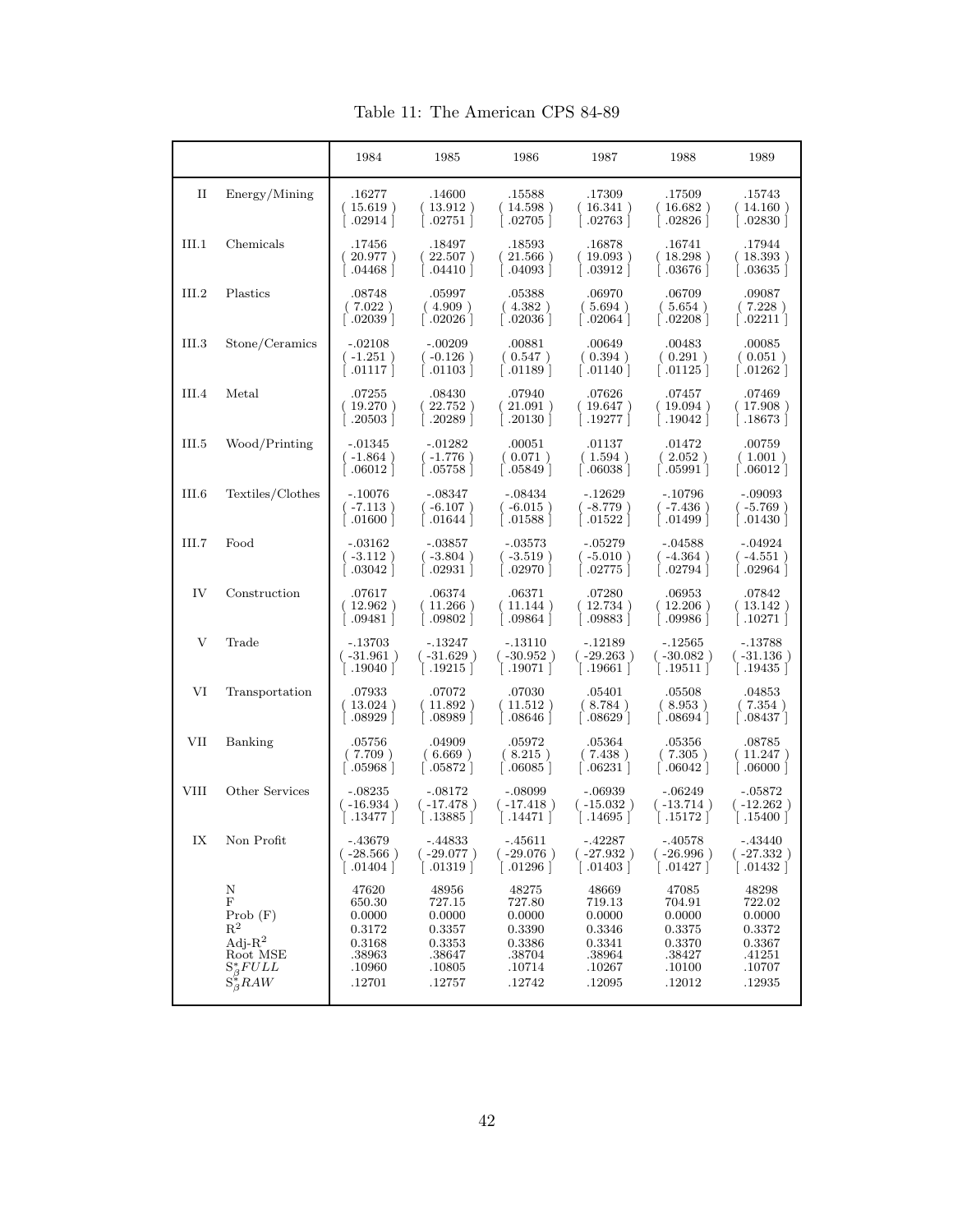Table 12: The American CPS 90-96

|       |                                                                                                | 1990                                                                        | 1991                                                                        | 1992                                                                        | 1993                                                                        | 1994                                                                          | 1995                                                                        | 1996                                                                        |
|-------|------------------------------------------------------------------------------------------------|-----------------------------------------------------------------------------|-----------------------------------------------------------------------------|-----------------------------------------------------------------------------|-----------------------------------------------------------------------------|-------------------------------------------------------------------------------|-----------------------------------------------------------------------------|-----------------------------------------------------------------------------|
| П     | Energy/Mining                                                                                  | .16196<br>14.974)<br>$.02867$                                               | .16915<br>$15.516$ )<br>.02942                                              | .09824<br>(4.079)<br>$\mid .00620 \mid$                                     | .10845<br>(4.510)<br>$\mid .00645 \mid$                                     | .09019<br>(3.189)<br>  00642                                                  | .03757<br>(1.366)<br>$\lceil .00702 \rceil$                                 | .11178<br>(.3.756)<br>$.00640$ $ $                                          |
| III.1 | Chemicals                                                                                      | .17448<br>17.823)<br>$.03459$ ]                                             | .16267<br>(16.461)<br>$\mid .03533 \mid$                                    | .17930<br>(17.415)<br>$\left[ \ \ .03343 \ \right]$                         | .18180<br>(16.820 )<br>$\left[ \ \ .03156 \ \right]$                        | .13543<br>10.773)<br>$.03205$ ]                                               | .16106<br>(12.189)<br>$.03005$ ]                                            | .16239<br>$11.853$ )<br>$.02985$ $ $                                        |
| III.2 | Plastics                                                                                       | .05530<br>(4.259)<br>$\lceil .01988 \rceil$                                 | .07359<br>(.5.785.)<br>$\lceil .02155 \rceil$                               | .08464<br>(6.640)<br>$\mid .02197 \mid$                                     | .07094<br>(5.459)<br>$\mid .02194 \mid$                                     | .03722<br>(2.483)<br>$\mid .02273 \mid$                                       | .04937<br>(.3.286)<br>$\lceil .02334 \rceil$                                | .07692<br>(4.902)<br>$\vert$ .02292 $\vert$                                 |
| III.3 | Stone/Ceramics                                                                                 | $-.00652$<br>$(-0.392)$<br>$\left[ .01208 \ \right]$                        | .01120<br>(0.620)<br>$\mid .01073 \mid$                                     | .01303<br>(0.710)<br> .01068]                                               | .01479<br>(0.764)<br>  00994                                                | $-.02135$<br>$(-0.928)$<br>$\lceil .00970 \rceil$                             | .01581<br>(0.704)<br> .01048]                                               | .00128<br>(0.055)<br>  .01054                                               |
| III.4 | Metal                                                                                          | .07276<br>17.544)<br>.18339]                                                | .07839<br>(18.374)<br>[ .18094 ]                                            | .07344<br>(16.654)<br>.17456 1                                              | .07455<br>(16.407)<br>  .17149                                              | .06986<br>13.512)<br>.18011                                                   | .06405<br>(12.012)<br>.17528                                                | .05963<br>$10.597$ )<br>.17022                                              |
| III.5 | Wood/Printing                                                                                  | .01164<br>(1.557)<br>$\mid .05950 \mid$                                     | .00303<br>(0.392)<br>$\mid .05799 \mid$                                     | .00616<br>(0.782)<br>$\mid .05741 \mid$                                     | .01267<br>(1.582)<br>$\mid .05763 \mid$                                     | .00883<br>(0.956)<br>$\mid .05966 \mid$                                       | .00961<br>(1.002)<br>$\vert$ .05683 $\vert$                                 | .01153<br>(1.178)<br>$\mid .05871 \mid$                                     |
| III.6 | Textiles/Clothes                                                                               | $-.07622$<br>( -4.853 )<br>$.01386$                                         | $-.08150$<br>$(-5.081)$<br>  .01376                                         | $-.06526$<br>( -3.988 )<br>$\left[ \ \ .01354 \ \right]$                    | $-.06156$<br>$(-3.730)$<br>  .01380                                         | $-.09505$<br>$(-5.014)$<br>  .01440                                           | $-.06114$<br>$(-3.109)$<br>$.01380$                                         | $-.06905$<br>$(-3.164)$<br>$\mid .01199 \mid$                               |
| III.7 | Food                                                                                           | $-.07571$<br>$-6.982$ )<br>  .02837                                         | $-.04677$<br>( -4.176 )<br>$\left[ .02769 \ \right]$                        | $-.05047$<br>$(-4.507)$<br>  .02837                                         | $-.03456$<br>$(-2.994)$<br>$\left[ \ \ .02772 \ \right]$                    | $-.02747$<br>( -1.971 )<br>$\mid .02615 \mid$                                 | $-.04310$<br>(-3.030 )<br>  02596                                           | -.04798<br>$(-3.287)$<br>  .02635                                           |
| IV    | Construction                                                                                   | .07721<br>$13.225$ )<br>.10336                                              | .07518<br>(12.150)<br>  .09537                                              | .06838<br>10.767)<br>.09268                                                 | .05775<br>(9.118)<br>$\mid .09690 \mid$                                     | .05249<br>(7.065)<br>  09706.                                                 | .04435<br>(.5.952)<br>$\vert$ .09949 $\vert$                                | .04384<br>(.5.785)<br>$\mid .10318 \mid$                                    |
| V     | Trade                                                                                          | $-.12883$<br>( -30.162 )<br>  .19797                                        | $-.13296$<br>$(-30.525)$<br>  .19983                                        | - 13108<br>(-29.962 )<br>$\left[ .20276 \right]$                            | - 12528<br>$(-28.389)$<br>$\left[ .20526 \right]$                           | $-.12443$<br>$(-24.560)$<br>$\left[ \ \cdot \right]$ 21483 $\left[ \ \right]$ | $-.11480$<br>(-22.689 )<br>.21810                                           | -.11217<br>(-21.446 )<br>$.22035$ ]                                         |
| VI    | Transportation                                                                                 | .05271<br>(8.035)<br>$\vert$ .08284 $\vert$                                 | .04807<br>(7.281)<br>$\vert .08476 \vert$                                   | .07552<br>(13.099)<br>.11027                                                | .07969<br>(13.381)<br>$\left[ \ \ .10816 \ \right]$                         | .06384<br>(9.070)<br>$\mid .10562 \mid$                                       | .06045<br>(8.363)<br>$\mid .10259 \mid$                                     | .05183<br>(6.890)<br>$\mid .10172 \mid$                                     |
| VII   | Banking                                                                                        | .08368<br>11.097)<br>$.06169$                                               | .07546<br>(9.700)<br>  06080                                                | .09747<br>12.340)<br>.05960                                                 | .10023<br>12.471)<br>$\mid .05952 \mid$                                     | .07197<br>(7.702)<br>$\mid .06055 \mid$                                       | .08695<br>(9.185)<br>$\vert .06045 \vert$                                   | .09209<br>(9.333)<br>[ .05958 ]                                             |
| VIII  | Other Services                                                                                 | $-.05367$<br>$-11.761)$<br>$\lceil .16025 \rceil$                           | $-.04725$<br>$(-10.408)$<br>$\mid .16794 \mid$                              | $-.04466$<br>(-9.869)<br>  .17362                                           | $-.05094$<br>$(-11.153)$<br>$\lceil .17453 \rceil$                          | $-.02922$<br>$(-5.310)$<br>  .16615                                           | $-.03487$<br>(-6.398 )<br>.17261                                            | $-.03280$<br>$(-5.848)$<br>  .17506                                         |
| IX    | Non Profit                                                                                     | -.44011<br>$-27.493$ )<br>.01348                                            | $-.41019$<br>$(-25.418)$<br>$\lceil .01384 \rceil$                          | $-.37754$<br>$(-23.913)$<br>$\lceil .01484 \rceil$                          | $-.36078$<br>$(-22.577)$<br>$\lceil .01503 \rceil$                          | $-.26406$<br>$-7.807$ )<br>$.00451$ ]                                         | $-.26633$<br>( -7.227 )<br>.00393                                           | $-.29469$<br>$-6.827$ )<br>$.00305$ ]                                       |
|       | Ν<br>F<br>Prob(F)<br>$R^2$<br>Adi- $R^2$<br>Root MSE<br>$S^*_{\beta} FULL$<br>$S^*_{\beta}RAW$ | 50638<br>797.11<br>0.0000<br>0.3488<br>0.3483<br>.41358<br>.10334<br>.12918 | 48535<br>762.69<br>0.0000<br>0.3484<br>0.3479<br>.41303<br>.10210<br>.12892 | 47828<br>748.78<br>0.0000<br>0.3475<br>0.3471<br>.41527<br>.09945<br>.12794 | 47075<br>703.61<br>0.0000<br>0.3371<br>0.3366<br>.41953<br>.09730<br>.12305 | 38314<br>504.30<br>0.0000<br>0.3094<br>0.3087<br>.44405<br>.08020<br>.11896   | 38161<br>486.97<br>0.0000<br>0.3028<br>0.3022<br>.45042<br>.07739<br>.11548 | 34336<br>459.85<br>0.0000<br>0.3131<br>0.3124<br>.44152<br>.07653<br>.11584 |